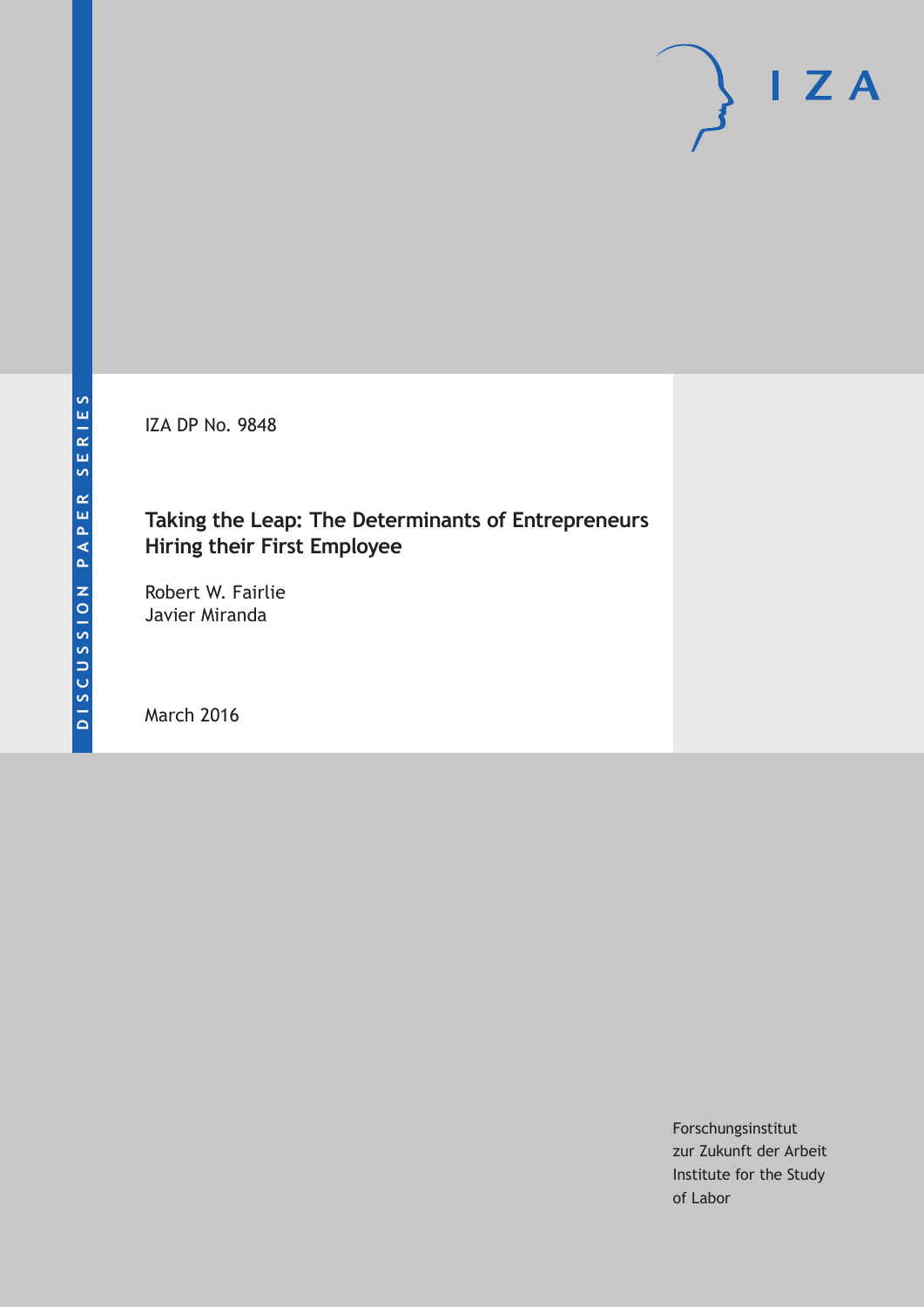# **Taking the Leap: The Determinants of Entrepreneurs Hiring their First Employee**

**Robert W. Fairlie** 

*University of California, Santa Cruz and IZA* 

# **Javier Miranda**

*U.S. Census Bureau* 

Discussion Paper No. 9848 March 2016

IZA

P.O. Box 7240 53072 Bonn **Germany** 

Phone: +49-228-3894-0 Fax: +49-228-3894-180 E-mail: iza@iza.org

Any opinions expressed here are those of the author(s) and not those of IZA. Research published in this series may include views on policy, but the institute itself takes no institutional policy positions. The IZA research network is committed to the IZA Guiding Principles of Research Integrity.

The Institute for the Study of Labor (IZA) in Bonn is a local and virtual international research center and a place of communication between science, politics and business. IZA is an independent nonprofit organization supported by Deutsche Post Foundation. The center is associated with the University of Bonn and offers a stimulating research environment through its international network, workshops and conferences, data service, project support, research visits and doctoral program. IZA engages in (i) original and internationally competitive research in all fields of labor economics, (ii) development of policy concepts, and (iii) dissemination of research results and concepts to the interested public.

IZA Discussion Papers often represent preliminary work and are circulated to encourage discussion. Citation of such a paper should account for its provisional character. A revised version may be available directly from the author.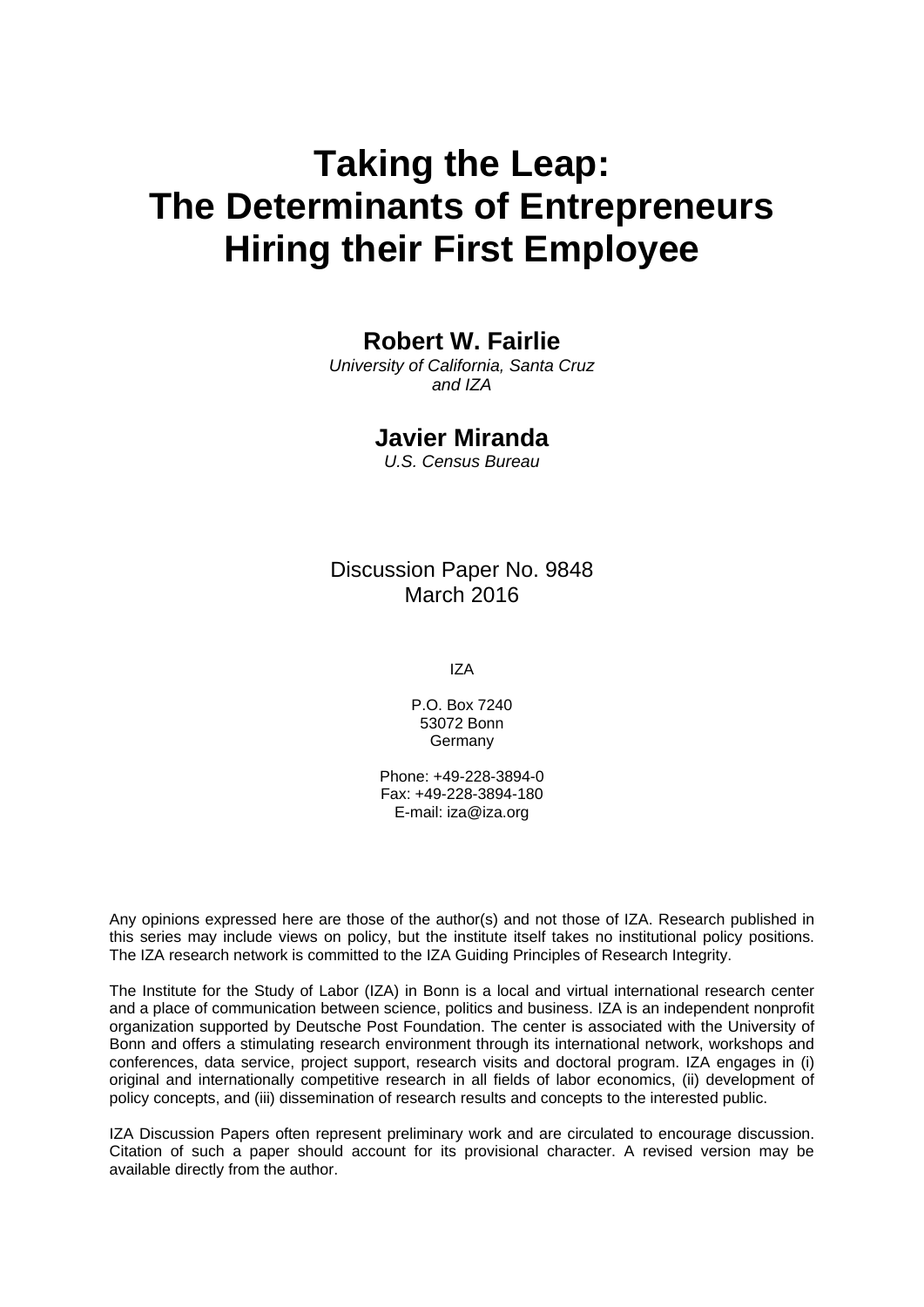# **ABSTRACT**

# **Taking the Leap: The Determinants of Entrepreneurs Hiring their First Employee\***

Job creation is one of the most important aspects of entrepreneurship, but we know relatively little about the hiring patterns and decisions of startups. Longitudinal data from the Integrated Longitudinal Business Database (iLBD), Kauffman Firm Survey (KFS), and the Growing America through Entrepreneurship (GATE) experiment are used to provide some of the first evidence in the literature on the determinants of taking the leap from a non-employer to employer firm among startups. Several interesting patterns emerge regarding the dynamics of non-employer startups hiring their first employee. Hiring rates among the universe of nonemployer startups are very low, but increase when the population of non-employers is focused on more growth-oriented businesses such as incorporated and EIN businesses. If non-employer startups hire, the bulk of hiring occurs in the first few years of existence. After this point in time relatively few non-employer startups hire an employee. Focusing on more growth- and employment-oriented startups in the KFS, we find that Asian-owned and Hispanic-owned startups have higher rates of hiring their first employee than white-owned startups. Female-owned startups are roughly 10 percentage points less likely to hire their first employee by the first, second and seventh years after startup. The education level of the owner, however, is not found to be associated with the probability of hiring an employee. Among business characteristics, we find evidence that business assets and intellectual property are associated with hiring the first employee. Using data from the largest random experiment providing entrepreneurship training in the United States ever conducted, we do not find evidence that entrepreneurship training increases the likelihood that non-employers hire their first employee.

JEL Classification: L26

Keywords: entrepreneurship, job creation, Kauffman Firm Survey, iLBD, startups, entrepreneurship training, small business, GATE experiment

Corresponding author:

 $\overline{a}$ 

Robert W. Fairlie Department of Economics University of California, Santa Cruz Santa Cruz, CA 95064 USA E-mail: rfairlie@ucsc.edu

<sup>\*</sup> We thank Michael Roach, Nick Papageorge, and seminar participants at Cornell University, Harvard University, the London School of Economics, the University of Bristol, University of Arizona, Louisiana Tech, Tufts University, Northeastern University, and the Kauffman/IZA Conference on Entrepreneurship for comments and suggestions. We also thank the Small Business Administration for partial funding for the project. Any opinions and conclusions expressed herein are those of the author(s) and do not necessarily represent the views of the U.S. Census Bureau. All results have been reviewed to ensure that no confidential information is disclosed.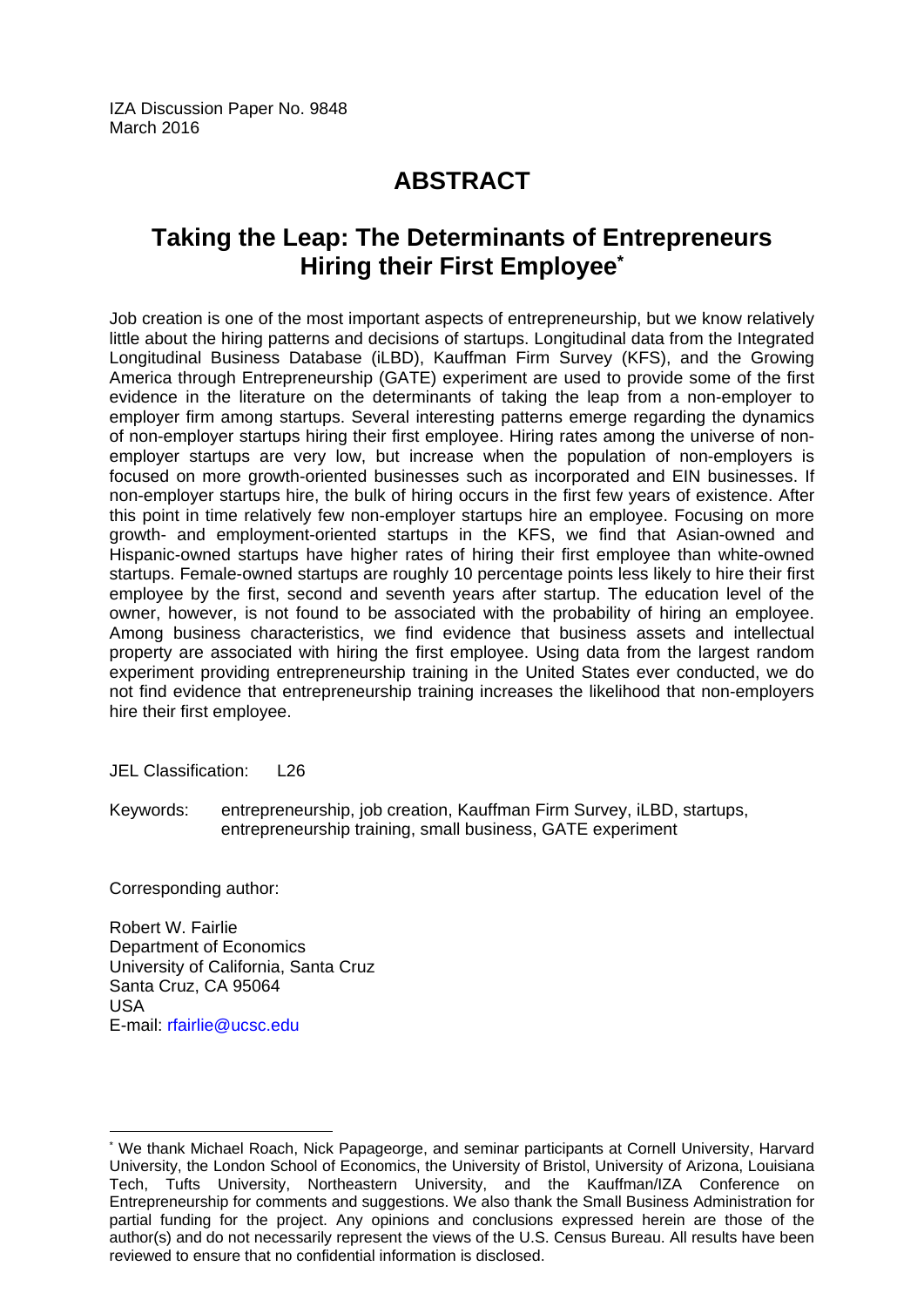### **1. Introduction**

 Many policymakers and organizations have called upon entrepreneurs to create new jobs. For example, President Obama has repeatedly emphasized the importance of startups and small businesses in creating jobs, and has signed laws such as the Small Business Jobs Act of 2010 and the Jumpstart Our Business Startups (JOBS) Act of 2012, which aim to create jobs through promoting small businesses. The focus on the job creation potential of entrepreneurs also exists in Europe and other countries around the world (OECD 2014).

Several previous studies examine the impact of small businesses on employment. Starting with the seminal study by Birch (1979) showing that small businesses were the principal driver of job creation in the U.S. economy and recent refinements of this argument to focus on young and high-impact firms, there has been considerable interest in what types of firms generate jobs. Recent evidence indicates that young and high-impact businesses (defined as having high rates of growth in sales and employment) account for essentially all net jobs in the economy (Haltiwanger, Jarmin and Miranda 2013 and Tracy 2011). Often overlooked is that selfemployed business owners also create jobs for themselves, representing more than 10 percent of total employment in the United States and that many employer businesses start as non-employers (Davis et al 2007).

 But, hiring employees represents one of the major thresholds that entrepreneurs encounter when growing their businesses. The step from non-employer to employer entails additional registration and legal requirements; health insurance, workers compensation and unemployment insurance issues, and the ongoing burden of making payroll. Navigating through filing for an employer identification number, federal wage and tax statement (Form W-2), employee eligibility verification (Form I-9), state new hire reporting program, workers' compensation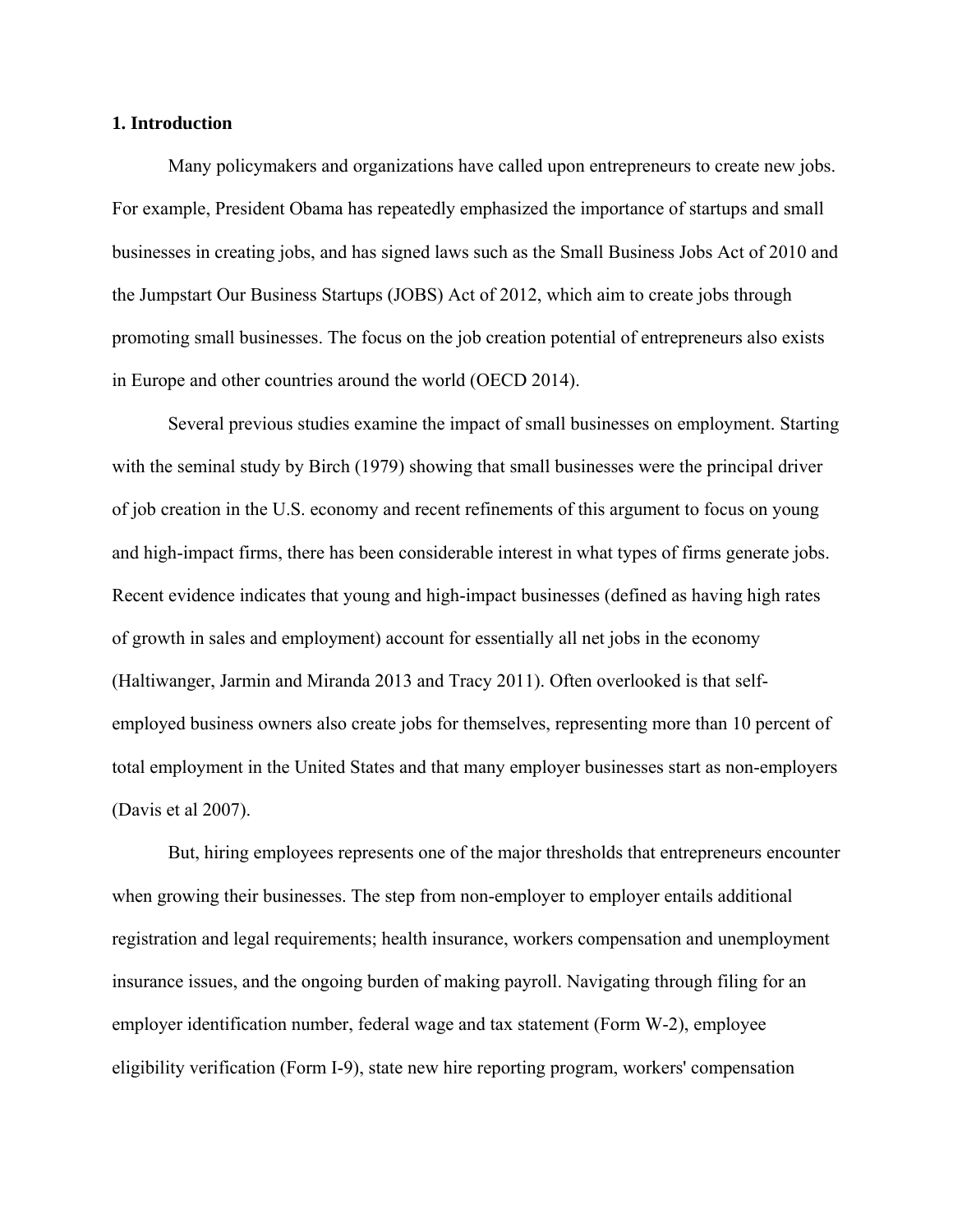insurance program, unemployment insurance tax registration program, and disability insurance in some states may be especially daunting to small business owners considering hiring their first employee. But perhaps the most important consideration for the owner is whether current and future revenues are large enough to cover the extra expenses of having employees. Surprisingly, given its importance there is very little research on the topic.

 This paper examines four main questions related to the decision by entrepreneurs to hire their first employee that have not been examined in detail in the previous literature. First, what are the dynamic patterns of hiring employees among startups in their first few years of existence? Second, what are the demographic and human capital characteristics of entrepreneurs that are associated with making the decision to hire their first employee in the first several years of operation? Are female, minority and immigrant owners less likely to cross the employer threshold? Are more educated entrepreneurs more likely to hire their first employee in the first years of existence? Third, can an alternative form of human capital, entrepreneurship training, help overcome some of the barriers to hiring employees? Entrepreneurship training often specifically teaches self-employed business owners strategies for hiring and managing employees, and provides training on registering for EINs, tax and insurance compliance, and legal issues, but does it increase the likelihood of hiring the first employee? Finally, what dynamic business conditions are associated with hiring the first employee? Is there a sales or business asset milestone that firms often reach before hiring their first employee? Do nonemployer firms typically have intellectual property, such as patents, copyrights and trademarks, before hiring their first employee?

 In addition to the previous research on the impact of small businesses on employment in the United States, a few recent studies examine the relationship and growth patterns between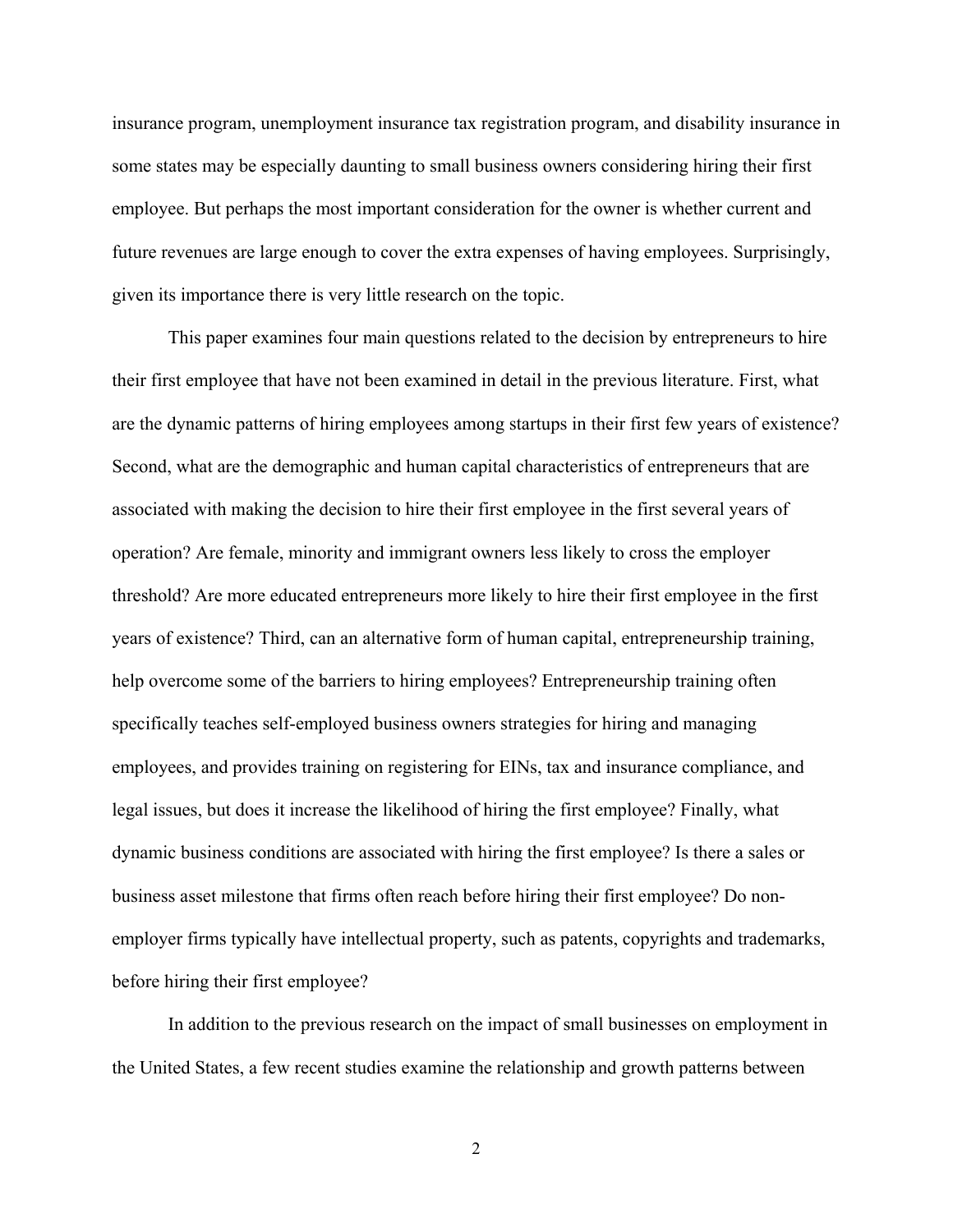non-employer to employer businesses. Acs, Headd and Agwara (2009), for example, find that non-employers have a startup rate of 35 percent, which is nearly three times the startup rate of employer firms. Using matched data from the Census Bureau, Davis et al. (2007) find that a significant number of new employer firms start as non-employer firms. The link between nonemployer and employer status and how it is related to reaching business milestones and owner characteristics, however, has not been previously examined in detail.

 Another strand of research indicates variation in employment rates and average number of employees by demographic and human capital characteristics of the business owner. Parker (2009) reviews the literature and reports evidence of positive effects from education, age, experience, male, parental self-employment, wealth and industry.<sup>1</sup> Three factors that especially stand out are minority, female ownership and education. In the United States, for example, Substantial disparities exist between minority vs. non-minority owned firms and female vs. male owned firms, for example: 13.3 percent of minority-owned firms hire employees compared with 21.6 percent of non-minority owned firms, and 11.7 percent of female-owned business hire employees compared with 23.2 percent of male-owned businesses (U.S. Census Bureau 2013).<sup>2</sup> The education level of the business owner is also associated with hiring employees, with 32 percent of owners with a university degree hiring employees compared with 28 percent of owners with a high school degree or lower level of education hiring employees.<sup>3</sup> These findings, however, are for all existing businesses and do not capture the relationship between owner characteristic and the employment decision when that decision is made. Previous research also

 $\overline{a}$ 

<sup>&</sup>lt;sup>1</sup> Also, see Burke et al. (2000, 2002), van Praag and Cramer (2001), Cowling et al. (2004), Henley (2005), and Fairlie and Robb (2007).

<sup>&</sup>lt;sup>2</sup> See Fairlie and Robb (2008) for a review of the literature on racial and ethnic patterns in business employment.

<sup>&</sup>lt;sup>3</sup> See van der Sluis, van Praag and Vijverberg (2005) for evidence on the relationship between education and business outcomes.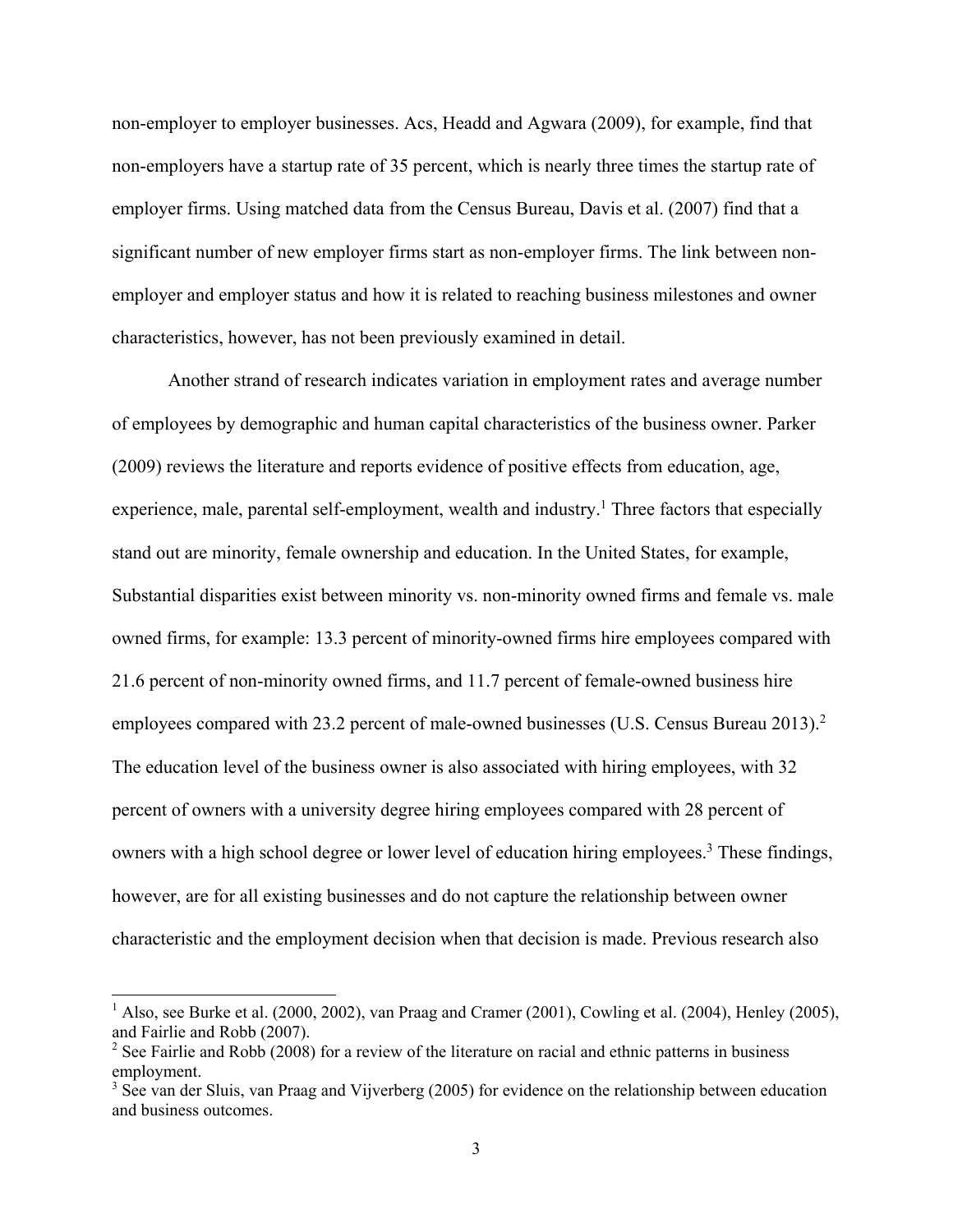does not focus on startups, and hiring patterns may differ substantially for all new businesses than for the subsample of businesses that survive up to the survey year.

In this paper, we use data from three sources: 1) the U.S. Census Bureau's Integrated Longitudinal Business Database (iLBD) which provides panel data on the universe of nonemployers matched to employers over time, 2) the Kauffman Firm Survey (KFS) which provides panel data on detailed owner and business characteristics and follows growth-oriented startups over the first several years of existence, and 3) the Growing America through Entrepreneurship (GATE) experiment which is the largest random experiment on the effects of entrepreneurship training ever conducted. Using these data this paper provides one of the first detailed longitudinal studies of the owner, business, and training determinants of non-employers hiring their first employee. The novel results from the iLBD provide the first evidence in the literature on hiring patterns among the universe of non-employer startups.<sup>4</sup>

The limited previous research on the topic appears to be due to data limitations. Very few datasets provide information on the time at which a business hires its first employee, owner and business characteristics, and longitudinal information on business conditions or milestones. Additionally, no previous datasets have information allowing for a credible method of identifying whether entrepreneurship training helps business owners hire their first employee.

# **2. Data**

 $\overline{a}$ 

Three datasets, the Integrated Longitudinal Business Database (iLBD), the Kauffman Firm Survey (KFS), and the Growing America through Entrepreneurship (GATE) Project, are

 $4$  These results from the new and revised iLBD complement earlier results reported in Davis et al. (2007). Two major differences in the current study is that we focus specifically on the population of startups and that we include all industries.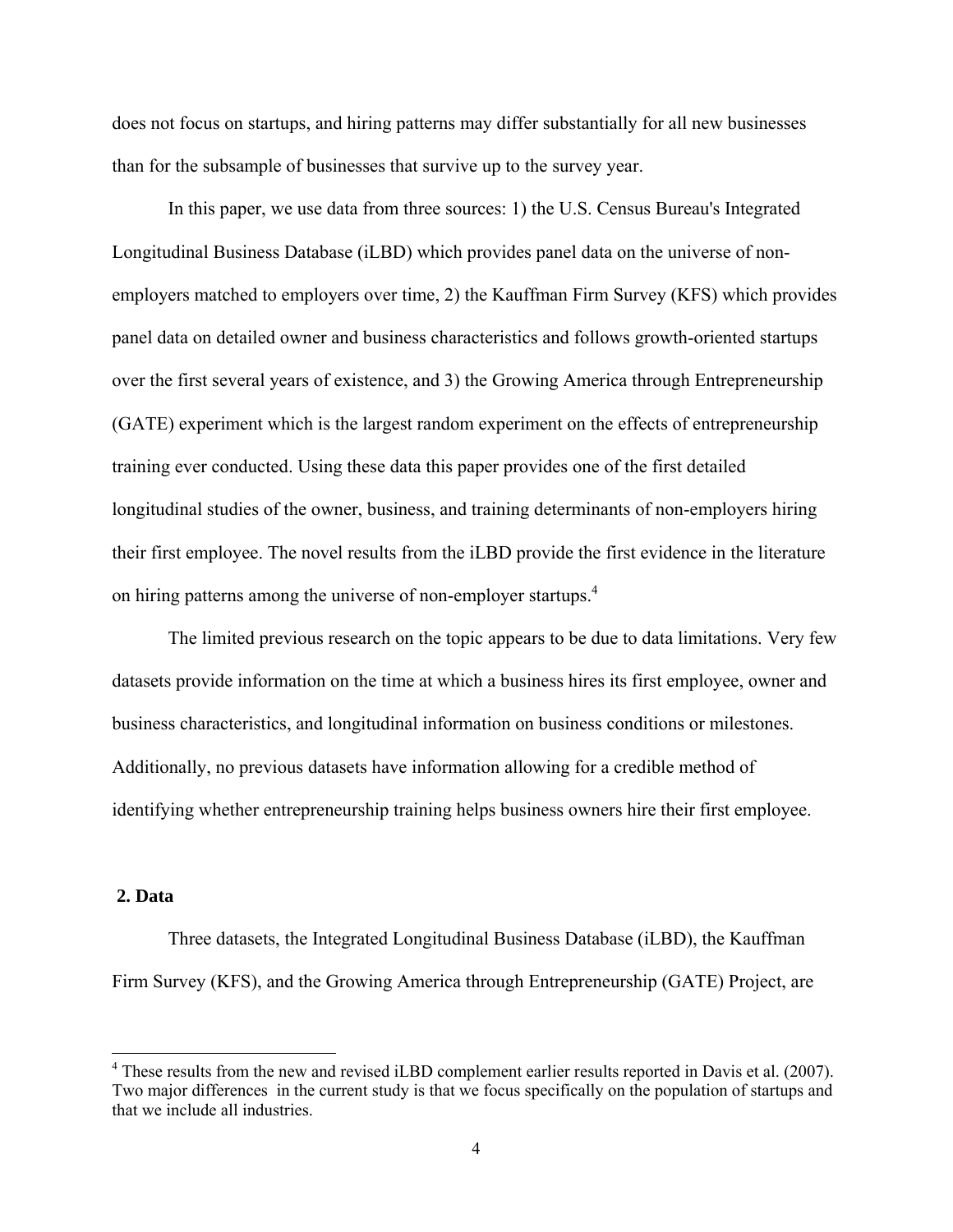used in this study. All three datasets provide difficult-to-find information on when a nonemployer business hires its first employee. Each dataset has strengths to contribute to the overall analysis of patterns and determinants of non-employer businesses hiring their first employee. The confidential and restricted-access iLBD provides administrative information on the universe of non-employer firms. These data provide a comprehensive view of patterns of non-employer startups hiring employees over time. The KFS and GATE also provide detailed information on the characteristics of the owner and business prior to when the business hires its first employee. All three panels provide information at the point in time of hiring instead of less reliable retrospective information. All three datasets provide longitudinal data that follows businesses over several years.

To our knowledge, the iLBD and KFS are the only two nationally representative datasets that provide information on non-employer startups making the transition to employer firms. Additionally, the only dataset providing information on non-employers hiring employees at the point of time of hiring and providing an experiment in which entrepreneurship training is randomly allocated is the GATE data. Although GATE is not nationally representative it does cover urban and rural populations across 14 different organizations in three different states.

#### *Integrated Longitudinal Business Database (iLBD)*

 We use the U.S. Bureau of the Census confidential and restricted-access integrated Longitudinal Business Database (ILBD). The iLBD covers the universe of non-employer and employer business units in the nonfarm private sector of the U.S. economy. It is constructed by linking employer and non-employer businesses units by a variety of identifiers including the EIN, the SSN, and the name and address of the owner or business (for details on the construction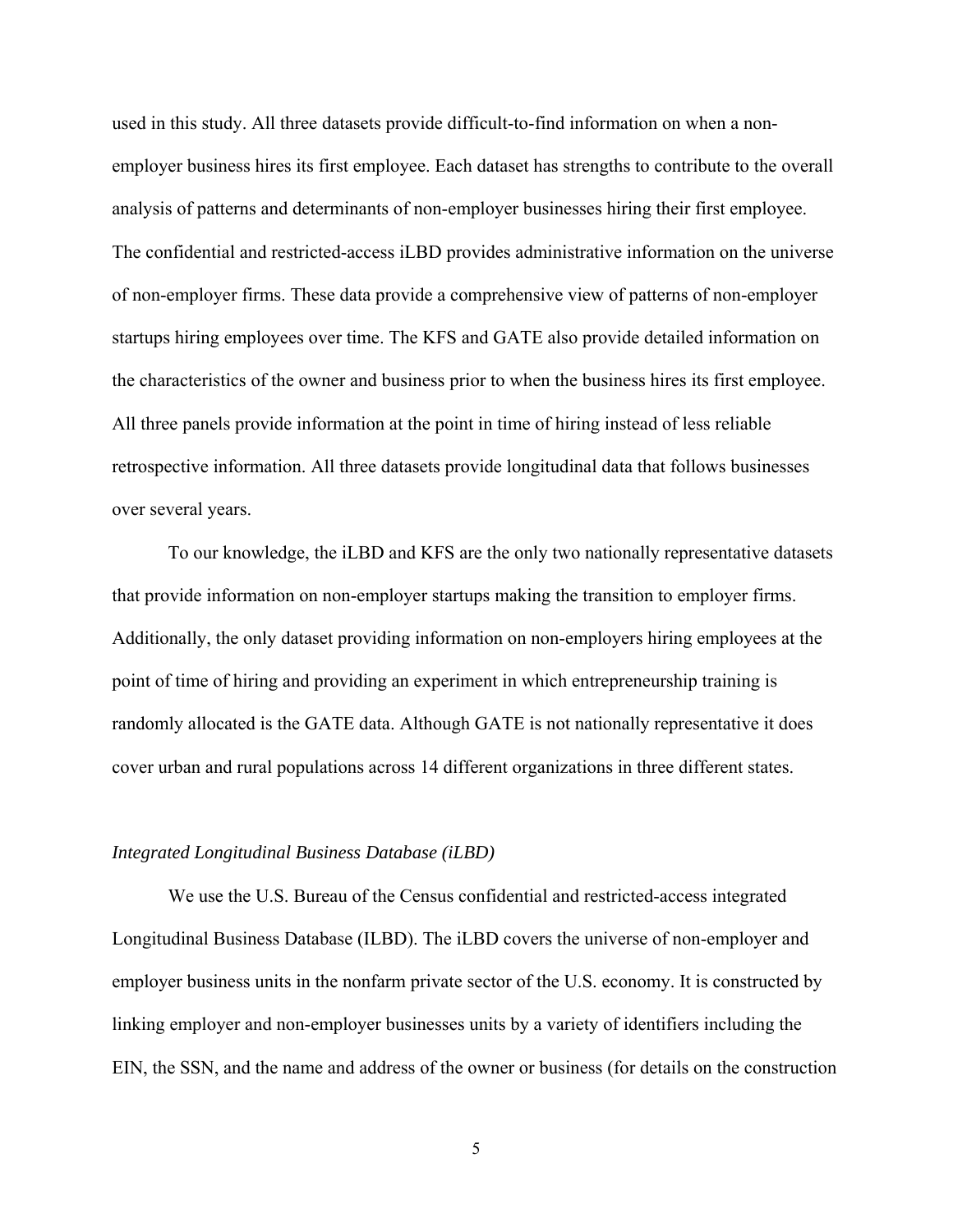of this dataset, see Davis et al, 2007). We focus our analysis on non-employer businesses that transition to employer status. We include the full population of non-employer business and impose no restrictions in terms of industry, revenue, age of the business owner, or number of hours spent in the business.<sup>5</sup> We define a non-employer startup as a business with no activity in the four years prior be it as a non-employer or as an employer. We start from the population of non-employer startups in 1997. We follow their transitions out of the non-employer population either as a permanent exit or as a transition into employer status. A permanent exit requires that the EIN, SSN, or business name do not appear again in the iLBD either as an employer or as a non-employer. To this end we examine iLBD data through 2011. A transition to employment status takes place when we are able to identify a non-employer business unit in the employer universe. We track transitions up to 7 years after startup.

 The iLBD cover the universe of non-employer startups. Every business that is registered is included. The iLBD contains information on the legal form; sole proprietor, partnership or corporation, the type of tax identifier; EIN or SSN, revenue size, and industry. It does not contain any information on the owner. As discussed below the iLBD contains a large number of business activities that have no intention of hiring employees and represent consulting or contracting activities. But, these data provide a useful view of the universe of non-employer business units, and we are able to identify more growth-oriented businesses by conditioning on a few of the administrative variables in the iLBD.

#### *The Kauffman Firm Survey*

 $\overline{a}$ 

<sup>&</sup>lt;sup>5</sup> We also do not limit ourselves to migrant transitions as defined by Davis el al  $(2007)$  and examine instead all transitions to employer status.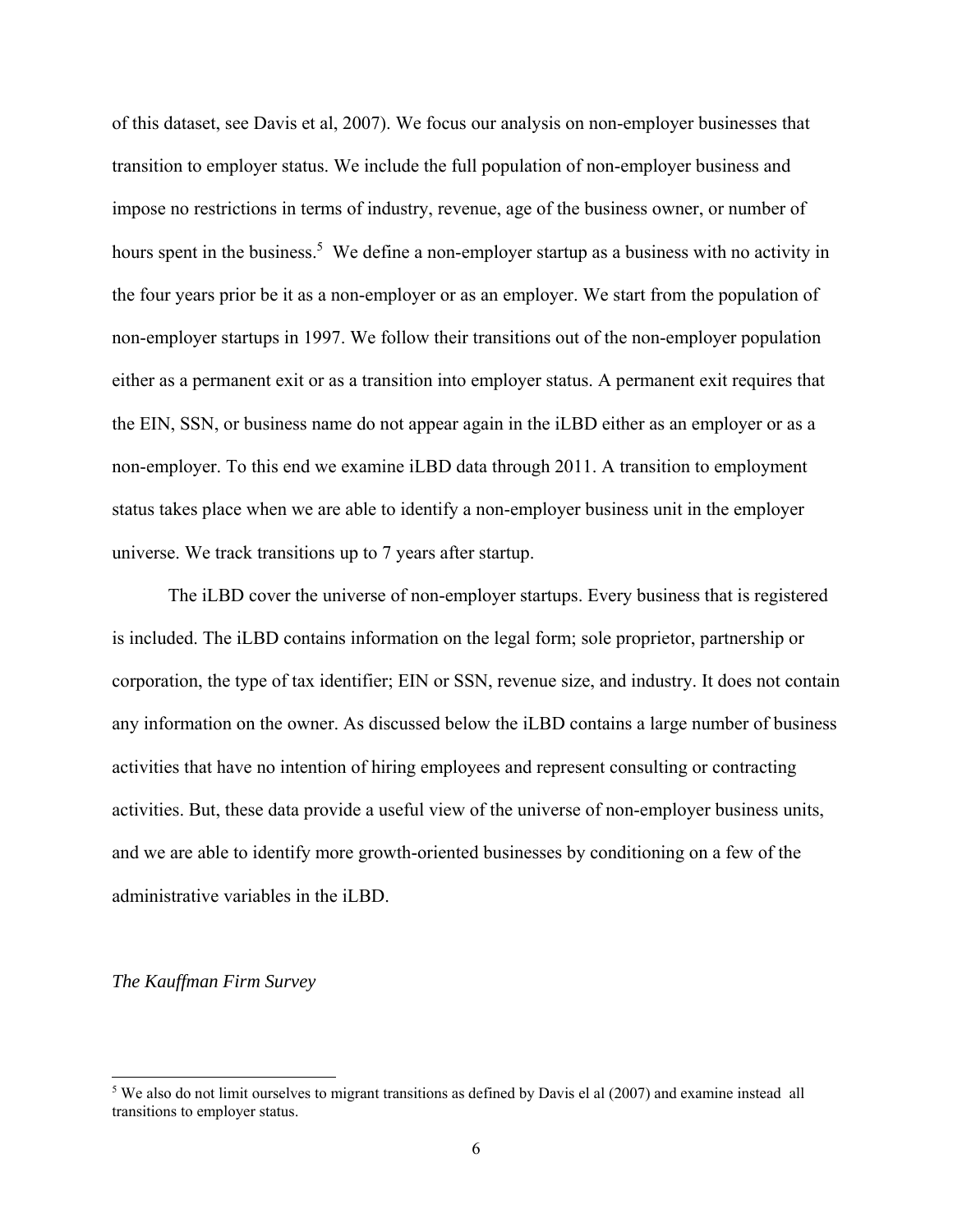The KFS, conducted by the Kauffman Foundation, is a panel study of 4,928 businesses founded in 2004. See Robb et al. (2010) for a detailed description of the KFS. The business startups were surveyed in 2004 (baseline) and annually after that date. The most recent year of available data is the seventh follow-up survey conducted in 2011. These data were released in spring 2013 and are the final wave planned for the KFS. The sampling frame for the KFS is the Dun & Bradstreet database started in 2004. The definition of a startup used in the KFS is whether at least one of several business indicators were present for the first time in 2004. The indicators include payment of unemployment insurance taxes, payment of FICA taxes, presence of a legal status for the business, presence of an employer identification number (EIN), and use of schedule C to report business income. Thus, the KFS definition of a business start is somewhat unique and include a disproportionate number of more "advanced," growth-oriented or employment-oriented non-employer startups.

 The panel dataset provided in the KFS provides an unprecedented source of data on business startups in their early years of operation.<sup>6</sup> Detailed information on each firm includes employment, industry, physical location, sales, profits, and business assets at start-up and over time.<sup>7</sup> The KFS also includes detailed information on intellectual property, such as patents, copyrights, and trademarks. The detailed information on employment and other business activity provided annually in the KFS allows for an examination of the dynamic relationship between

 $\overline{a}$ 

 $6$  For more information about the KFS survey design and methodology, please see Ballou et al (2008). <sup>7</sup> The KFS also includes detailed financing information. These variables, however, are not included in the analysis because of endogeneity concerns. For example, if a firm needs to hire employees prior to production then the only method of doing this is to obtain financing. In this case, however, the financing did not cause the business to hire the employee, but instead the need to hire employees caused the business to find financing. Similar concerns have been noted in the literature examining liquidity constraints for business creation. See Parker (2009), Kerr and Nanda (2011), and Fairlie and Krashinsky (2012) for recent discussions of the literature.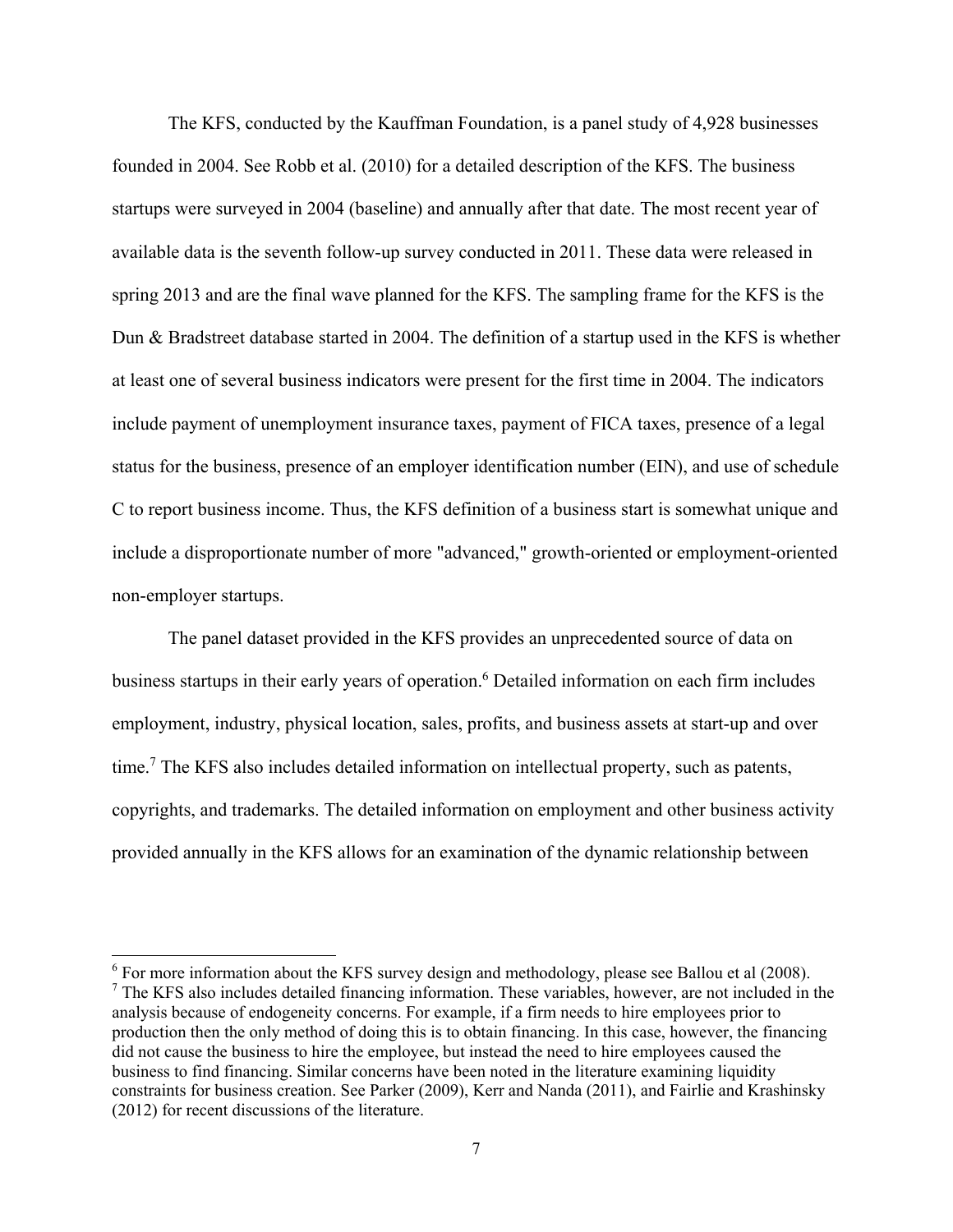these factors and employment among new businesses. Most importantly, it allows for an analysis of business and owner characteristics at the time young businesses hire their first employee.

The KFS also provides detailed information on owner characteristics such as age, gender, race, ethnicity, education, and prior work experience.<sup>8</sup> This information is useful for identifying the characteristics of owners that hire employees within the first several years of operation. Panel data allow for measurement of these characteristics year by year, and thus immediately prior to when non-employer startups make the decision to hire their first employee.

Robb et al. (2010) provide a detailed comparison of the KFS to several commonly used business-level datasets. These comparisons, however, include the full sample of businesses in the KFS. To examine the representativeness of the KFS sample of non-employer startups used in this study, estimates are compared to estimates from the 2004 iLBD and the 2007 Survey of Business Owners microdata for a roughly similar population (defined as all non-employer businesses started in the previous year). Appendix Table 1 reports estimates of the industry distribution from all three datasets. For most industries, the KFS, iLBD and SBO are roughly similar in representation. The main exceptions are that the KFS non-employer startup sample is overrepresented in manufacturing and wholesale trade, and underrepresented in health and educational services compared with the new non-employer sample in the SBO.

#### *GATE Experiment*

 $\overline{a}$ 

 Growing America through Entrepreneurship (Project GATE) is an evaluation designed and implemented by the U.S. Department of Labor and U.S. Small Business Administration. The

<sup>&</sup>lt;sup>8</sup> Owner characteristics are identified for the primary owner of the business. The primary owner of multiowner businesses is identified by the largest equity share in 2004 with ties being allocated by comparing hours worked and other variables (see Robb et al. 2010). Thanks to Alicia Robb and Joseph Farhat for providing the codes for primary owners.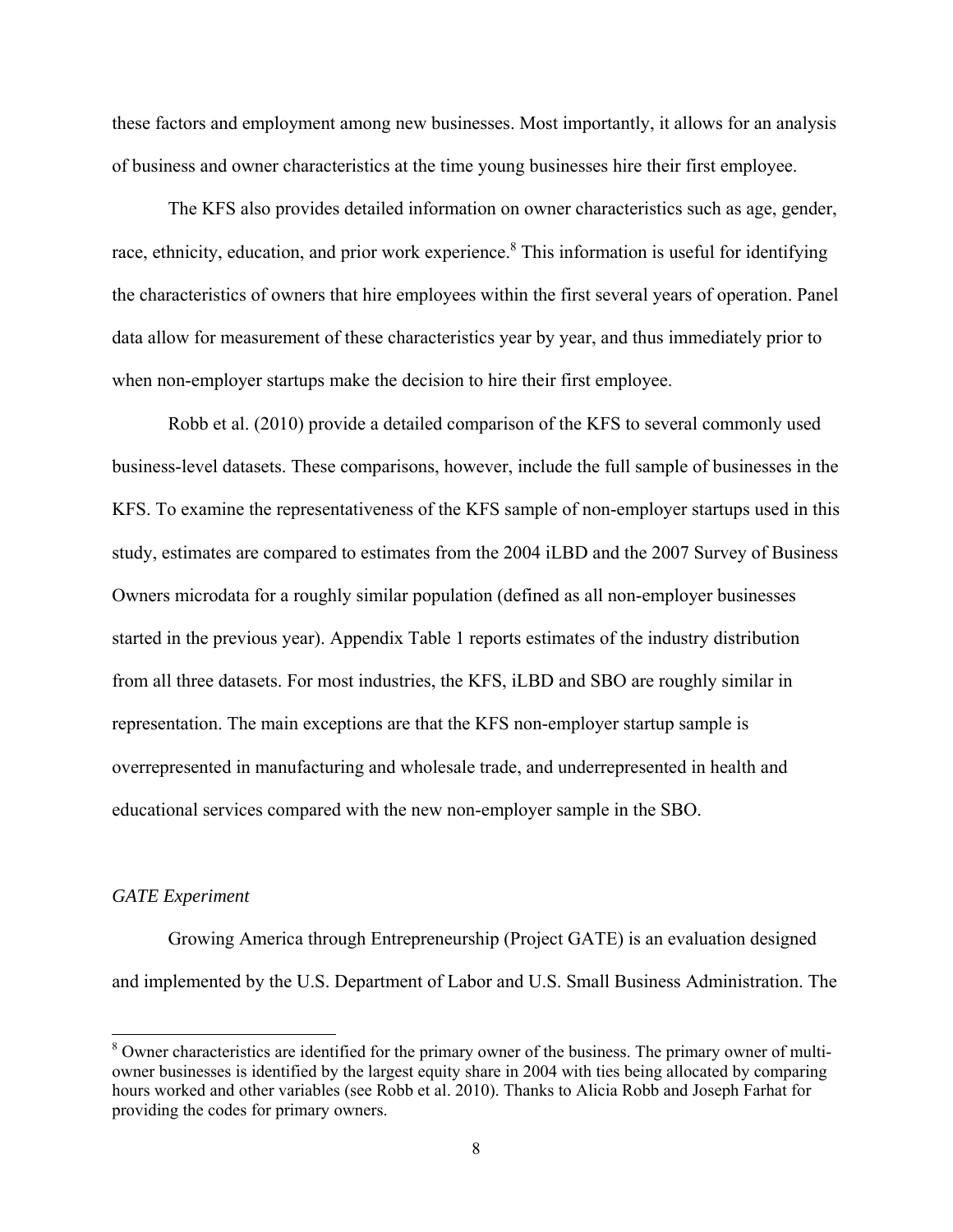GATE experiment is the largest-ever randomized evaluation of entrepreneurship training and assistance involving more than 4,000 participants. It differs from earlier large-scale evaluations in the United States because its training was marketed to any individual interested in starting or growing a business, and was not limited to individuals receiving unemployment or welfare benefits. It also involved both individuals who wanted to start a business and individuals who already owned a business, but wanted to grow that business.

 GATE was administered between September 2003 and July 2005 in cities of varying sizes: Philadelphia; Pittsburgh; Minneapolis/St. Paul; Duluth, Minnesota; Virginia, Minnesota; Portland, Maine; Lewiston, Maine; and Bangor, Maine (see Bellotti et al. 2006 for more details). Both urban and rural populations were served by the sites. Fourteen different organizations provided the GATE training, including SBA-funded Small Business Development Centers and non-profit community-based organizations. All of the providers and their programs had been operating prior to the experiment, and thus collectively represent the existing market for entrepreneurship training in the United States.

 Individuals interested in applying to receive entrepreneurship training through the program had to first attend an orientation meeting at a One-Stop Career Center. Applicants were informed that "GATE does not have space for everyone" and that a "lottery or random drawing will decide whether you will be able to enter the program." Applicants were then randomly assigned to the treatment or control group with equal probability. The treatment group was offered an array of free services. Program administrators informed the control group that the GATE program did not have the capacity to offer them services, and administrators offered no referrals to other (free) services either.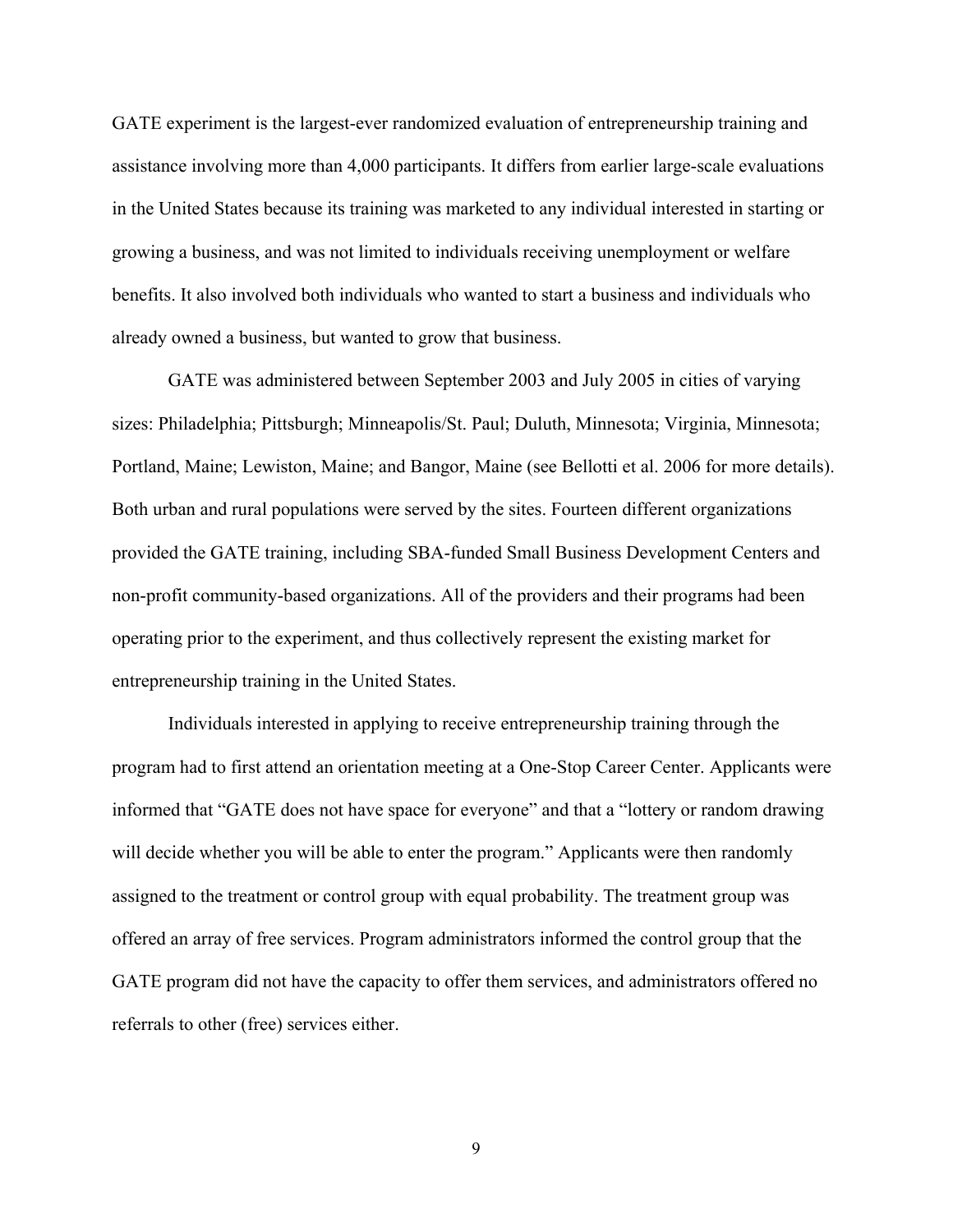The array of GATE services offered to the treatment group began with a one-on-one assessment meeting to determine an individual's specific training needs. Then training was provided by experienced business consultants in classroom and/or one-on-one settings. Classroom offerings targeted a variety of general and specialized topics at different experience levels. Introductory courses cover subjects such as legal structure, business plans, and marketing. Intermediate and advanced courses cover subjects including managing growth, legal risks, and personnel issues. These classes would be especially important for entrepreneurs deciding whether to hire their first employee. The total cost of providing training to GATE recipients was estimated to be \$1,321 per person.

 Extensive data were collected on treatment and control group members on the application survey and from three follow-up surveys. Data are available at baseline (prior to entrepreneurship training) and at follow-up waves of 6 months, 18 months and 60 months after baseline. Detailed information on employment, sales, profits and other firm characteristics are available for each time period. Detailed information on owner characteristics such as age, education, gender, race, immigrant status, marital status, children, family income, health, family business experience, credit history, unemployment insurance receipt, health insurance, and personality traits are also available from the baseline survey. The resulting dataset provides unprecedented longitudinal information on the employment of businesses after the owners of those businesses received training. The impact of entrepreneurship training on when and whether businesses hire their first employee has not been previously examined.

 In the experiment, 4,197 individuals completed the application process and were randomly assigned to the treatment  $(N=2,094)$  or control  $(N=2,103)$  group. Among participants, 19 percent were self-employed business owners at the time of application (N=774), and 44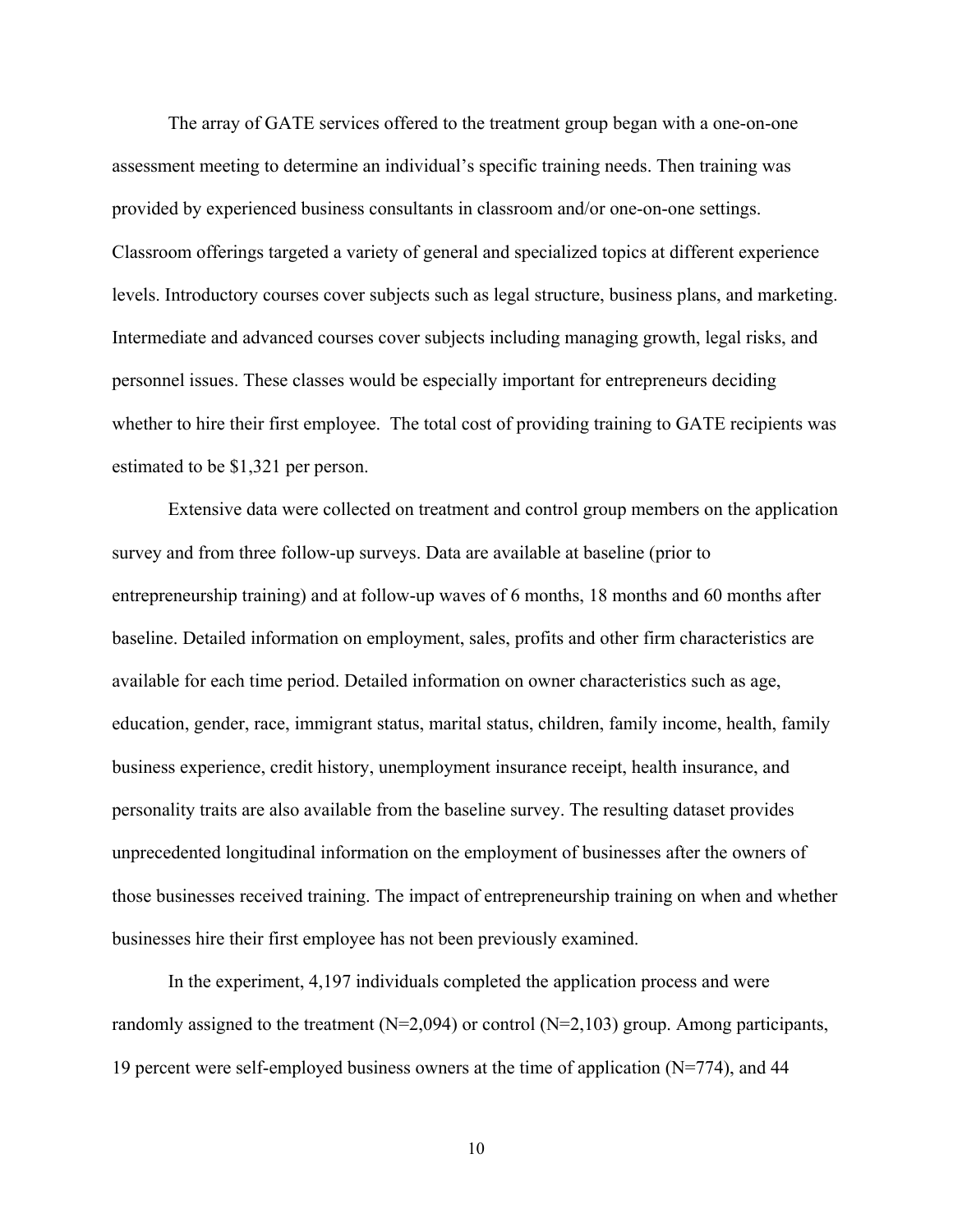percent of the businesses owned reported not ever having employees (N=343). For this study, the focus is on these non-employer business owners participating in the experiment. Previous research on the full sample of participants generally finds small or no effects of entrepreneurship training on outcomes (Benus et al. 2009; Fairlie, Karlan and Zinman 2015), but these studies do not estimate the effects of entrepreneurship training on hiring the first employee among the group of non-employer business owners participating in the experiment. This analysis provides the first evidence in the literature on this question.

# **3. Hiring Dynamics among Non-Employer Startups**

We first examine the dynamic patterns of hiring employees among startups. The panels of non-employer startups included in the iLBD and KFS are important because all firms can be tracked even if they are not successful in the first few years after startup. Cross-sectional data based on existing non-employer and employer firms include only surviving firms up to that point in time and all non-surviving firms when they hired their first employee. Also retrospective information on when the first employee was hired instead of contemporaneous information is more subject to the possibility of recall bias.

We start by examining patterns of hiring among non-employer startups in the universe of non-employers provided in the iLBD. Our definition of a non-employer startup is any firm that has no record of existing for the previous three years. The first year observed is defined as the startup year. We include the complete universe of non-employer firms across all industries, revenues and business types. When a business is identified in a subsequent year in the employer data base we define that year as the point when the first employee is hired. It is important to note that there can be slippage in the match from non-employer to employer because the datasets are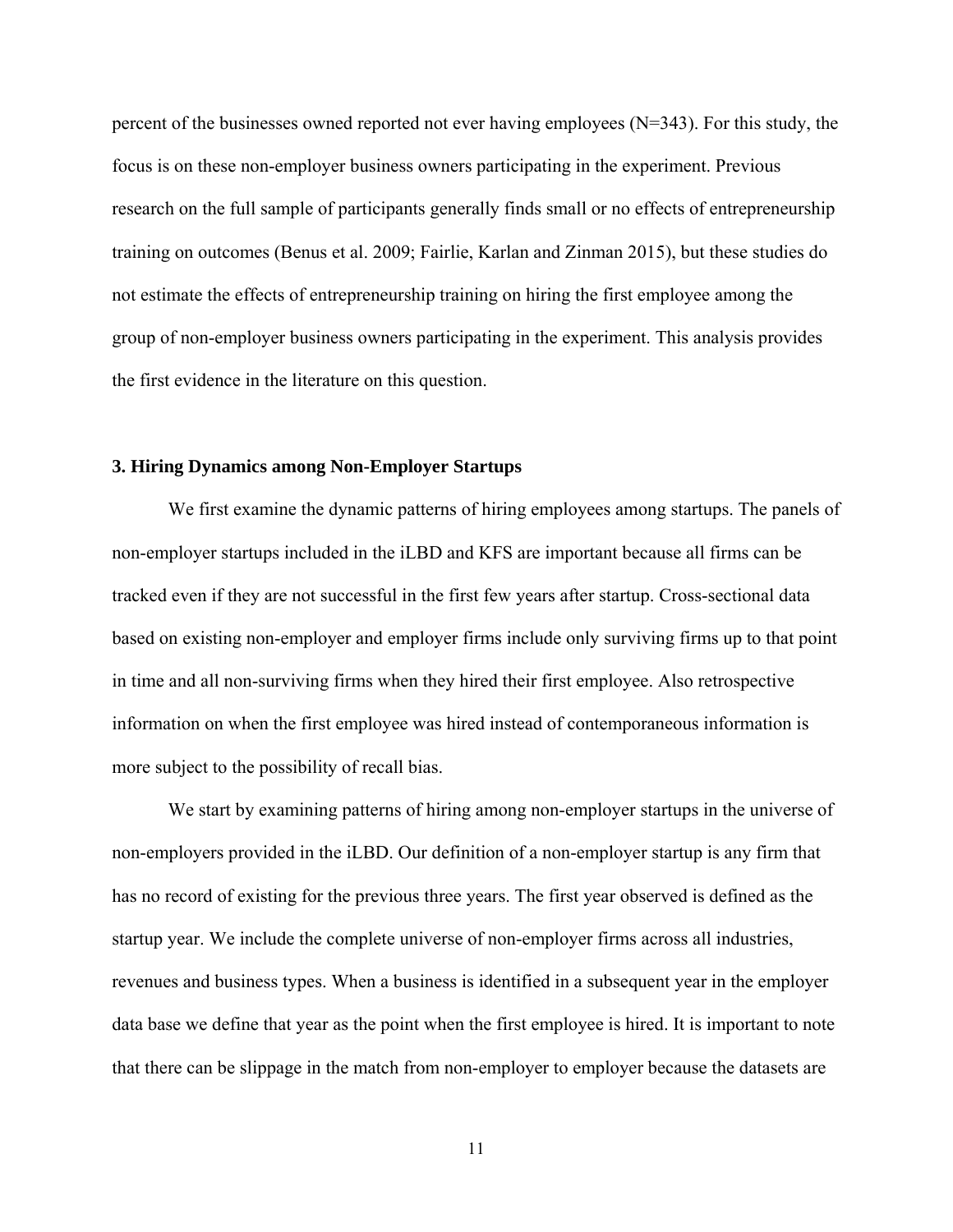generated from different sources.<sup>9</sup> We view these results as a lower bound on the level of transitions from non-employers to employers.

 Table 1.A reports the distribution of all non-employer startups across hiring their first employee in up to seven follow-up years, not hiring their first employee by the end of the sevenyear period, or exiting before hiring an employee during the seven period. This provides detail on when non-employer startups hire their first employee. For example, it answers the question of what percentage of businesses hire their first employee in the first year after startup vs. the second year after startup. Among all non-employer startups, 2 percent hire their first employee in the first year after startup. Very low percentages of non-employer startups hire their first employee after that year. A large percentage of non-employer startups (12.7 percent), however, do not hire their first employee by the end of the seven-year period. Finally, 84.8 percent of nonemployer startups exited over the sample period before ever hiring their first employee. But, it is important to note here that exits are defined as non-employers that do not report revenues in year 7 (and thus are not in the non-employer universe that year). These non-employers could report revenues and be in the universe of non-employers in later years, but this is out of our sample period. This could explain the extremely high exit rate as we have defined it here and this should not be interpreted as a business failure rate for non-employer businesses.

A very large percentage of these non-employer businesses are consulting, contracting or small-scale business activities. When we focus on different types of non-employer startups we find much higher rates of hiring employees. For example, Table 1.B includes only EIN cases for non-employer startups. These are businesses that are identified through filing for an EIN even

l

<sup>&</sup>lt;sup>9</sup> The linkage between the non-employer and the employer universes makes use of the name of the business and the tax identifiers; the EIN and the SSN. If any of these change then we might not be able to form a link. This is more likely when there is a change in legal form of organization at the time of the transition.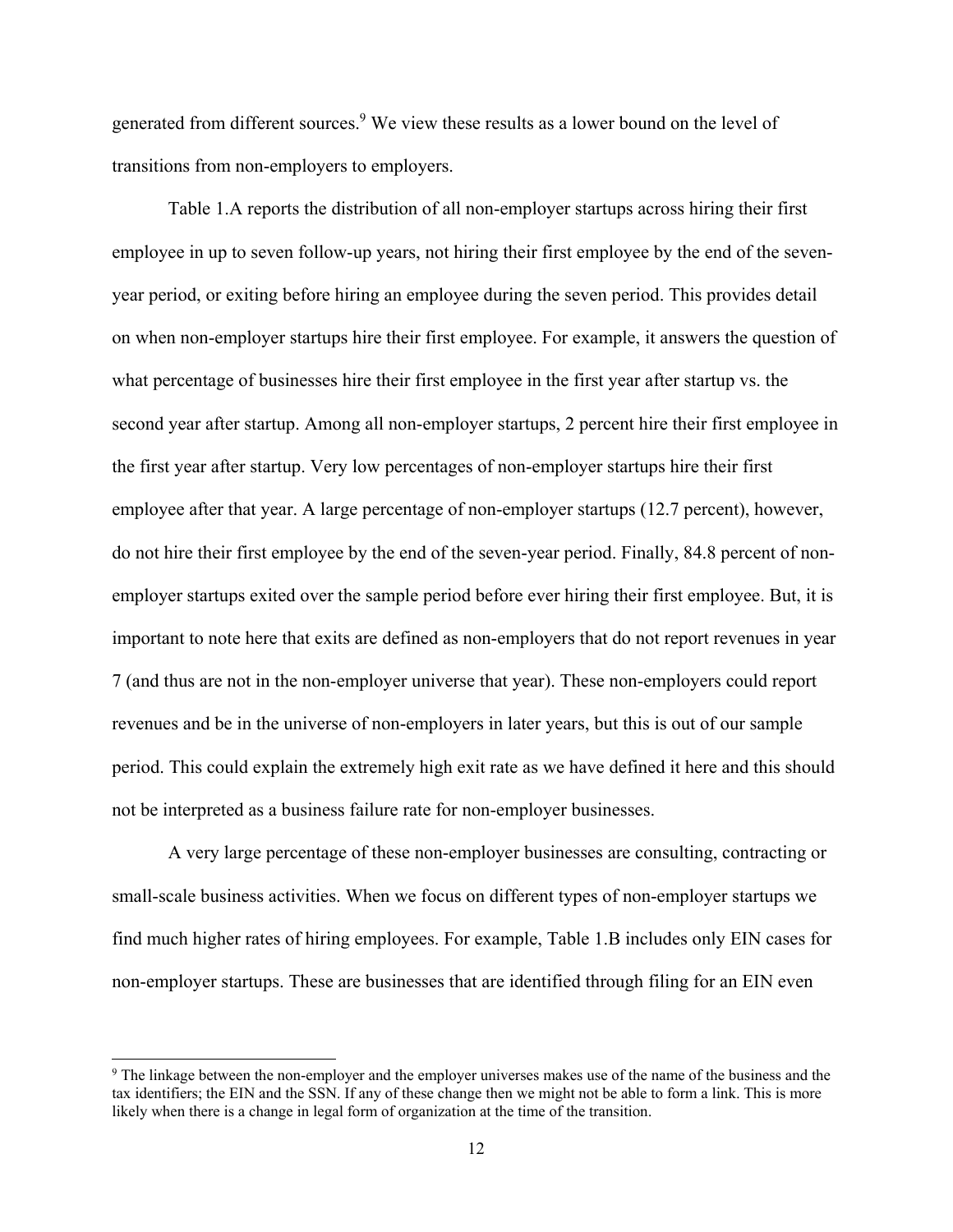though they do not have employees. Another example, is Table 1.C which includes only incorporated non-employer startups. In both cases, transition rates from non-employer to employer are much higher although most of the transitions are occurring in the first few years and there continues to be a very high exit rate (or non-existence rate in year 7).

 The iLBD contains a very large number of non-employer businesses that have very low revenues. Focusing on higher revenue non-employer startups we find higher rates of transitions to employment. But, focusing on revenues in the first year can be problematic as many potentially successful businesses take a few years to produce sales.

These aggregate measures of hiring employees in the first several years following startup reveal interesting patterns. Many non-employer startups hire their first employee in the first three years of existence. After that period of time and through seven years, only a few additional firms make the switch from non-employer to employer.

#### *Hiring Patterns in the KFS*

 We turn to the KFS for a similar analysis of patterns of hiring among non-employer startups. The KFS, which is based on D&B data, is known to include businesses that are more growth and employment oriented than the universe of non-employers. With this in mind, we also examine patterns of hiring in these data before turning to an analysis of the determinants of hiring. The KFS is crucial to examining determinants because it contains detailed information on owner and business characteristics. The iLBD, unfortunately, is limited to including only a few pieces of administrative information on businesses. Also, the KFS implicitly rules out the many non-employer startups that are essentially consulting and small-scale business activities by individuals with no intention of growing a business and eventually hiring employees. Thus, the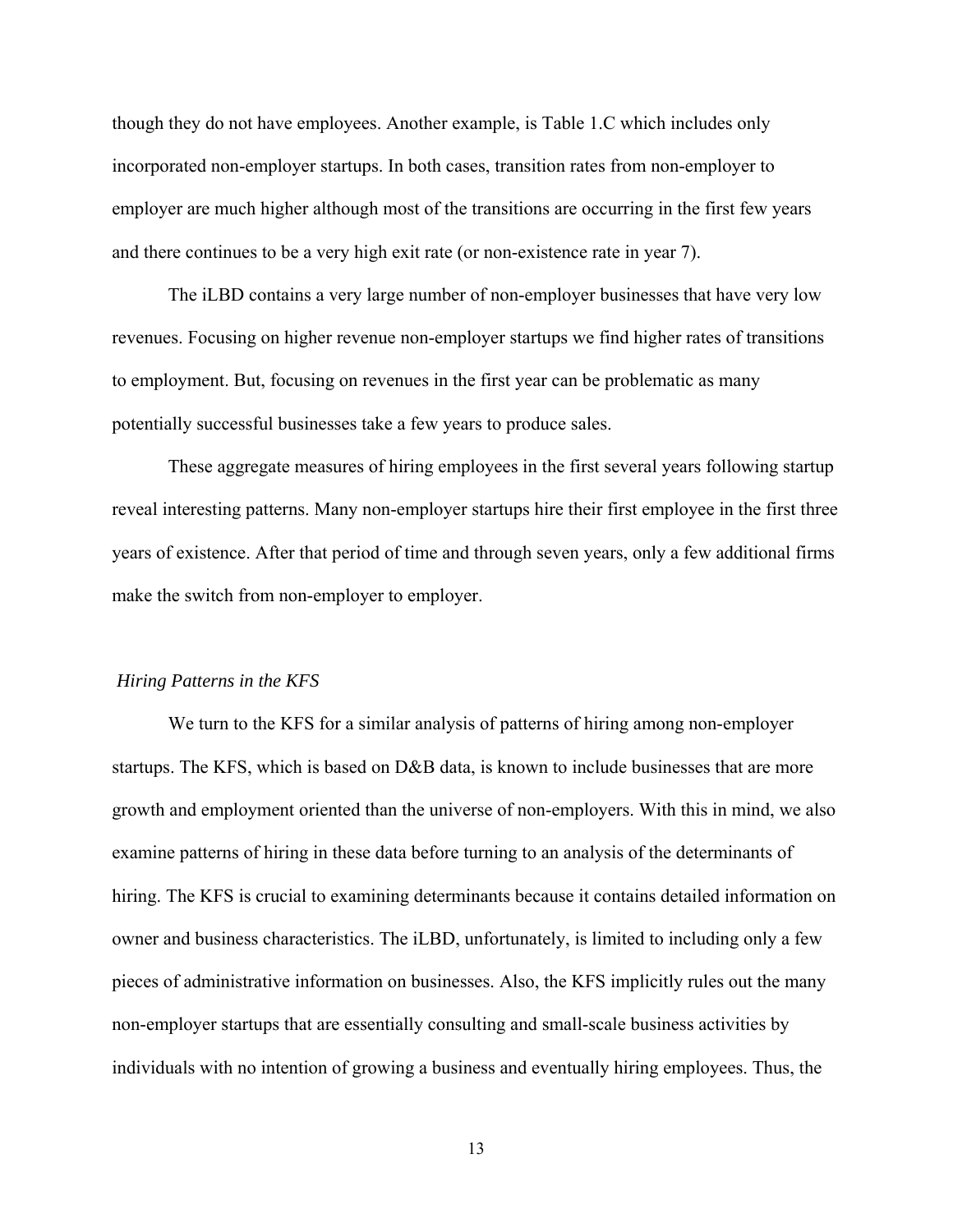inclusion of this group is problematic for exploring the owner and business characteristics associated with hiring employees. With this in mind we turn to a detailed analysis of the KFS data that include more growth- or employment-oriented non-employer startups.

To better illustrate the KFS panel, Appendix Figure 1 displays the full sequence of hiring decisions over the first seven years using data from the KFS. The KFS includes information through seven years following startup.<sup>10</sup> Starting with the first year, there were 2,460 nonemployer startups in the KFS with complete information on employment decisions that year. Of those non-employer businesses, 38.0 percent hired their first employee and 7.4 percent went out of business that year. Of the 1,197 businesses remaining as non-employers in the KFS in the second year, 26.0 percent hired their first employee and 9.5 percent went out of business in that year. In the following years, the probability of hiring the first employee drops as the remaining sample of non-employer businesses becomes smaller. The percentage of non-employer businesses going out of business each year, however, does not decline.

 Table 2.A reports the distribution of non-employer startups across hiring their first employee in one of the seven follow-up years, not hiring their first employee by the end of the seven-year period, or going out of business before hiring an employee. This provides detail on when non-employer startups hire their first employee, summarizing the information displayed in Appendix Figure 1. Firms that are known to go out of business before hiring an employee by the reported year are included in the sample, implying that the estimates are not conditional on survival to that year. But, only businesses with complete information on employment and survival through all seven years are included to avoid biasing estimates for earlier years. Among the more growth-oriented non-employer startups captured in the KFS, 36.6 percent hire their first

 $\overline{a}$ 

 $10$  The reported estimates are only for non-employer startups. Startups with employees represent 40.9 percent of all startups captured in the KFS.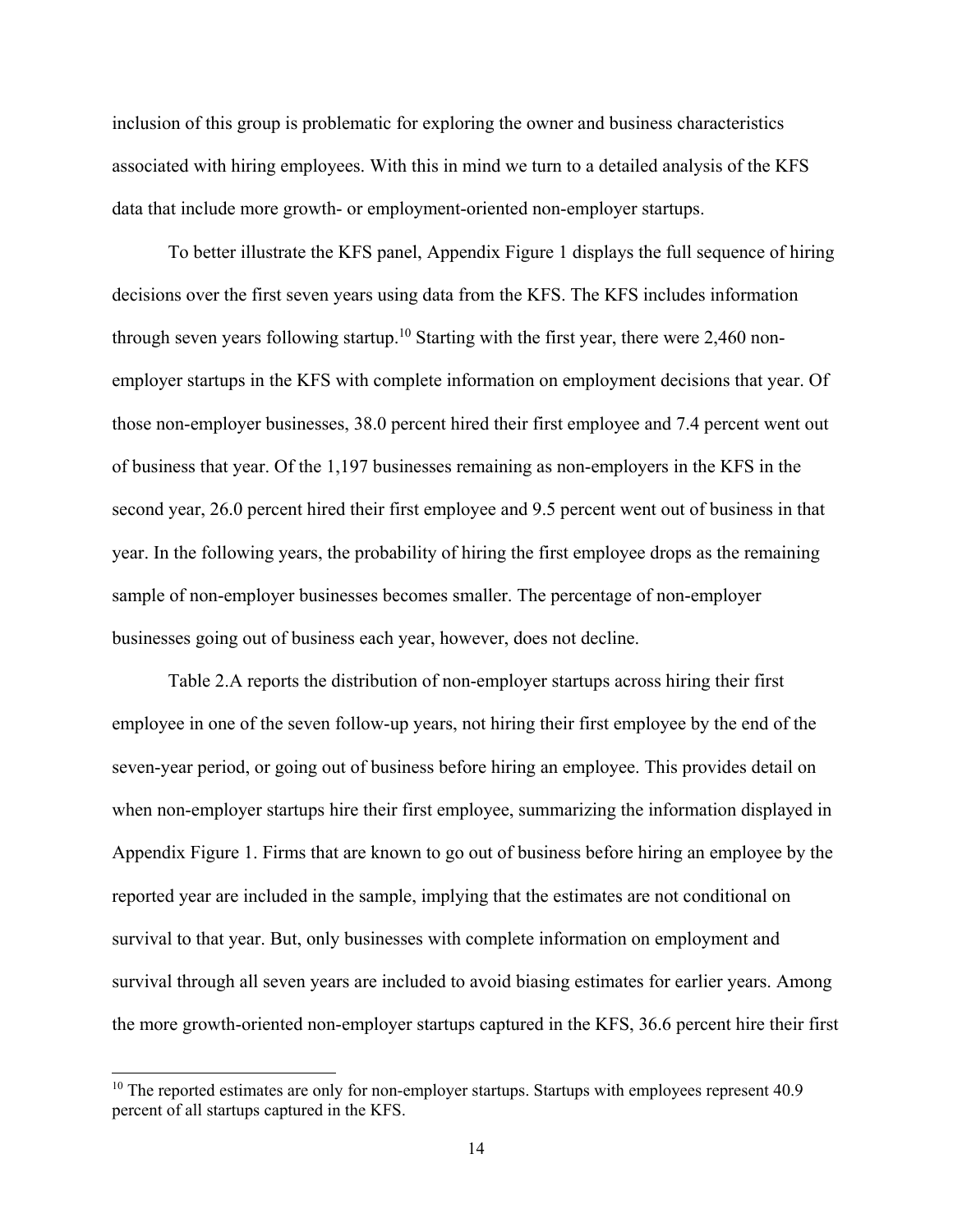employee in the first year after startup. 12.6 percent of startups hire their first employee in the second follow-up year, and 4.0 percent hire in the third follow-up year, and 3.1 percent hire in the fourth follow-up year. Only a small percentage of non-employer startups hire their first employee in the fifth, sixth or seventh years following startup. A large percentage of nonemployer startups (13.3 percent), however, are still in business, but do not hire their first employee by the end of the study period. Finally, 27.9 percent of non-employer startups went out of business over the sample period before ever hiring their first employee.

 Another method of measuring when non-employer startups make the switch to an employer firm is to examine the likelihood of hiring the first employee *by* each of the follow-up years. Table 2.B reports estimates. Again, firms that are known to go out of business before hiring an employee are included in the sample so the estimates are not conditional on survival. But, in this case we use the maximum number of observations available to calculate the probability for each year (which is why the sample size declines with more years available). One year after startup, 38.0 percent of non-employer startups in the KFS have hired their first employee. By two years after startup the majority of non-employer firms have hired their first employee.<sup>11</sup> By seven years after startup, 58.8 percent of initial non-employer businesses have hired their first employee.<sup>12</sup> The increase in the likelihood of hiring a first employee rises quickly and then slows down as more businesses have already hired their first employee.

l

 $11$  The sample size drops for 2 years after startup and each subsequent year because some businesses have missing information on employment in those years. Estimates of hire rates by follow-up year conditioning on only businesses with non-missing observations for all survey years are similar.

<sup>&</sup>lt;sup>12</sup> Annual sample attrition rates are 1 to 4.5 percent per year which contributes to losing observations over time, but another issue is that even if one missing value is found for employment in an intermediate year it cannot be used to calculate the seven year cumulative probability. Thus, some caution is needed in interpreting the 7-year out estimates.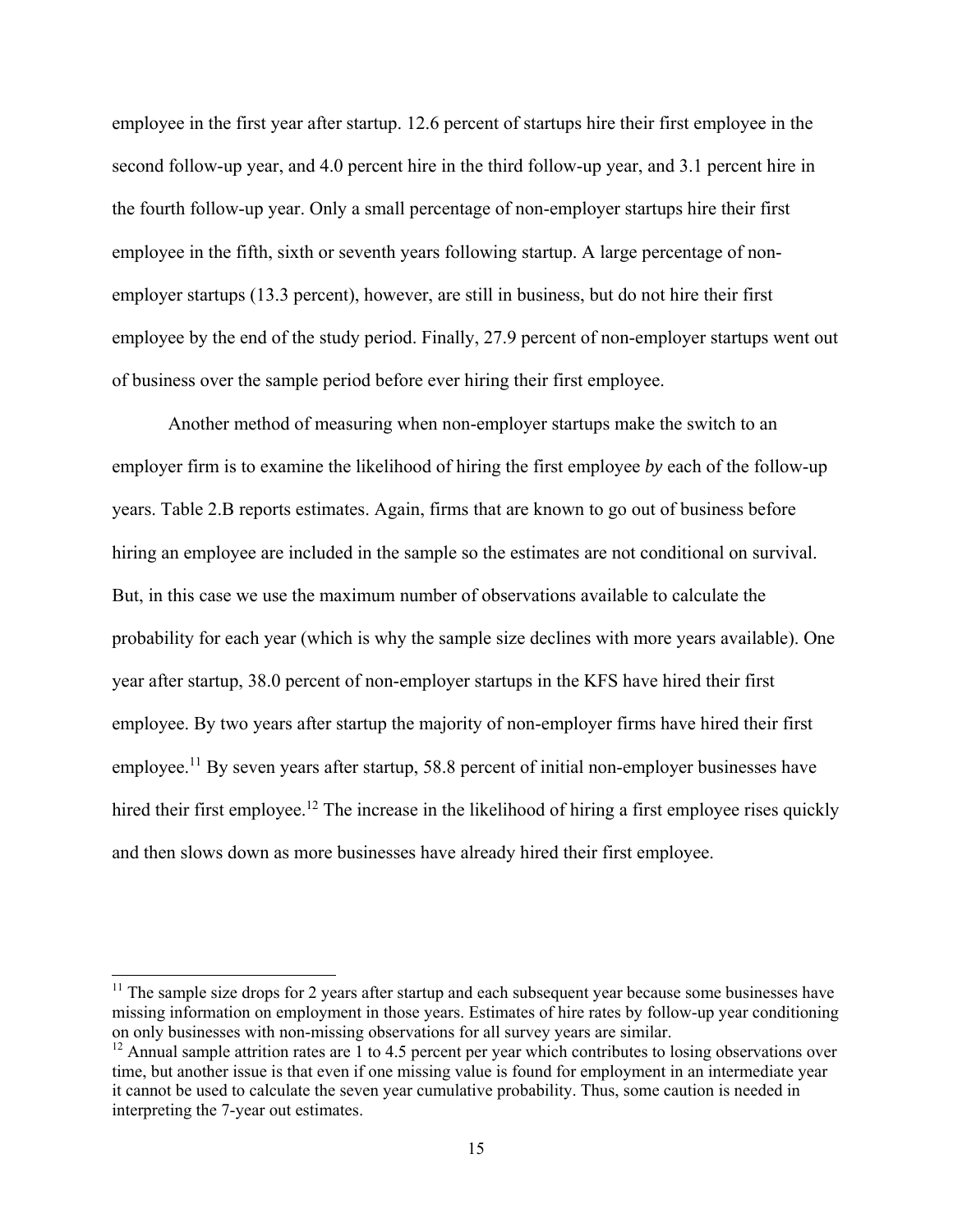Although hiring rates among more growth- or employment-oriented non-employer startups in the KFS are higher than hiring rates among the universe of non-employer startups, the general patterns are similar. Most non-employer startups that will eventually hire an employee, hire their first employee in the first few years of existence (and especially in the first year). After that period of time and through seven years, only a small percentage of additional firms make the switch from non-employer to employer.

# **4. Demographic and Human Capital Characteristics of Entrepreneurs**

This section examines the demographic and human capital characteristics of the owners of non-employer businesses that lead to hiring their first employee. As noted above, the KFS is the only large, nationally representative dataset with detailed demographic and human capital information on the owners of startups.

We first examine rates of hiring an employee in the first several years of operation among non-employer startups by race, gender and immigrant status. Table 3 reports estimates of the percentage of non-employer startups hiring employees by 1, 2 and 7 years after startup. These years are chosen to represent a wide range of hiring points over the sample period. Estimates from the KFS indicate that non-employer startups owned by African-Americans have similar rates of hiring their first employee by each year as do white, non-Hispanic startups. Asian-owned startups have higher rates of hiring their first employee by each of the follow-up years. Hiring rates by each follow-up year are also higher among non-employer startups owned by Hispanics. Related to these racial and ethnic patterns, immigrants have higher rates of hiring their first employee by the first two follow-up years than the native-born, but the rates of hiring employees are similar by the seventh follow-up year.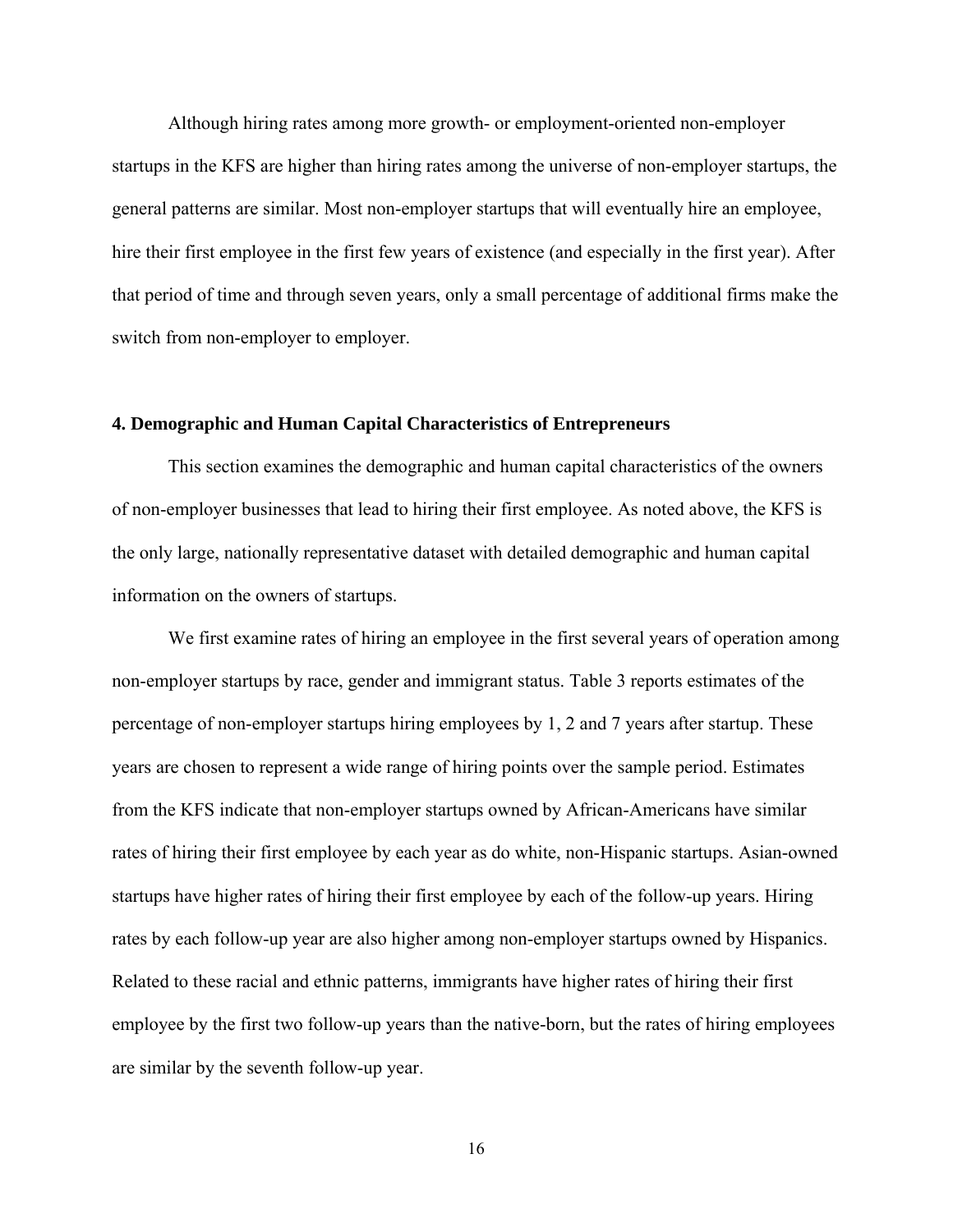Non-employer startups owned by men and women differ substantially in their rate of hiring first employees by each of the reported follow-up years. Female-owned startups are roughly 10 percentage points less likely to hire their first employee by the first, second and seventh years after startup.

 To investigate these patterns further and control for potential correlations with other entrepreneur characteristics we estimate regressions for the probability of hiring employees by each survey wave. The regression equation is:

$$
(4.1) y_i = \alpha + \beta X_i + \varepsilon_i,
$$

where y<sub>i</sub> is the probability that the non-employer startup hires its first employee by the first, second or seventh follow-up year. Xi includes demographic and human capital characteristics of the entrepreneur, and  $\varepsilon_i$  is an error term. All specifications are estimated using OLS and heteroscadasticity-consistent standard errors are reported. Marginal effects estimates are similar from probit and logit models, and are thus not reported.

Table 4 reports estimates. Non-employer businesses owned by Asians, other race, and Hispanics have higher probabilities of hiring their first employee than non-Hispanic, whiteowned businesses, all else equal. Non-employer firms owned by African-Americans have similar likelihoods of hiring their first employee as non-Hispanic whites. Immigrant status also does not appear to have an effect on hiring probabilities after controlling for other entrepreneur characteristics. Female-owned non-employer firms have lower annual probabilities of hiring their first employee than male-owned firms.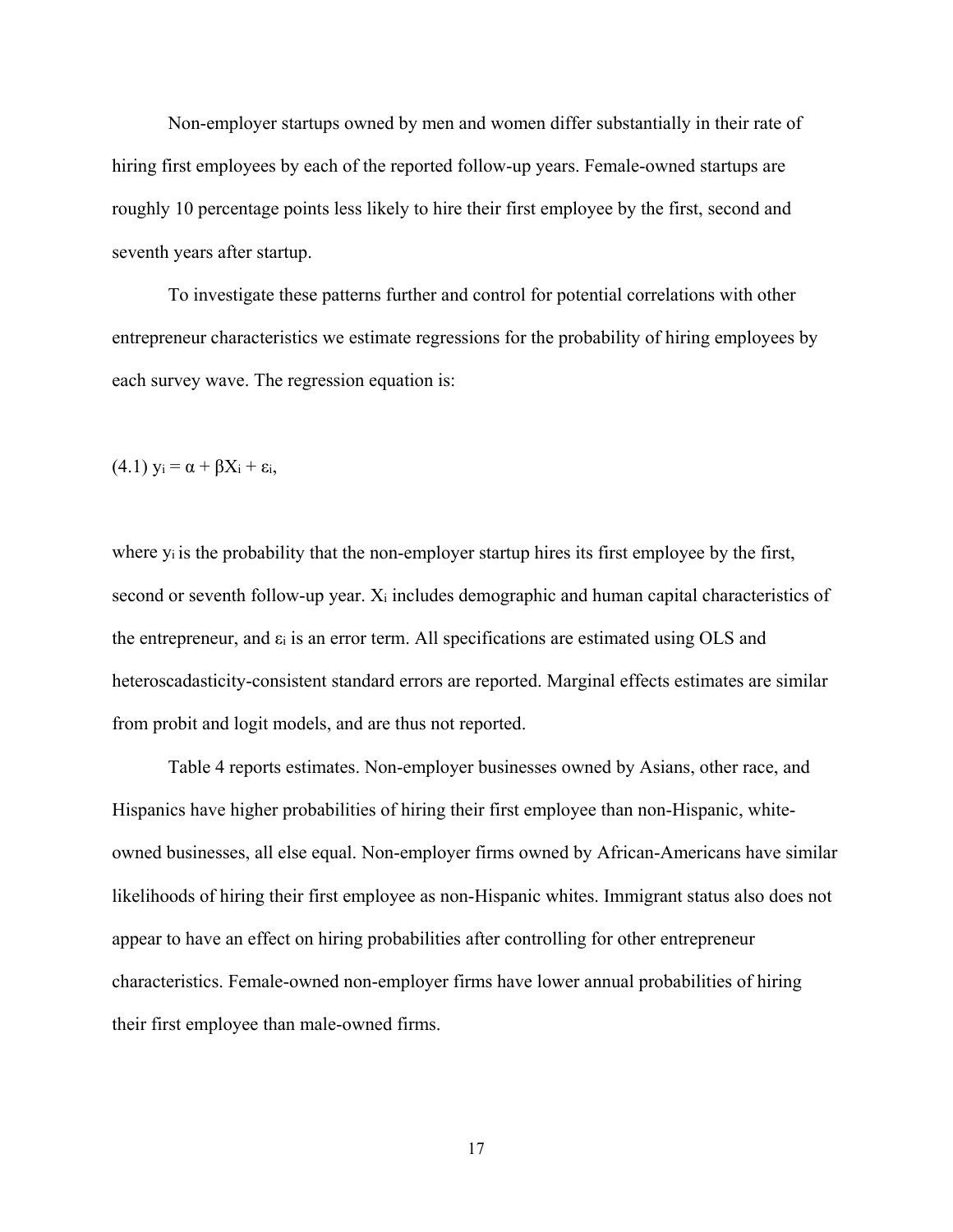Turning to the human capital of the entrepreneur, we include the owner's level of education as a set of dummy variables for thresholds in the regressions. As noted above, owner's education has been found to be a positive predictor of hiring employees, but the relationship with early stage hiring patterns are unknown. Surprisingly, estimates from the KFS do not provide evidence that among non-employer startups owner's education has a strong positive predictive power on whether the first employee is hired in the first several years of operation. The point estimates are generally small and statistically insignificant and in a couple of cases negative.

Another measure of human capital – having more industry work experience before startup – is found to have a positive, but weak relationship with hiring an employee in the first several years of operation. Previous industry work experience has been found to be an important determinant of business success in previous work (e.g. see Fairlie and Robb 2007). Unfortunately, the KFS does not include contemporaneous information on wage and salary work of owners which has also been found to be important (Garcia-Perez, Goetz, Haltiwanger and Sandusky 2013).

Although human capital, such as owner's education and prior industry work experience, has been identified as an important determinant of business success in previous research, it appears to be less important in determining which non-employer startups hire their first employee in the first several years of operation.

 In contrast to the human capital measures, we find that industry differences are important in determining which non-employer startups are likely to hire employees.<sup>13</sup> Non-employer startups in wholesale trade have the highest rate of hiring employees, followed by the

 $\overline{a}$ 

<sup>&</sup>lt;sup>13</sup> Hiring rates by industry are reported in Appendix Table 2.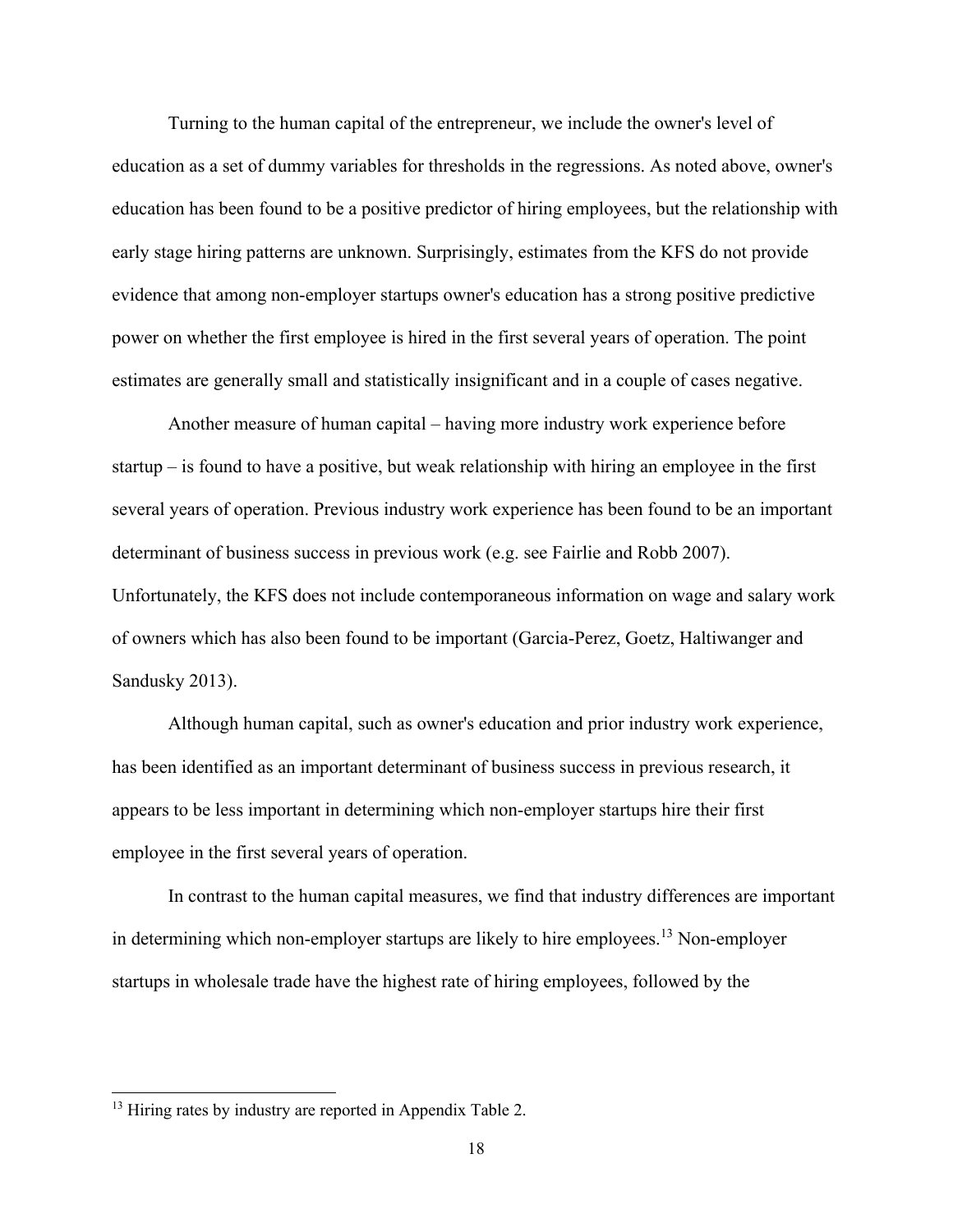transportation, manufacturing and professional industries. In these industries, hiring employees may be important for capturing returns-to-scale for growth of businesses.

# *Legal Form of Organization*

 The KFS also includes information on the legal form of organization of the business. Does the legal form of organization affect the probability of hiring an employee among nonemployer startups? This question is examined by estimating the same set of regressions including dummy variables for the legal form of organization. Dummy variables are included for incorporated businesses (58.6 percent) and partnerships (5.5 percent). Estimates are reported in Table 5. Non-employer startups that are incorporated are more likely to hire their first employee by each of the reported follow-up years relative to non-employer startups that are sole proprietorships. The evidence is less clear for partnerships. The interpretation of these results is difficult because decisions about employment might cause businesses to choose their legal status. For example, a non-employer startup that plans on hiring employees in the first few years might choose to become incorporated because of the employment decision. Additionally, a relatively small percentage of firms change legal form status, suggesting that becoming incorporated is not a potentially important milestone such as revenues or assets (Cole 2011). The estimates for the demographic and human capital characteristics are not sensitive to the inclusion of the legal form of organization variables.

# **5. Dynamic Business Milestones Associated with Hiring the First Employee**

 Continuing to use the KFS, we switch the focus to exploring the dynamic business factors associated with hiring decisions. An important question is whether there are milestones that non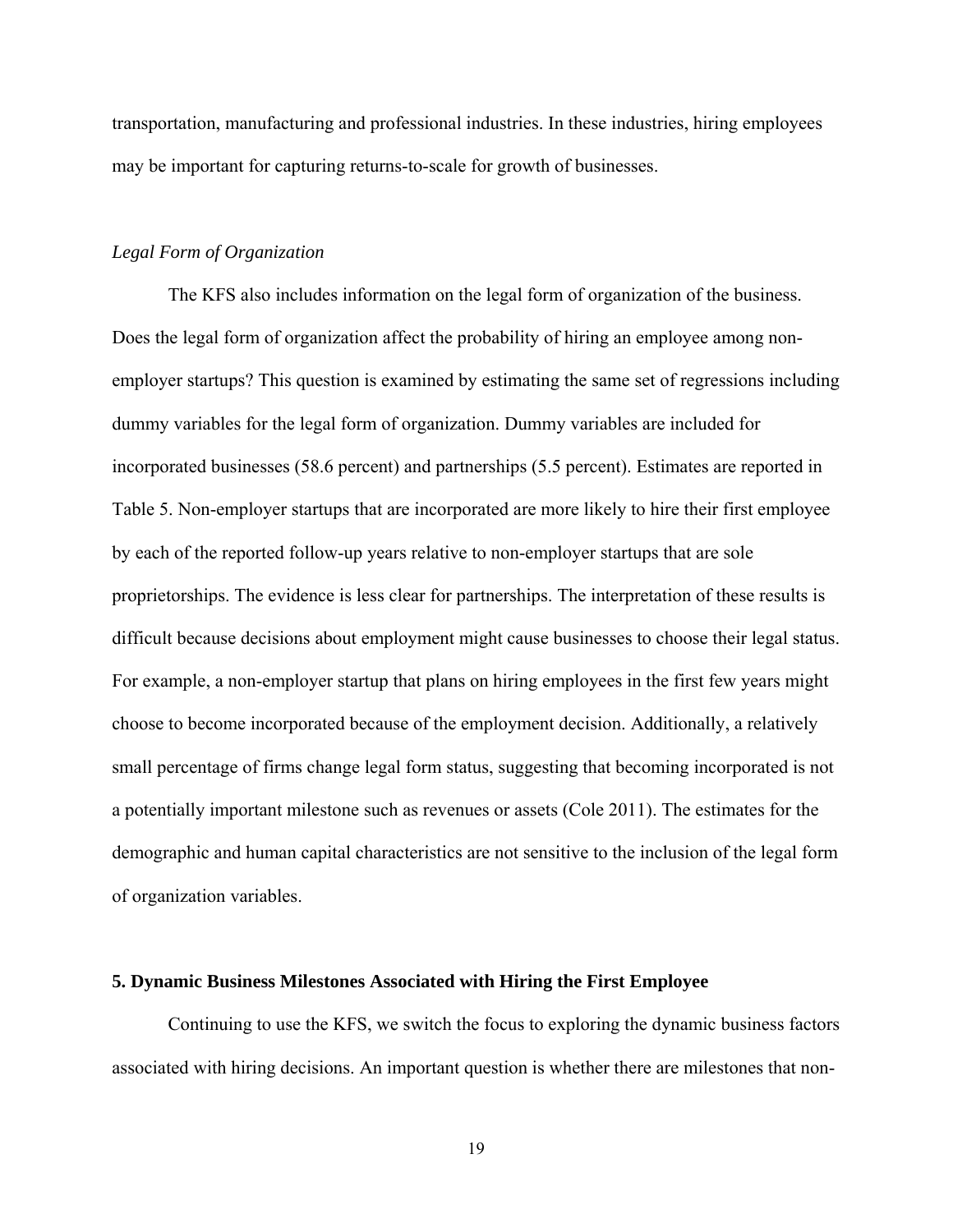employer startups often reach before hiring their first employee. For example, non-employer firms might often wait until they have large enough annual revenues to take on the extra expenses of hiring employees. Do startups wait to build up assets or obtain intellectual property before hiring their first employee?

 The examination of these questions requires longitudinal data on startups with measures of both employment and milestone variables year by year instead of a single point in time. By combining follow-up years to create a panel it is possible to measure the annual probability that non-employer firms hire their first employee over the entire sample period. It is also possible to measure levels of revenues and business assets of non-employer firms prior to the timing of the employment decision. Table 6 reports an estimate of the annual probability of hiring the first employee among non-employer firms.

 Estimates of annual hire rates are also reported by revenue class in Table 6. Perhaps surprisingly, the likelihood of hiring the first employee is not strongly related to total business revenues. The probability of hiring an employee actually decreases by 8.1 percentage points from non-employer firms with \$0 in annual revenues to non-employer firms with \$1-\$10,000 in annual revenues. The likelihood of becoming an employer firm remains steady as revenues increase until the \$100,001 or more level. For revenues of \$100,001 or more, the probability of hiring the first employee in the next year increases by 9 percentage points from non-employers with revenues of  $$25,001$$ - $$100,000$ .<sup>14</sup> Even this change is not large considering the potential importance of higher revenues to offset the increased costs of hiring employees.

 Table 6 also reports estimates by business asset levels. Assets include cash, accounts receivable, equipment, machinery, product inventory, and vehicles. Non-employer startups may

 $\overline{a}$ 

<sup>&</sup>lt;sup>14</sup> Only categorical information on revenues is available in the KFS.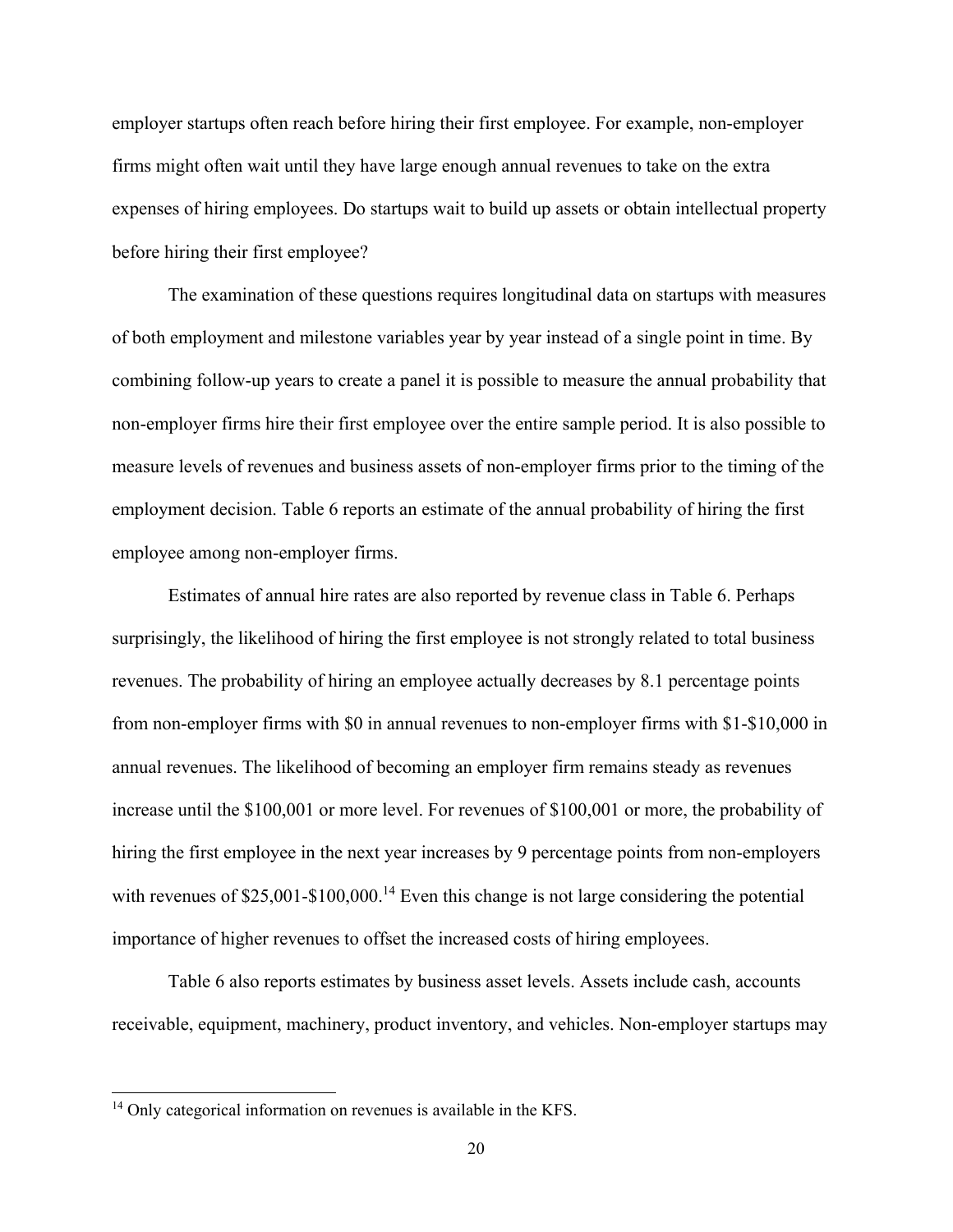wait until their business assets hit a certain level to offer financing or collateral for raising money to hire employees. Similar to revenue levels, however, there is no clear evidence that the probability of a non-employer firm hiring its first employee over the following year increases substantially with business asset levels. The probability that a non-employer business with \$0 in total business assets hires its first employee over the following year is 22.0 percent. For nonemployers with \$100,001 or more in total business assets the probability is not much higher. Non-employers with \$25,001-\$100,000 in total business assets have a probability that is 4 percentage points higher.

 Both business revenues and assets measure the current resources of the firm, but future potential resources of the firm may be the most important in making the decision to become an employer firm. In particular, a milestone for many non-employer startups might be when they obtain intellectual property, such as a patent, trademark or copyright. Patents, trademarks and copyrights might be useful for non-employer firms considering hiring employees because they provide a potential source of future revenues even if the firm is experiencing low current revenues. For non-employer firms with patents, the probability of hiring the first employee increases by 8.6 percentage points (see Table 6). Obtaining copyrights and trademarks is also associated with an increase in the likelihood of becoming an employer firm: for copyrights the increase is roughly 5 percentage points; for trademarks, 13 percentage points. Combining all types of measurable intellectual property, the estimates indicate that having at least one type is associated with roughly a 9 percentage point higher rate of hiring the first employee.

 To identify the independent associations between these milestones and the decision to hire the first employee, we estimate several regressions for the probability of hiring employees. The regression equation is: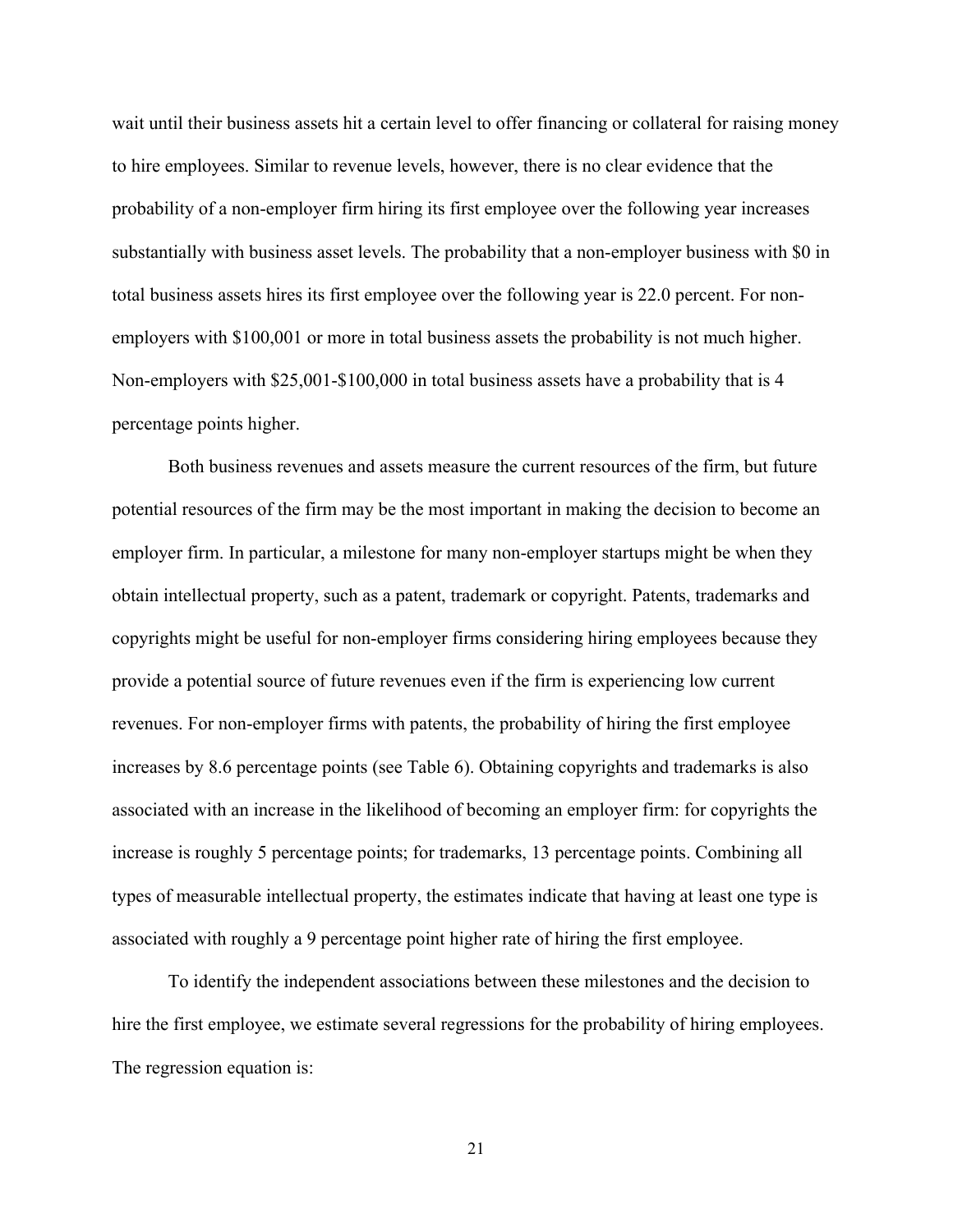$$
(5.1) y_{it} = \alpha + \beta X_i + \gamma Z_{it-1} + u_i + \epsilon_{it},
$$

where  $y_{it}$  is whether the entrepreneur hires in year t,  $X_i$  includes entrepreneur characteristics that do not change over time, Zit-1 include business characteristics that change over time (measured prior to the employment decision), and  $u_i + \varepsilon_{it}$  is the composite error term. The observational unit in the regressions is the business year, and only startups that have not previously hired an employee up to that year are included in the sample. All specifications are estimated using OLS and robust standard errors are reported with adjustments for multiple observations per entrepreneur (i.e. clustered by entrepreneur). Marginal effects estimates are similar from probit and logit models, and are thus not reported.

Table 7 reports estimates. Specification 1 focuses on the independent effects of owner characteristics and industries on the annual probability of hiring the first employee. The estimates reveal similar patterns as those for the regressions predicting hiring the first employee by 1, 2 and 7 years following startup. Asians, other race and Latino non-employers have higher rates of making the transition to an employer firm than do non-Hispanic, white and black nonemployers. Female-owned businesses have a lower annual probability of hiring the first employee over the sample period than male-owned businesses. The education level of the entrepreneur has no effect on the hiring probability, but entrepreneurs with more prior work experience have a higher annual probability of hiring the first employee.

 Specification 2 adds the dynamic business milestone variables reported in Table 7 to the regression specification. In addition to these milestone variables, the regression includes all of the previous owner characteristics, industry, and regional controls. After controlling for other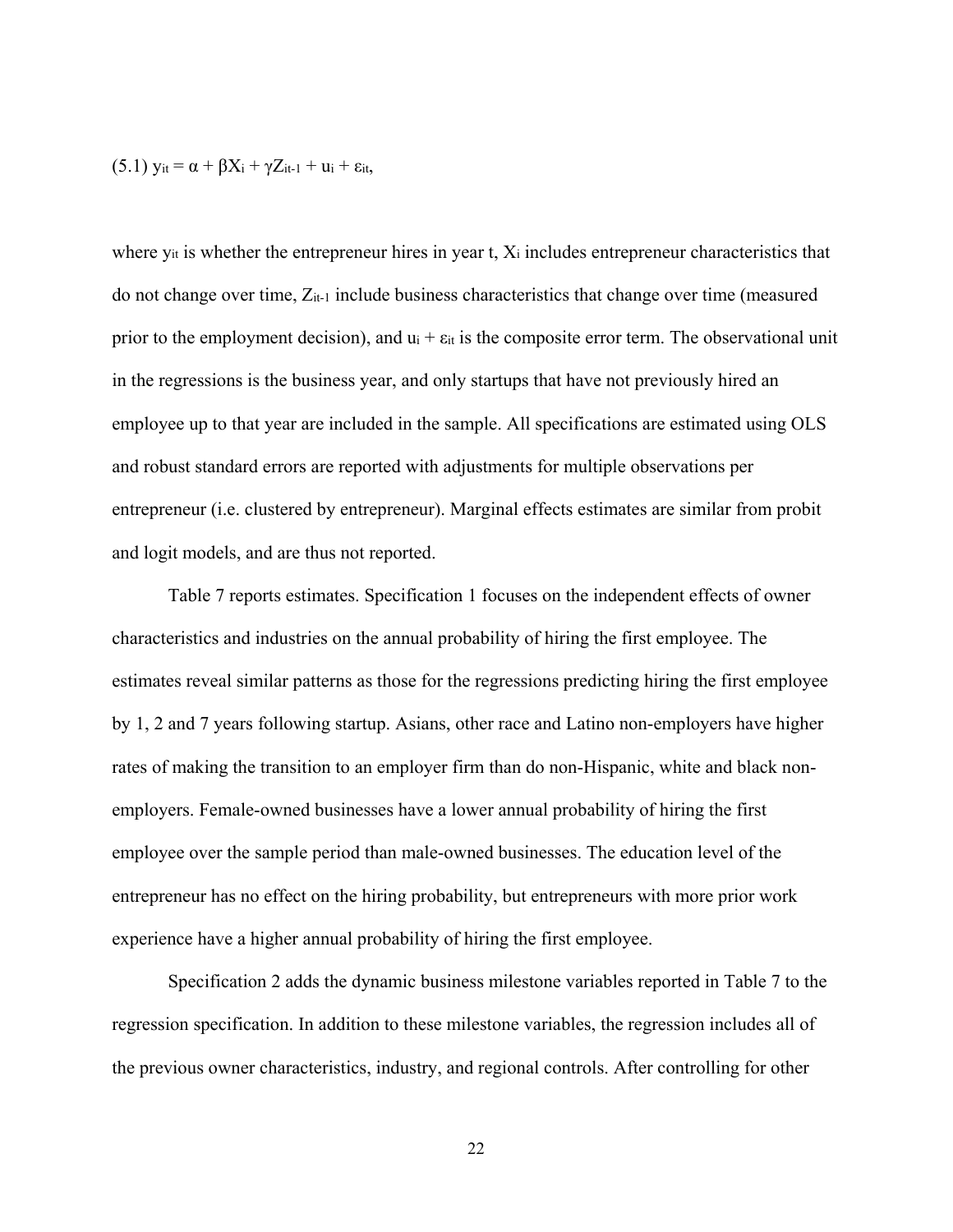factors, there does not appear to be a strong, clear relationship between revenues and the probability of hiring the first employee. Most of the coefficients on revenue levels are negative, indicating that non-employer businesses with zero revenues have relatively high probabilities of hiring their first employee in the sample period (the left out or comparison category is zero revenues). There is some evidence, however, that the largest revenue class has a higher probability of hiring the first employee than the previous revenue classes, indicating a somewhat U-shaped relationship.

 The estimates for business assets, however, indicate a positive relationship with the annual employment probability. An increase in the probability of hiring the first employee occurs when firms have business assets of \$10,001 to \$25,000. After that level there is no further increase, but firms with at least \$10,001 in business assets have a 6-9 percentage point higher probability of hiring the first employee over the sample period, all else equal.

 Having intellectual property also has a positive association with making the nonemployer to employer transition during the sample period. Intellectual property, which includes patents, copyrights and trademarks, is associated with a 7 percentage point increase in the annual probability of hiring the first employee.

 Although not reported, regression specifications are estimated that include all three types separately. Including all three types of intellectual property separately in the regression, estimates indicate that the strongest relationship is between trademarks and the annual probability of hiring the first employee.

 Revenues and business assets are positively correlated, which might weaken their estimated relationships with the employment probability. Specifications 3 and 4 include revenues and assets alone with the other controls, respectively. The estimates confirm the conclusion from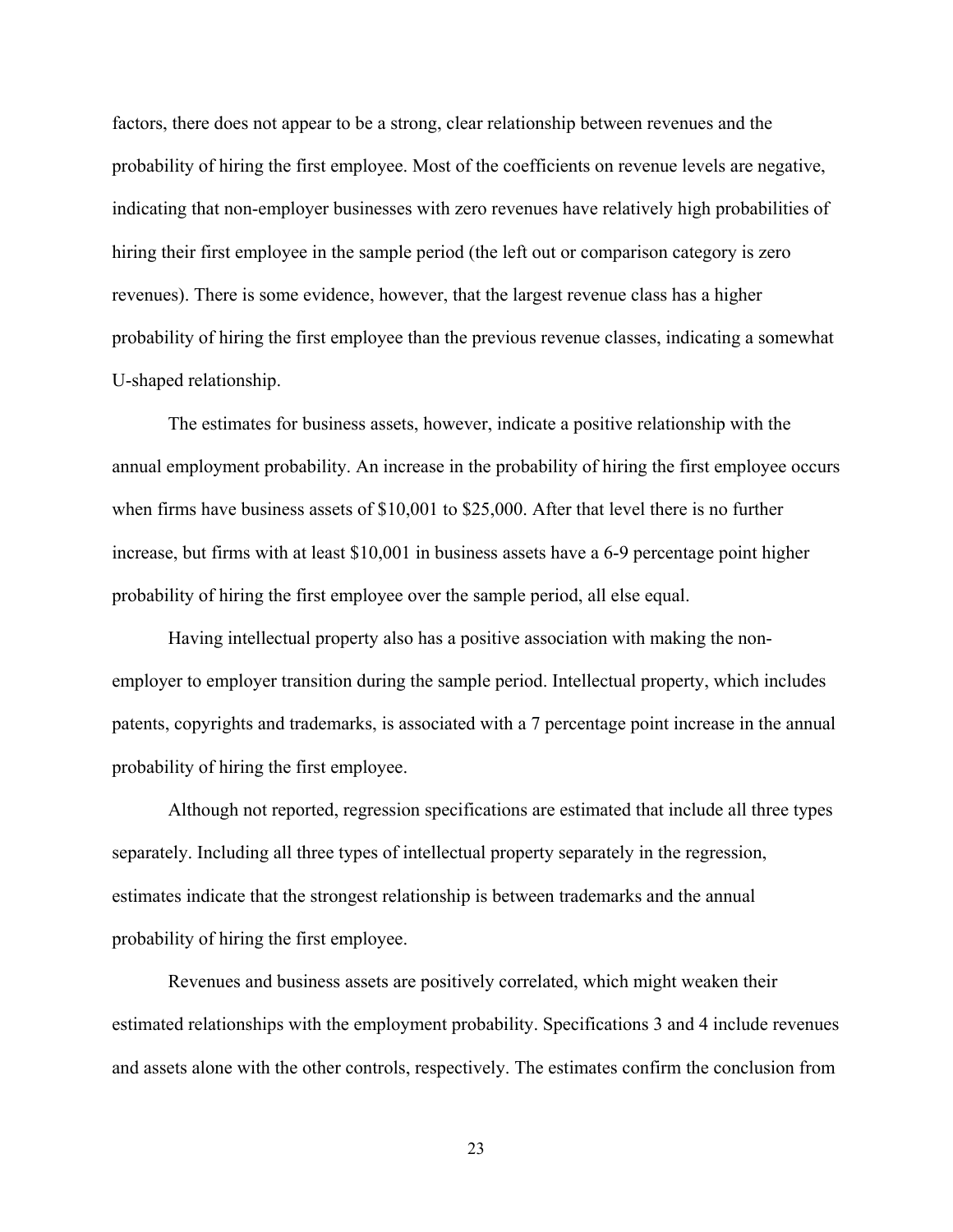the previous regressions – business assets have a positive association with the probability of hiring the first employee, but revenues do not have a clear relationship. It may be more important for non-employer firms to build up assets to use or borrow against to hire their first employee than to rely on large revenues in the previous year.

 Although all of these dynamic business milestones are measured when the business has no current employees, there remains the concern that the estimated effects are not causal. This is an important concern with the regression results. The positive relationship between business assets and hiring the first employee might simply represent the unobserved growth plan of the business and not that higher assets *cause* non-employer firms to take the leap to being an employer firm. The same concern arises for intellectual property. Although it is measured for the business prior to hiring their first employee, estimates of the relationship might capture other unobserved factors. The finding that revenues do not have a clear positive relationship with the annual employment probability is less a concern, however, because the likely bias is towards finding a positive relationship. Without an instrument for revenues, these results do not provide definitive estimates on the causal effects of reaching milestones on hiring the first employee.<sup>15</sup>

# *Businesses with Positive Revenues*

 $\overline{a}$ 

 There is often concern that the behavior of businesses that have no revenues might differ substantially from businesses with positive revenues. To examine this potential concern, we first compare the characteristics of zero-revenue observations to positive-revenue observations among non-employer startups. Appendix Table 3 reports estimates. The owner and firm characteristics

<sup>&</sup>lt;sup>15</sup> In this application it is extremely difficult to find an instrumental variable that has an effect on the sales of the business, but does have an effect on the unobserved component of the decision to hire the first employee. Similarly, an experiment that randomly varies revenues, assets and intellectual property would be infeasible.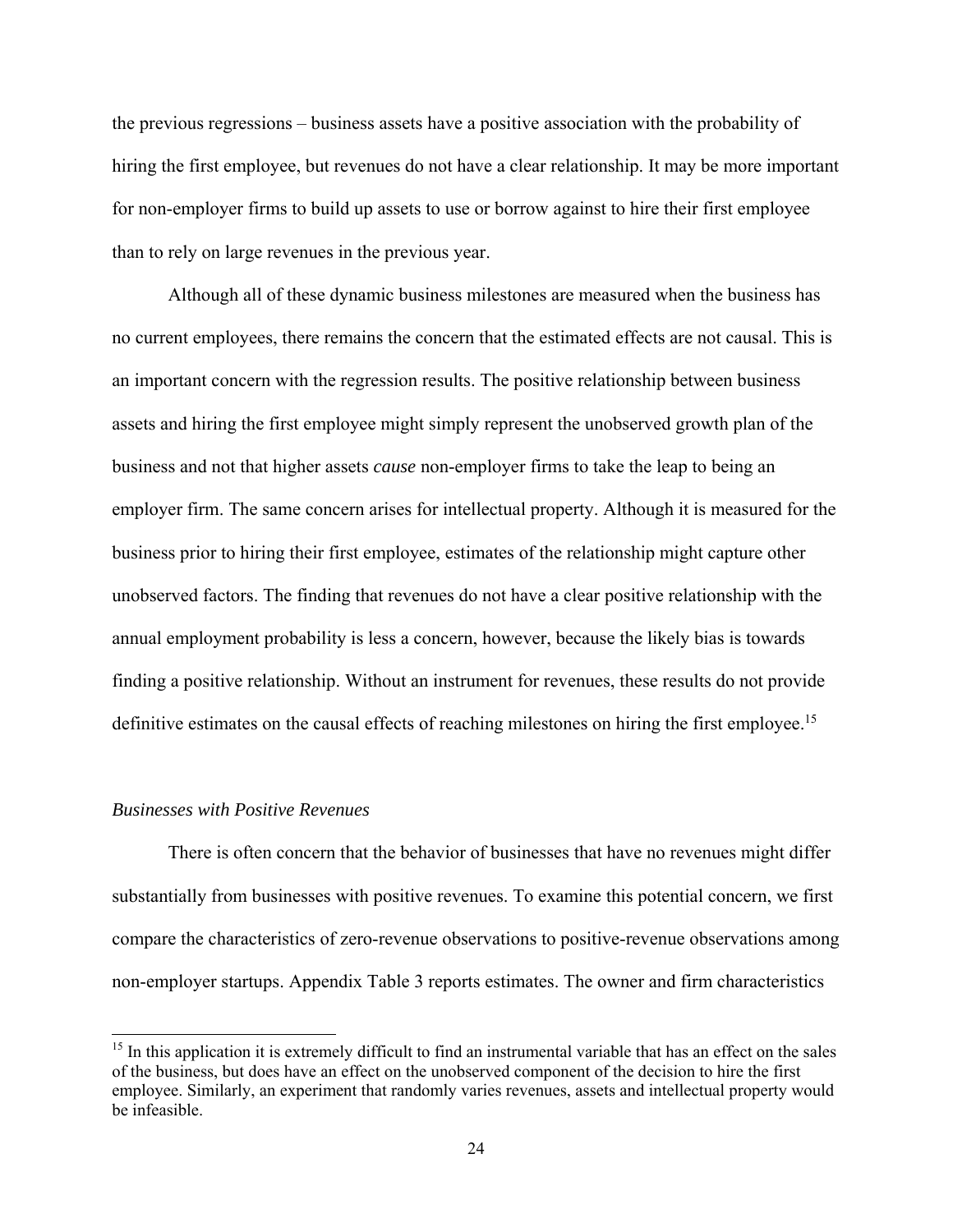of zero-revenue observations for startups do not appear that different than positive-revenue observations. Demographic, education and work experience characteristics of the owner do not look that different (except along a few expected characteristics such as black firms having lower revenues). The industry distributions for zero and positive revenue startups also look relatively similar. There are lots of zero-revenue startup observations that hire employees the next year (27% compared with 22% of positive-revenue observations), and that have intellectual property  $(15\%$  compared with  $14\%$ ).<sup>16</sup>

 Although there do not appear to be major differences by zero vs positive revenue observations, we nevertheless, estimate regressions excluding those observations as a robustness check. Table 8 reports estimates of the same set of regressions excluding all business observations with zero revenues. Including only positive revenue non-employer startup observations reduces the sample size by roughly one-third. The estimates for the owner characteristics, such as Asian, Hispanic, female and industry work experience are similar. The estimates for intellectual property are also generally similar.

 The estimates for revenues and business assets reveal some interesting patterns. First, there is some evidence of a positive relationship for the largest revenue class relative to the \$1- 10,000 revenue class. This finding is similar to previous findings, but highlighted somewhat by the change in the reference from the \$0 revenue class in Table 7 to the \$1-10,000 revenue class in Table 8.17 There is no evidence of a positive relationship across the other revenue classes. Second, the estimates indicate a stronger positive relationship between business assets and hiring

 $\overline{a}$ 

<sup>&</sup>lt;sup>16</sup> Another interesting finding is that slightly more than 50% of non-employer startups with zero revenues in one year have positive revenues the following year. Roughly 15% of non-employer startups with positive revenues follow that year with zero revenues. There appears to be some transitioning back and forth between not having revenues and having revenues among non-employer startups.

<sup>&</sup>lt;sup>17</sup> The change in left-out category from Table 7 to Table 8 essentially removes the left part of the Ushaped relationship.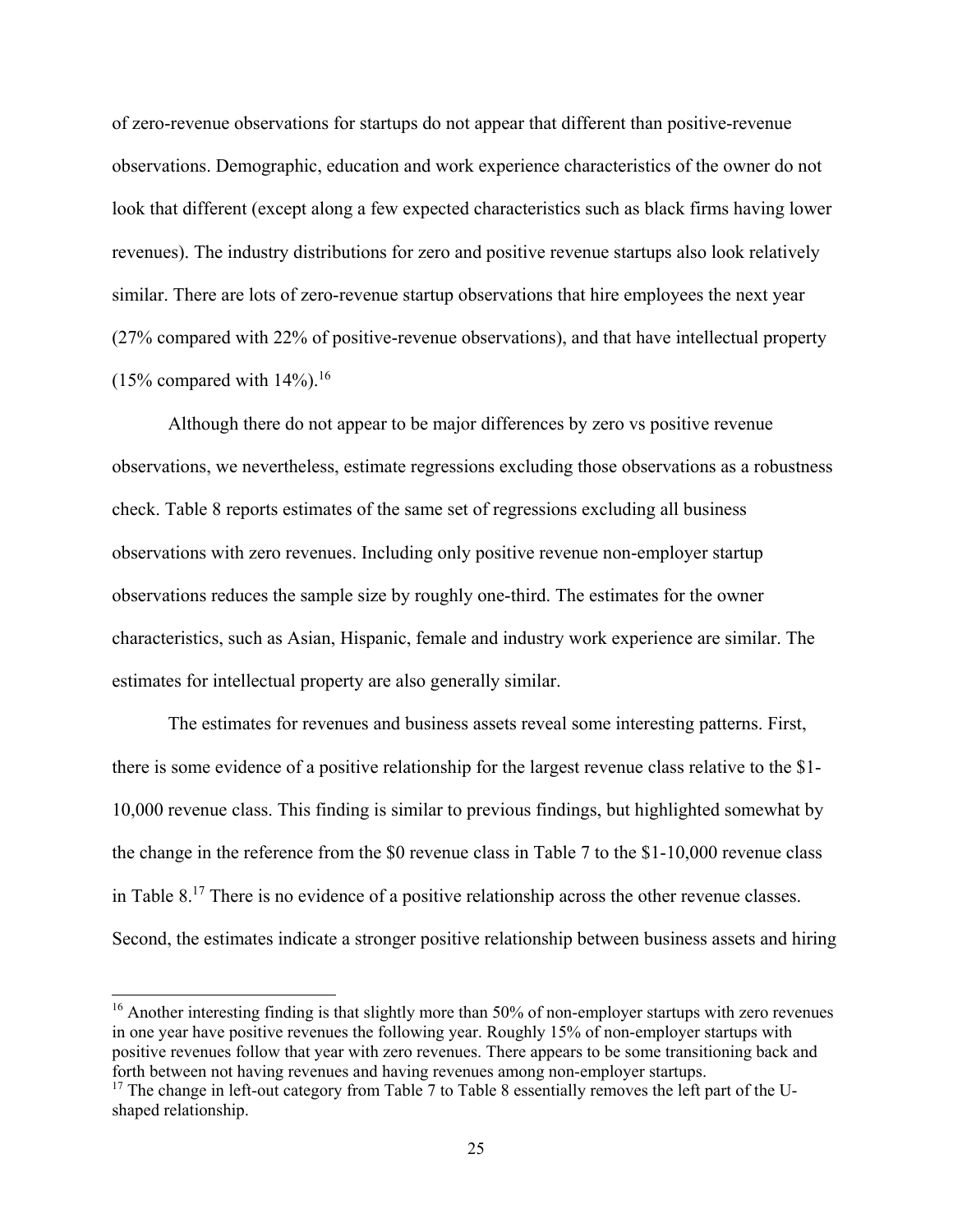first employees. The removal of zero revenue observations has increased all of the coefficient estimates. Finally, similar to previous findings, estimates of the relationship between business assets and hiring probabilities are not sensitive to the inclusion or exclusion of the revenue variables. Overall, the results excluding zero-revenue observations do not change the general conclusions.

# *Services and Other Industries*

 The relationships between revenues and business assets might differ across industries. The KFS sample is not large enough to run separate analyses by detailed industry, but it is large enough to run separate regressions for broad industry groupings. Table 9 reports estimates for regressions including only non-employer startups in the services industry (where many startups are found). Table 10 reports estimates for regressions including only non-employer startups in the construction, manufacturing, trade, and other industries. In the services industries, the relationship between sales and hiring is not clear. The relationship between business assets and hiring is also not clear, although there are some positive coefficients relative to the lowest level. Only a few of the coefficient estimates are statistically significant, which is in part due to smaller sample sizes.

 In the regressions that include the construction, manufacturing, trade and other industries, the positive relationship between business assets and hiring probabilities is clear. Hiring increases generally with each level of business assets. The relationship with revenues is less clear, with hiring first decreasing with higher sales and then increasing for these industries. The separate industry analyses, in general, do not reveal different patterns for the revenues and business asset results than for the main results.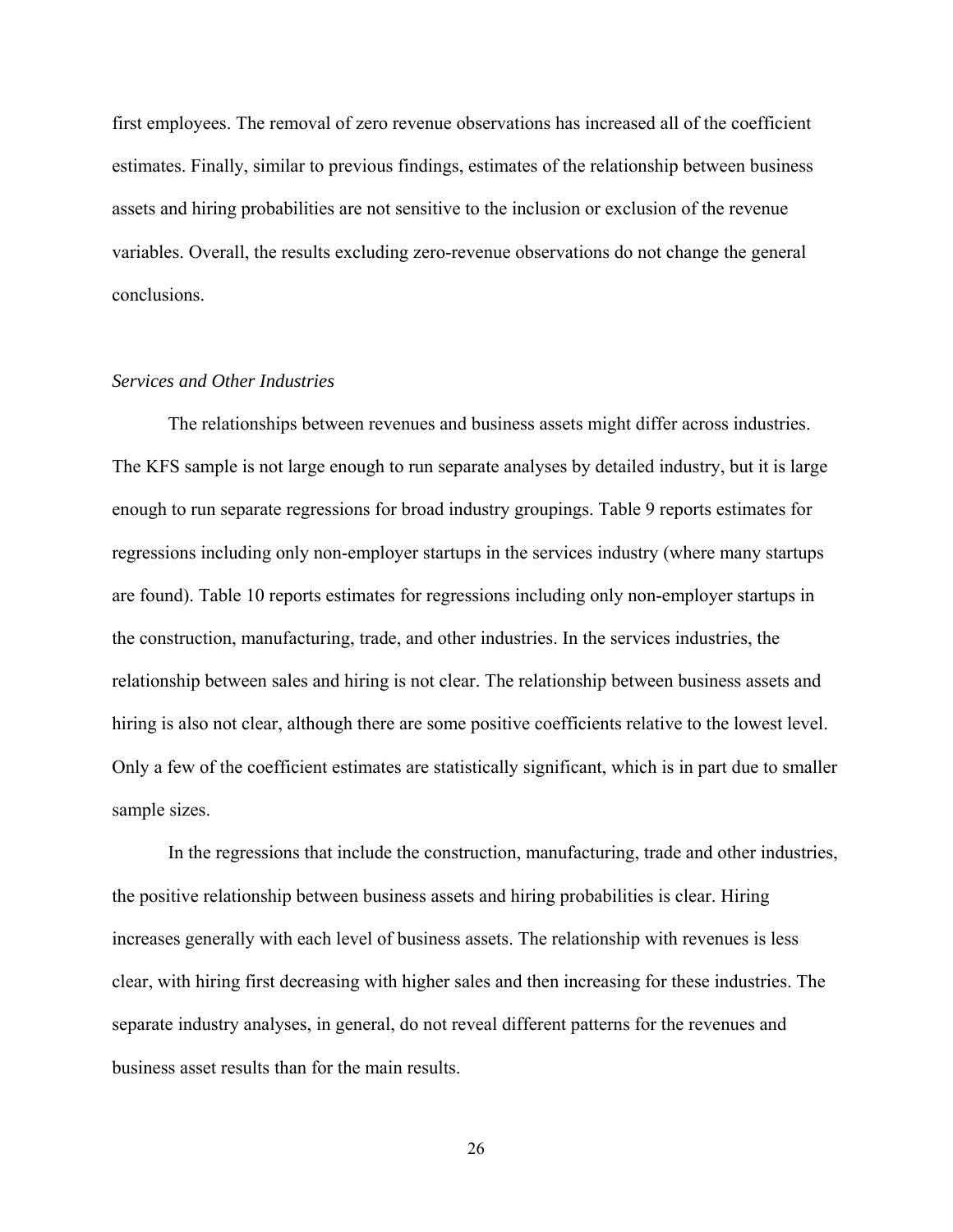Estimates for the other variables indicate that intellectual property has a similar association with hiring in the two broad industry groups. The industry groups also have similar demographic characteristics predicting which non-employer startups hire. Although it would be useful to conduct separate analyses with more detailed industries, the results for these broad groupings do not indicate substantially different results and the sample sizes are not large enough in the KFS to investigate the question further.

# **6. Does Entrepreneurship Training Help Owners Hire Their First Employee?**

 Returning to the question of whether the human capital of the entrepreneur is important for hiring decisions, we examine whether entrepreneurship training can help overcome some of the barriers to hiring employees. Entrepreneurship training often specifically teaches selfemployed business owners strategies for hiring and managing employees, and provides training on registering for EINs, tax and insurance compliance, and legal issues, but does it increase the likelihood of hiring the first employee? Data from the largest random experiment providing entrepreneurship training—the GATE experiment—are used to examine this question.

 As noted above, the analysis focuses on the participants in the GATE experiment who were self-employed business owners at the time of application and reported not ever having employees for their businesses. Thus, the experiment is used to estimate the effects of entrepreneurship training on non-employer entrepreneurs hiring their first employee.

 Table 11 starts by comparing mean baseline characteristics between the treatment and control groups to check the randomization. The groups appear to be similar. Among the numerous baseline characteristics measured in the application none are statistically different between the treatment and control groups. Even though we do not detect any differences, in the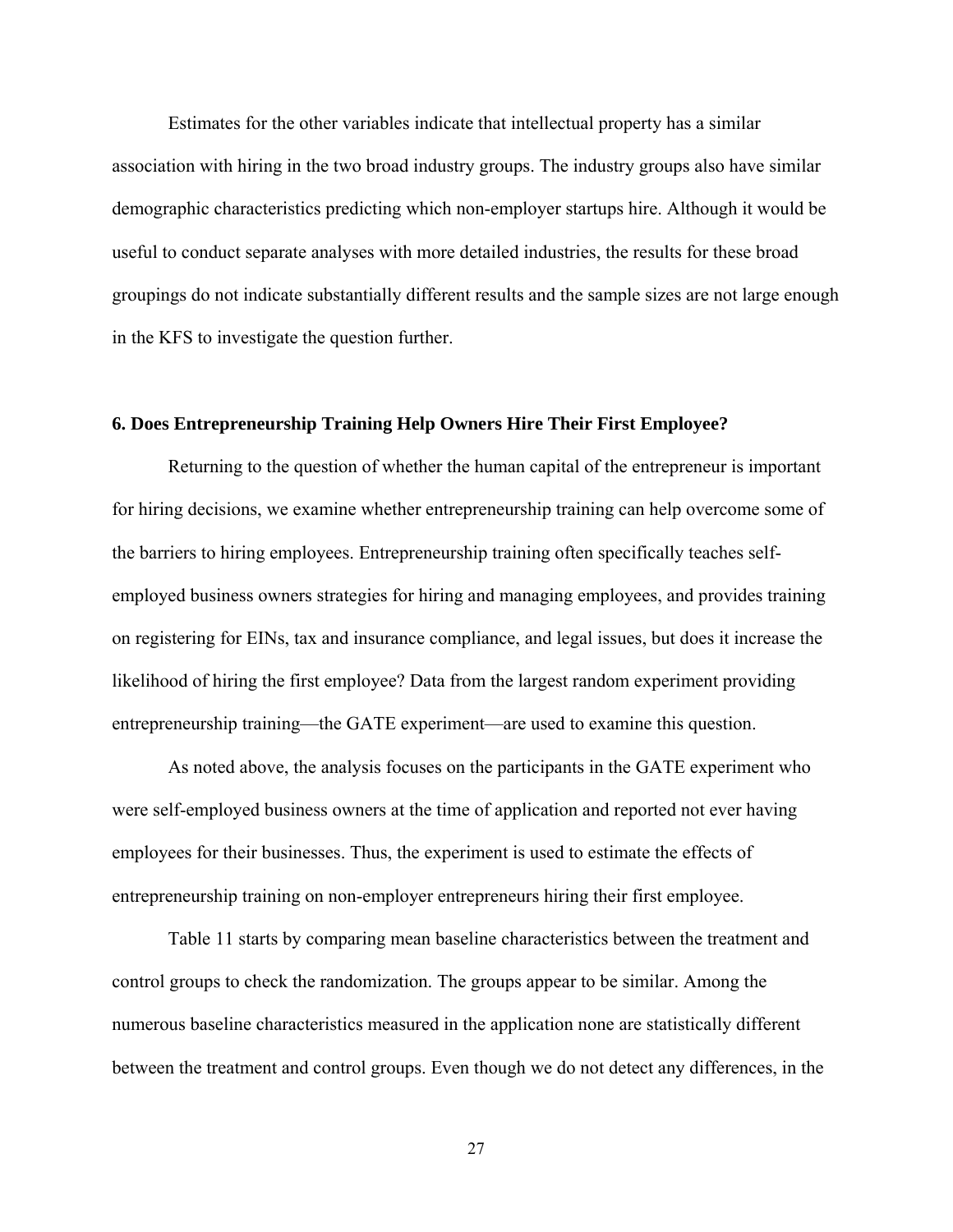estimates of treatment effects, results are presented both without controls and with controls for a large set of detailed baseline characteristics.

With any random experiment, the control group cannot be restricted from obtaining training elsewhere. They cannot receive free services through the GATE program, but they can seek assistance through the existing market for training services. Given this limitation with any training experiment, it is important to examine whether and how the GATE treatment actually changed the use of training services. Table 12 reports the percentage of participants receiving entrepreneurship training and the mean hours of training separately for the two main types of training: classroom, workshops and seminars, and one-on-one counseling or technical assistance. The treatment group was an estimated 32 percentage points more likely to receive any training in the 6 months following random assignment than the control group. The first 6 months after random assignment was the most intensive period for receiving training, with less training received during the subsequent 12-month period (i.e. between Wave 1 and Wave 2) and the last 12-month period (i.e. before Wave 3).

 The treatment group also received more than twice the number of hours of training by the first follow-up wave. The difference in training received is 9 hours at Wave 1 and summing across waves. The extra hours of instructional time are likely to result in substantially more "homework" time. Although students learn or receive guidance in the classroom or one-on-one counseling, research and calculations for planning and strategies for business growth are done elsewhere, and thus not reported as "training" hours. Among those who received any training, the treatment group received on average 21.0 hours of training in the first 6 months, which is roughly two-thirds the instructional time for a 5-unit college course over a quarter.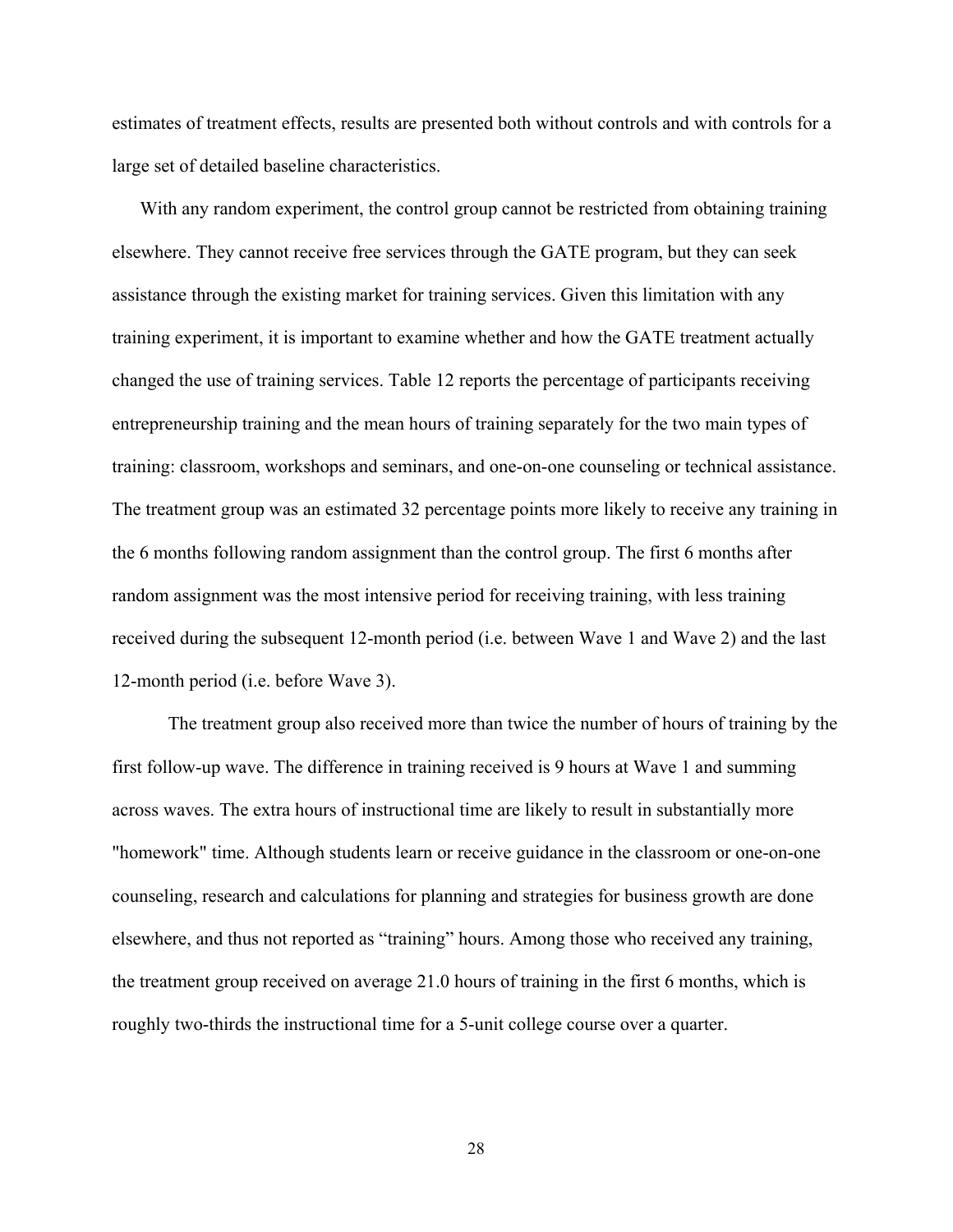Follow-up survey responses also indicate that GATE participants were satisfied with services. Table 13 reports estimates for the treatment and control groups who received services. 48.6 percent of GATE recipients reported that "the overall usefulness" of the services received was "very useful," with 31.3 percent responding "somewhat useful." Most recipients of GATE training responded that services helped "a lot" or "somewhat" with at least one specific aspect of the business or business planning (e.g., marketing strategy, accounting, networking, information technology). The treatment group reported greater satisfaction overall, and for each of the training aspects, than control group trainees (who obtained non-GATE training of their own accord). One interesting finding is that a low percentage of the treatment group (and control group) reported that the entrepreneurship training they received helped "a lot" with "hiring and dealing with employees" relative to other areas in which it helped. Of course, this may mean they were not looking for this kind of help, rather than that the training was not useful for hiring employees. Furthermore, these results must be interpreted with caution because they are only suggestive self-reports of how areas of training helped participants.

# *Estimating the Effects of Entrepreneurship Training on Hiring the First Employee*

 I next examine the effects of entrepreneurship training on non-employer business owners hiring their first employee. The regression equation for the employment outcome, yi , in the context of the random experiment is straightforward:

$$
(6.1) y_i = \alpha + \delta T_i + \gamma X_i + \epsilon_i.
$$

where  $T_i$  is the treatment indicator,  $X_i$  includes all of the baseline covariates reported in Table 11, and  $\varepsilon_i$  is an error term. The effect of becoming eligible for entrepreneurship training through the GATE program or the "intent-to-treat" (ITT) estimate of the training program is captured by δ. Measures of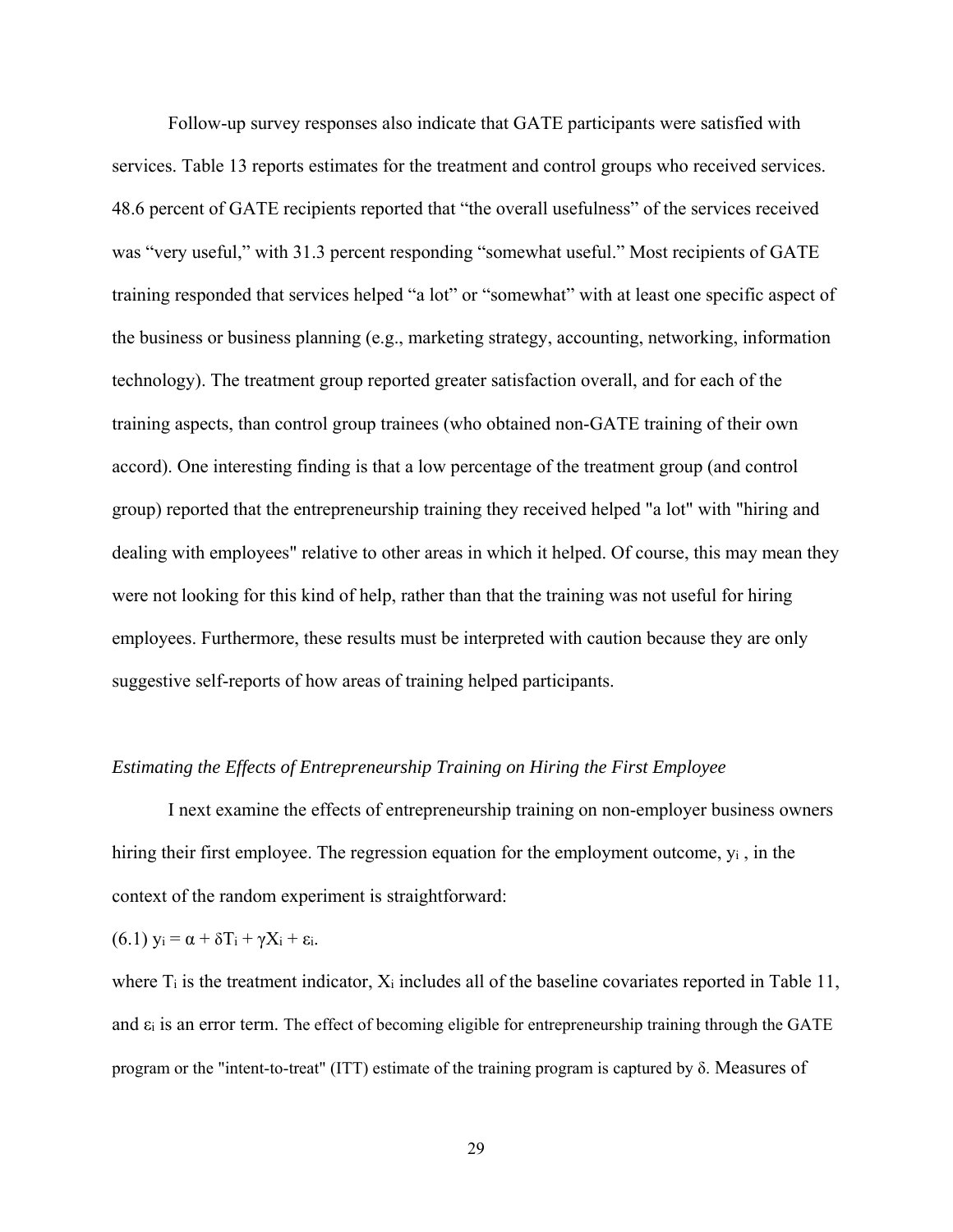employment at three follow-up waves after random assignment are available: Wave 1 at 6 months, Wave 2 at 18 months, and Wave 3 at 60 months. Employment at each of the waves is examined for the sample of non-employer firms participating in the experiment.

 Table 14 reports estimates from (6.1) of the effects of entrepreneurship training through the GATE program on employment. In the first panel, the treatment effects on the probability of hiring the first employee by each of the follow-up waves are reported. The sample includes only business owners with no employees at the time they applied to the GATE program. This is the time of random assignment. The first column does not include any controls, and thus essentially calculates the difference in employment rates between treatment and control groups in the experiment. At Wave 1, 11.6 percent of the treatment group and 8.8 percent of the control group hired an employee for a difference of 2.8 percentage points. The estimated treatment-control difference, however, is not statistically significant.

Table 14 also reports specifications that include controls and that are for additional follow-up waves. None of the point estimates for the entrepreneurship training treatment effects on hiring the first employee are statistically significant. These results are consistent for the 6 month, 18-month and 60-month follow-up periods.

 Table 14 also reports estimates of the effects of entrepreneurship training on current employment at the point in time of each follow-up survey. In the second panel, the effects on the probability of hiring an employee *at* each of the follow-up waves are reported. The 6-month or Wave 1 results are the same as those reported in Panel 1 because Wave 1 is the first follow-up survey. At the 18-month and 60-month periods, the point estimates are no longer positive. They remain statistically insignificant. In both specifications and across follow-up waves, insignificant estimates and inconsistent signs on those estimates are found. Thus, there is no evidence of a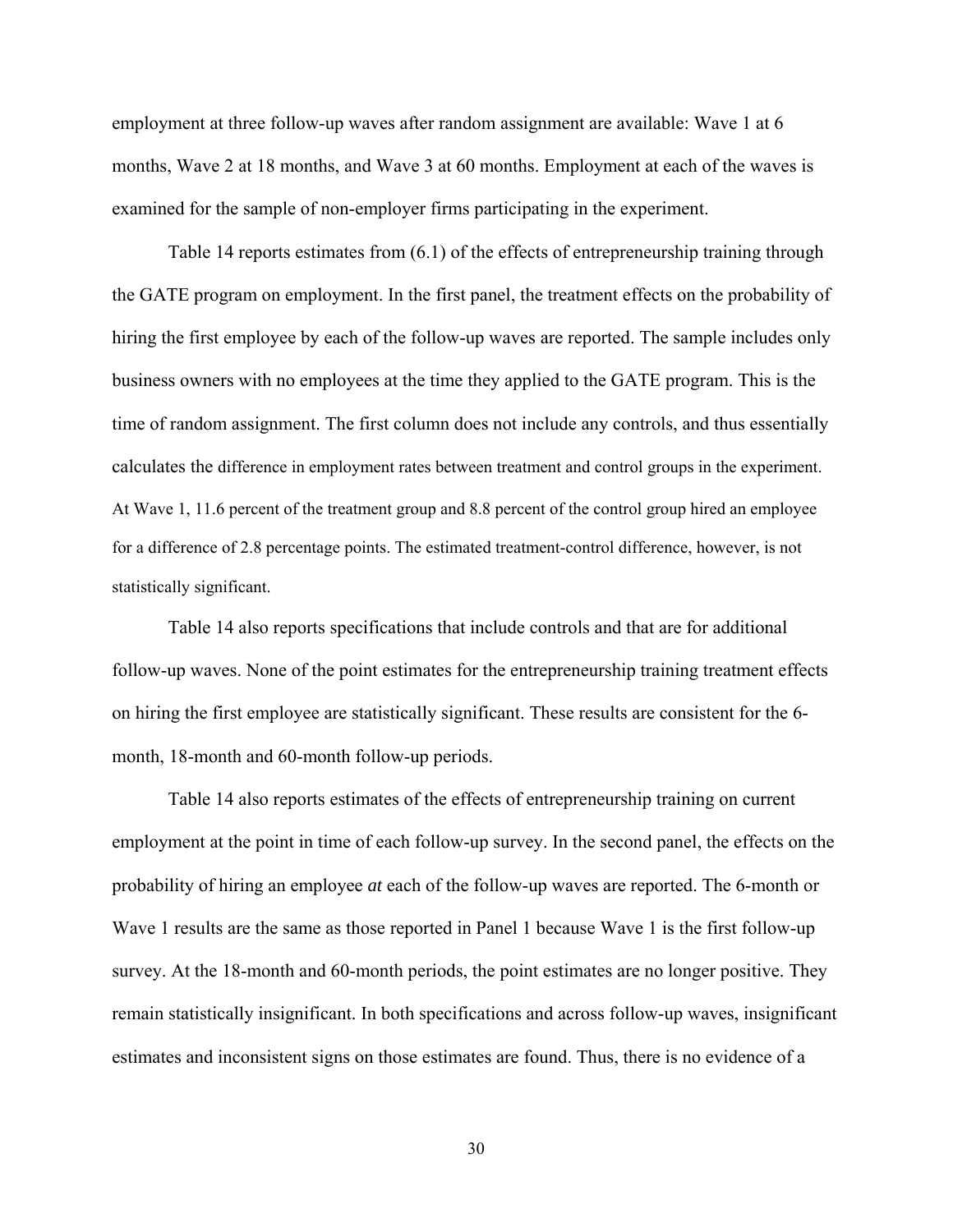positive effect of entrepreneurship training on increasing the likelihood that non-employer business owners hired an employee at each of the follow-up surveys.

 Although entrepreneurship training through the GATE program does not increase the likelihood a non-employer firm hires an employee at each follow-up wave, it might increase overall employment levels. In the second panel, the entrepreneurship training treatment effects on number of employees for non-employer business owners at each follow-up wave are investigated. Similarly, there is no evidence of positive effects of entrepreneurship training on the number of employees.

 The lack of effects on entrepreneurship training on hiring employees does not appear to be due to differential rates of non-employer businesses ceasing operations over the study period. If a business stops operating, then technically it cannot hire employees. The estimates do not condition on survival because that could introduce a bias in estimating the effects of entrepreneurship training through the experiment.

 Table 15 reports estimates of the effects of entrepreneurship training on whether the nonemployer business owner at baseline continues owning a business at each of the follow-up waves. There is some drop-off in business ownership, as roughly 20 percent are no longer business owners at Wave 1, 28 percent at Wave 2, and 33 percent at Wave 3. The estimates, however, do not provide any clear and consistent evidence that entrepreneurship training increases the likelihood that non-employer business owners remain in business.

 These results are also consistent with lack of evidence of an effect of entrepreneurship training on the sales of businesses owned by initial non-employer owners. Estimates are reported in Table 15. There is no evidence of a positive effect of entrepreneurship training on sales.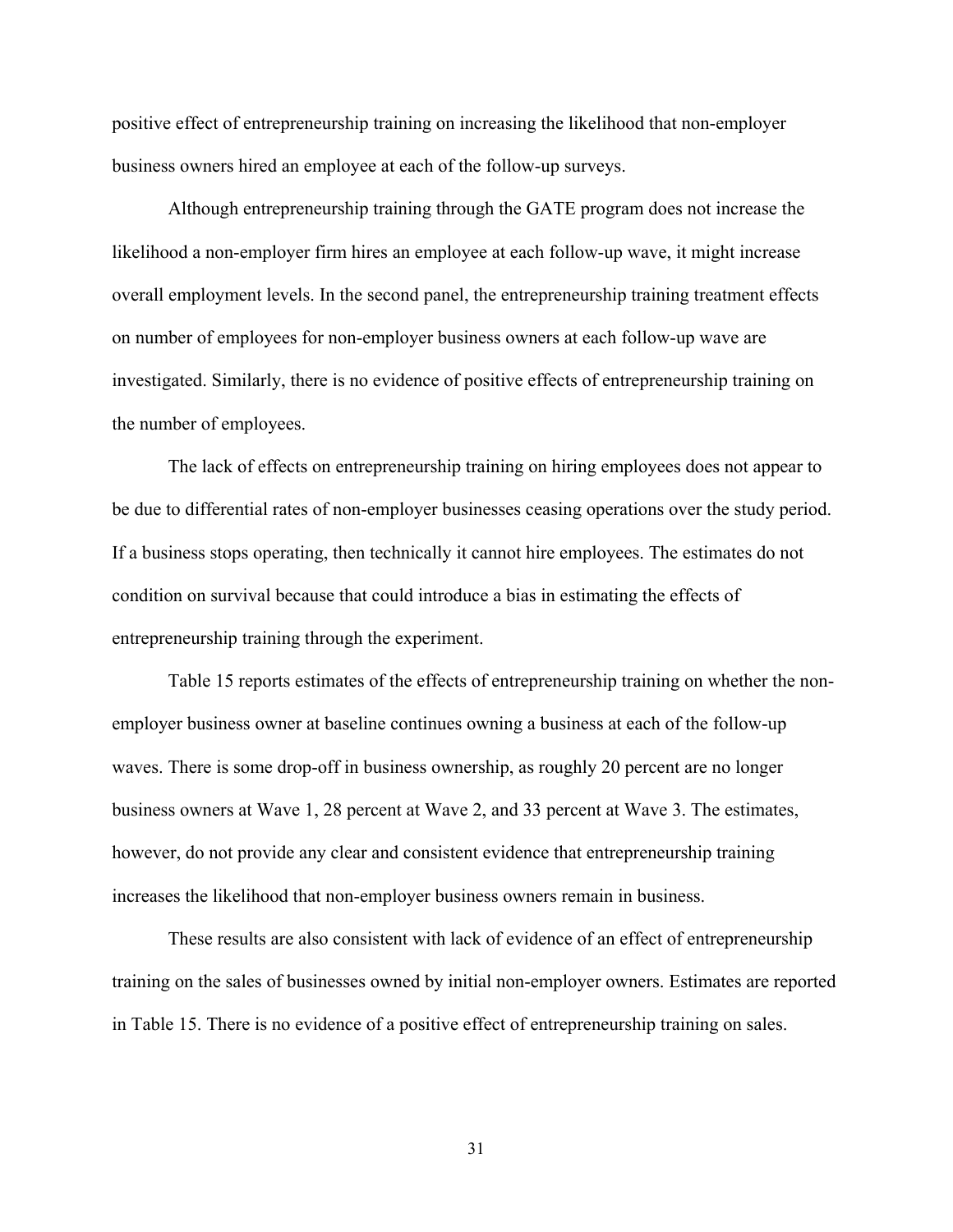All of the experimental estimates reported thus far capture the "intent-to-treat" or the effects of the offer of entrepreneurship training through the GATE program. Another commonly reported estimate in an experimental setting is the local average treatment effect (LATE). LATE shifts the focus from estimating the effects of the *offer* of entrepreneurship training on hiring employees to estimating the effects of *receiving* entrepreneurship training on hiring employees. The estimation involves using instrumental variables, which is operationalized by using 2SLS. In the first stage the probability of receiving any entrepreneurship training is regressed on treatment (the instrument). In the second stage, employment is regressed on the predicted value of receiving any entrepreneurship training from the first stage. The technique scales up the ITT estimate by dividing it by the difference between the percentage of the treatment group receiving any training and the percentage of the control group receiving any training. It adjusts the treatment-control difference estimate upward to account for the fact that it was originally calculated with only part of the treatment group receiving training and part of the control group not receiving training.<sup>18</sup> As reported in Table 12, 86 percent of the treatment group did not receive any entrepreneurship training in the first 6 months after random assignment, and 54 percent of the control group received at least some entrepreneurship training (outside of GATE) in the 6 months after random assignment (e.g. 0.86-054=0.32 for the 6-month survey).

 Appendix Table 4 reports LATE estimates for the three employment outcomes reported in Table 14. The reported estimates are larger, but not statistically significant for any measure or

 $\overline{a}$ 

<sup>&</sup>lt;sup>18</sup> LATE estimates, however, have two well-known drawbacks. First, LATE only provides an estimate of the effect of receipt of entrepreneurship training for those individuals complying with the experiment (i.e. the treatment group who received entrepreneurship training and the control group who did not receive entrepreneurship training). LATE estimates are then interpreted as "local" estimates of the effects of entrepreneurship training for compliers. Second, they rely on the key assumption that the receipt of any entrepreneurship training means the same thing for the treatment and control groups (otherwise the rescaling up of the ITT estimate would be invalid). This is problematic here if the control group is receiving a very different quality and level of services on average than the treatment group.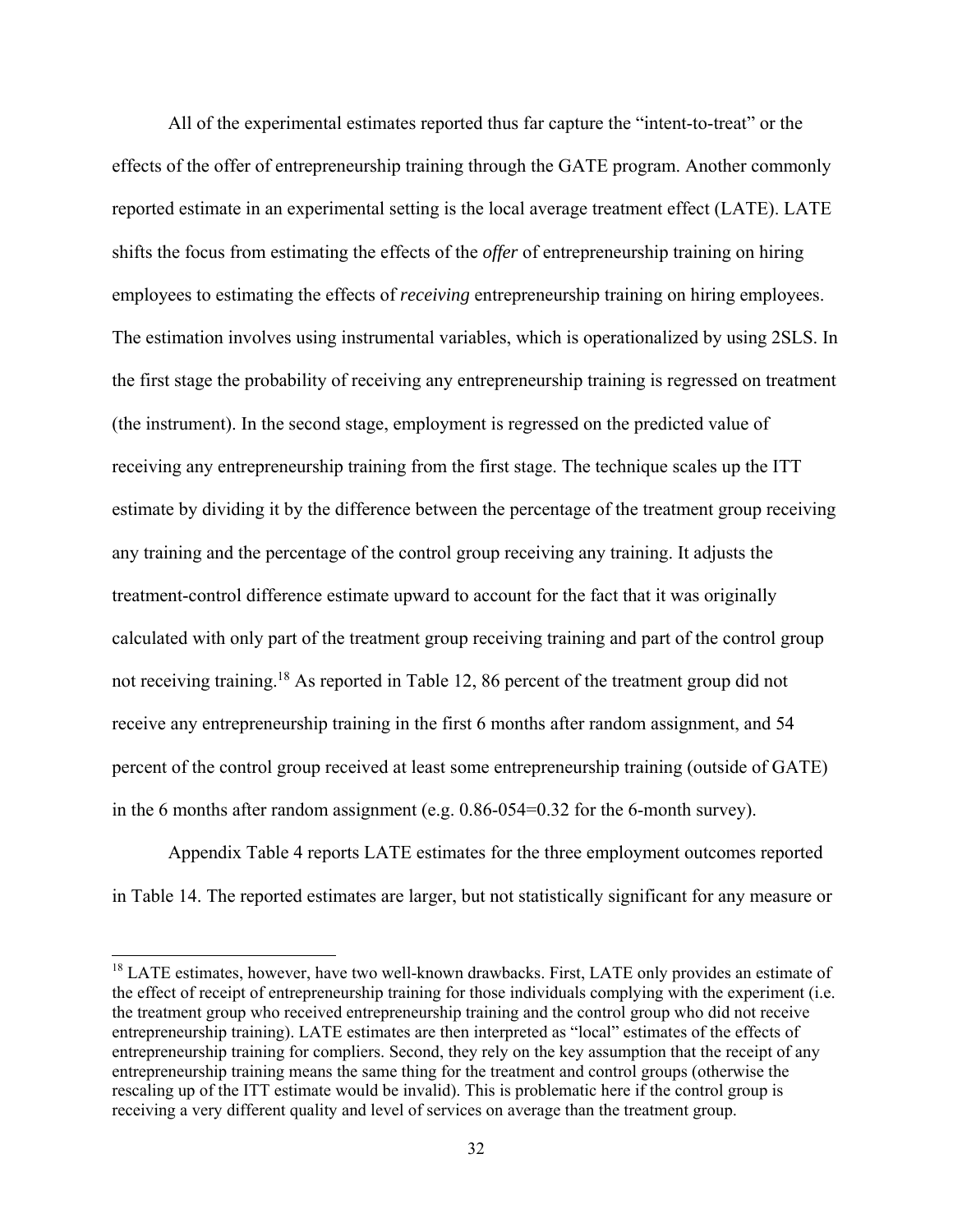any follow-up survey. The main conclusion does not change – we find no evidence that entrepreneurship training increases the likelihood of hiring employees among non-employer entrepreneurs.

# **7. Conclusions**

 From the analysis of longitudinal data from the iLBD, several interesting patterns emerge regarding the dynamics of non-employer startups hiring their first employee. Among business hiring employees, a large percentage of non-employer startups hire their first employee in the first three years of existence, with only a small percentage hiring their first employee in the few years after that period. Hiring patterns over time are roughly similar in the KFS sample of nonemployer startups, but higher because of the more growth- and employment-oriented businesses contained in the underlying D&B data.

 The likelihood of making the transition from non-employer to employer business within the first several years of operation differs by the race, ethnicity and gender of the entrepreneur. Non-employer businesses owned by Asians and Hispanics have higher probabilities of hiring their first employee than white-owned businesses, all else equal. Non-employer firms owned by African-Americans have similar likelihoods of hiring their first employee as whites. Femaleowned non-employer firms have lower annual probabilities of hiring their first employee than male-owned firms.

The entrepreneur's human capital, measured as owner's education and prior industry work experience, does not strongly predict hiring the first employee, although there is some evidence of a positive relationship with prior industry work experience. Data from the GATE experiment is used to examine the question of whether entrepreneurship training increases the likelihood that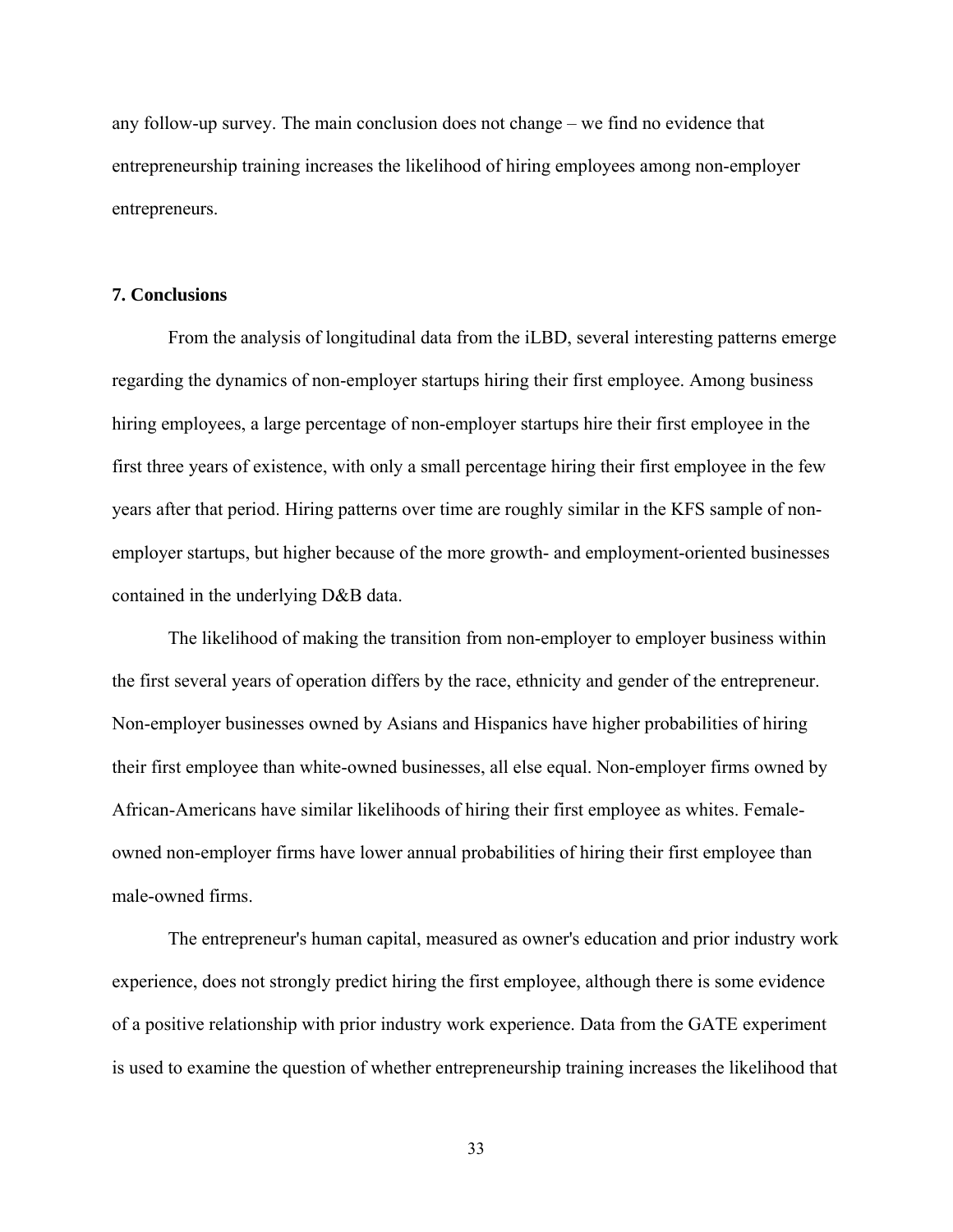non-employer entrepreneurs hire an employee within the next several years. We find do not find evidence of positive effects of entrepreneurship training on hiring the first employee by 6, 18 and 60 months. Furthermore, the estimates do not provide evidence that the probability of hiring an employee or the number of employees increases with entrepreneurship training. Entrepreneurship training, however, might be more effective for business owners in specific industries or with specific backgrounds. More research with larger samples of non-employer business owners is needed to explore this question.

 Using the longitudinal data from the KFS, another important question examined is whether there are milestones that non-employer startups often reach before hiring their first employee. Surprisingly, we do not find clear evidence of a strong relationship between the revenues of non-employer firms and the decision to hire their first employee in the KFS sample. The evidence, however, is less ambiguous that higher levels of business assets are associated with non-employer businesses making the transition to employer firms. It may be important for non-employer firms to build up assets to use or borrow against to hire their first employee. Having intellectual property also has a positive association with making the non-employer to employer transition during the sample period. Intellectual property, which includes patents, copyrights and trademarks, is associated with a 7 percentage point increase in the annual probability of hiring the first employee. Intellectual property may be valuable for securing future revenues for hiring employees.

 The analysis of iLBD, KFS and GATE experimental data represents one of the detailed studies on the topic of what predicts whether and when an entrepreneur hires the first employee. Although some caution is warranted in interpreting the estimates they represent an important first step towards better understanding the determinants of entrepreneurs making the decision to take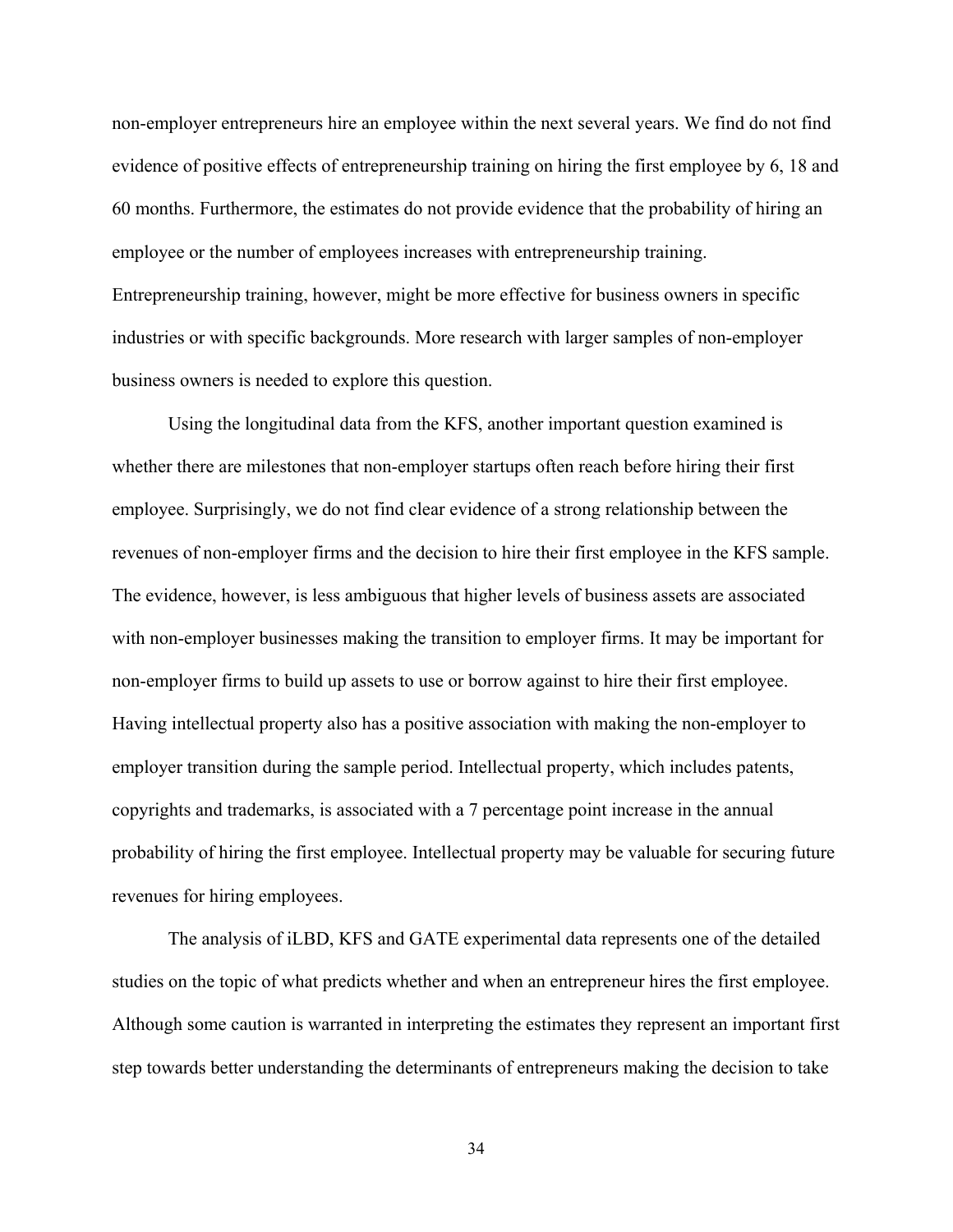the leap from non-employer to employer firms. More research on the important topic of job creation by entrepreneurs is clearly needed.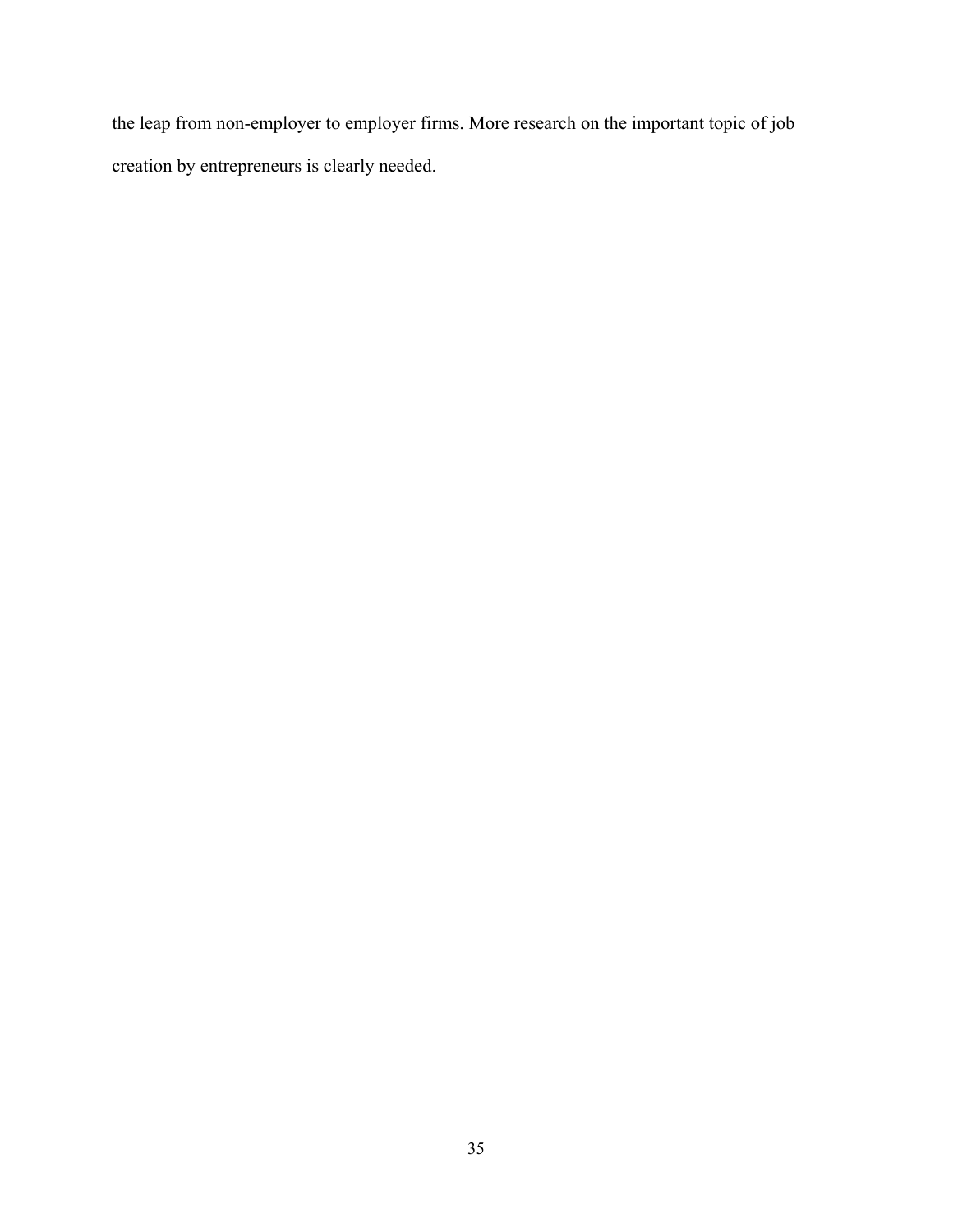# **References**

Acs, Zoltan J., Brian Headd and Hezekiah Agwara. 2009. *The Nonemployer Start-up Puzzle*, U.S. Small Business Administration, Office of Advocacy Working Paper.

Ballou, J., Barton, T., DesRoches, D., Potter, F., Reedy, E.J., Robb, A., Shane, S. Zhao, Z. (2008). *Kauffman Firm Survey: Results from the Baseline and First Follow-Up Surveys*. Kauffman Foundation.

Bates, Timothy. 1997. Race, Self-Employment & Upward Mobility: An Illusive American Dream, Washington, D.C.: Woodrow Wilson Center Press and Baltimore: John Hopkins University Press.

Benus, Jacob, Theodore Shen, Sisi Zhang, Mark Chan, and Benjamin Hansen. 2009. *Growing America Through Entrepreneurship: Final Evaluation of Project GATE*.

Birch, David L. 1979. *The Job Generation Process*, Report prepared for the U.S. Department of Commerce, Economic Development Administration, Washington, D.C.

Bellotti, Jeanne. 2006. "Growing America through Entrepreneurship: Interim Report." Report Submitted to U.S. Department of Labor.

Burke, Andrew E., Felix R. FitzRoy, and Michael A. Nolan. "When less is more: distinguishing between entrepreneurial choice and performance." *Oxford Bulletin of Economics and Statistics* 62.5 (2000): 565-587.

Burke, Andrew E., Felix R. Fitzroy, and Michael A. Nolan. "Self-employment wealth and job creation: the roles of gender, non-pecuniary motivation and entrepreneurial ability." *Small Business Economics* 19.3 (2002): 255-270.

Cole, Rebel A. 2011. "How Do Firms Choose Legal Form of Organization?" Small Business Administration, Office of Advocacy Report.

Cowling, Marc, Mark Taylor, and Peter Mitchell. "Job creators." *The Manchester School* 72.5 (2004): 601-617.

Davis, Steven J., John Haltiwanger, Ron Jarmin, C.J. Krizan, Javier Miranda, Al Nucci and Kristen Sandusky. 2007. "Measuring the Dynamics of Young and Small Businesses: Integrating the Employer and Nonemployer Universes," NBER Working Paper No. 13226.

Fairlie, Robert W., Dean Karlan and Jonathan Zinman. 2015. "Behind the GATE Experiment: Evidence on Effects of and Rationales for Subsidized Entrepreneurship Training," *American Economic Journal: Economic Policy*, 7(2): 125-61.

Fairlie, Robert W., and Harry A. Krashinsky (2012), "Liquidity Constraints, Household Wealth, and Entrepreneurship Revisited," *Review of Income and Wealth*, 58(2): 279-306.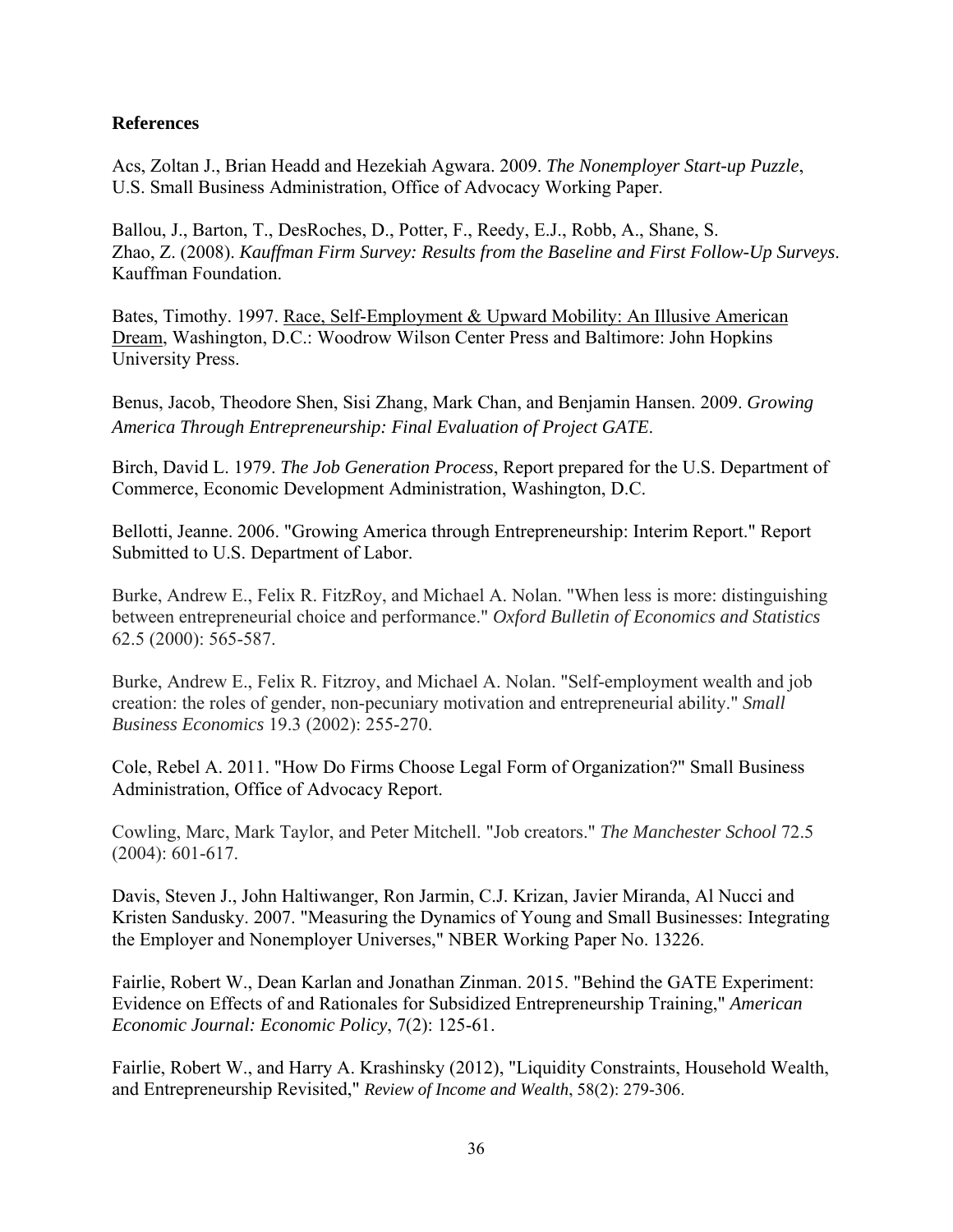Fairlie, Robert W., and Alicia M. Robb. 2007. "Families, Human Capital, and Small Business: Evidence from the Characteristics of Business Owners Survey," (with Alicia Robb), *Industrial and Labor Relations Review*, 60(2): 225-245.

Fairlie, Robert W., and Alicia M. Robb. 2007. "Why are Black-Owned Businesses Less Successful than White-Owned Businesses: The Role of Families, Inheritances, and Business Human Capital," *Journal of Labor Economics*, 25(2): 289-323.

Fairlie, Robert W., and Alicia M. Robb. 2008. Race and Entrepreneurial Success: Black-, Asian-, and White-Owned Businesses in the United States, Cambridge: MIT Press.

Garcia-Perez, Monica, Christopher Goetz, John Haltiwanger, and Kristin Sandusky. 2013. "Don't Quit your Day Job: Using Wage and Salary Earnings to Support a New Business," U.S. Census Bureau, Center for Economic Studies Working Paper CES 13-45.

Haggerty, Catherine, Karen Grigorian, Rachel Harter, and John Wolken. 1999. "The 1998 Survey of Small Business Finances: Sampling and Level of Effort Associated with Gaining Cooperation from Minority-Owned Businesses." NORC and Federal Reserve Working Paper.

Haltiwanger, John C., Ron S. Jarmin and Javier Miranda. 2013. "Who Creates Jobs? Small vs. Large vs. Young" The Review of Economics and Statistics, 2013, vol. 95, issue 2, pages 347- 361.

Henley, Andrew. "Job creation by the self-employed: The roles of entrepreneurial and financial capital." *Small Business Economics* 25.2 (2005): 175-196.

Kerr, William R., and Ramana Nanda (2011), "Financing Constraints and Entrepreneurship." in David Audretsch, Oliver Falck and Stephan Heblich (eds) *Handbook on Research on Innovation and Entrepreneurship*, 88-103. Cheltenham, UK: Edward Elgar Publishing, Inc.

OECD (2005). *SME and Entrepreneurship Outlook - 2005 Edition*, Organisation for Economic Co-operation and Development Press.

OECD 2014. *Entrepreneurship at a Glance 2014*. Organisation for Economic Co-operation and Development Press.

Parker, Simon C. (2009). *The Economics of Entrepreneurship*. Cambridge: Cambridge University Press.

Reynolds, Paul. 2005. Entrepreneurship in the US: The Future is Now. Springer.

Robb, Alicia M., Robert W. Fairlie, and David T. Robinson. 2012. "Black & White: Racial Differences in New Firm Financing," Working Paper.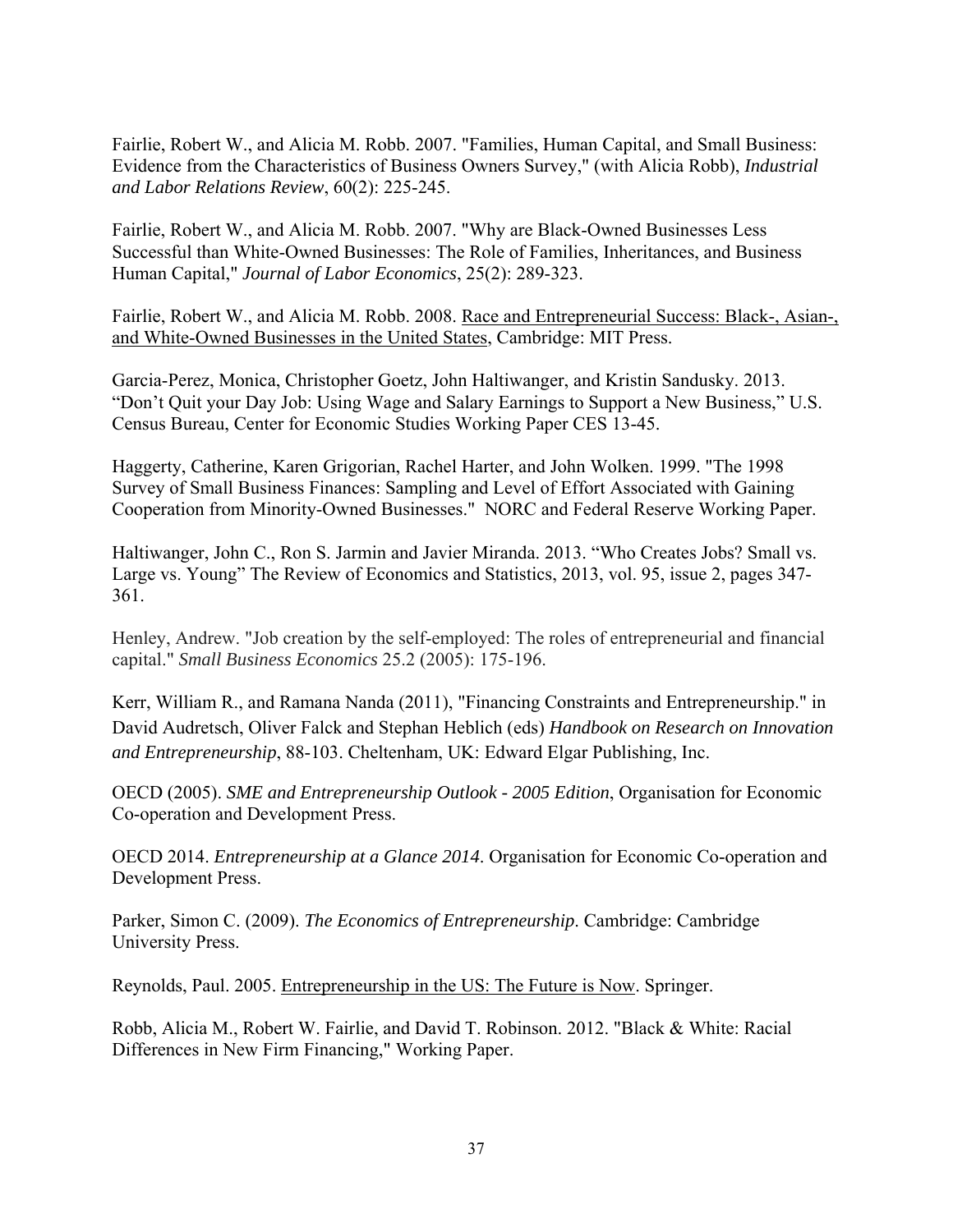Robb, Alicia M., E.J. Reedy, Janice Ballou, David DesRoches, Frank Potter, and Zhanyun Zhao. 2010. *An Overview of the Kauffman Firm Survey: Results from the 2004–2008 Data*, Kansas City: Ewing Marion Kauffman Foundation.

Tracy, Spencer L. 2011. *Accelerating Job Creation in America: The Promise of High-Impact Companies*, U.S. Small Business Administration, Office of Advocacy Working Paper.

U.S. Census Bureau. 2013. *Survey of Business Owners 2007*, http://www.census.gov/econ/sbo/07menu.html

U.S. Small Business Administration, Office of Advocacy. 2011. *Research and Statistics*, http://www.sba.gov/advocacy/847.

van der Sluis, J., van Praag, M., and Vijverberg, W. 2005. "Education and Entrepreneurship in Industrialized Countries: A Meta-Analysis," *World Bank Economic Review*, 19(2): 225-261.

Van Praag, C. Mirjam, and Jan S. Cramer. "The roots of entrepreneurship and labour demand: Individual ability and low risk aversion." *Economica* 68.269 (2001): 45-62.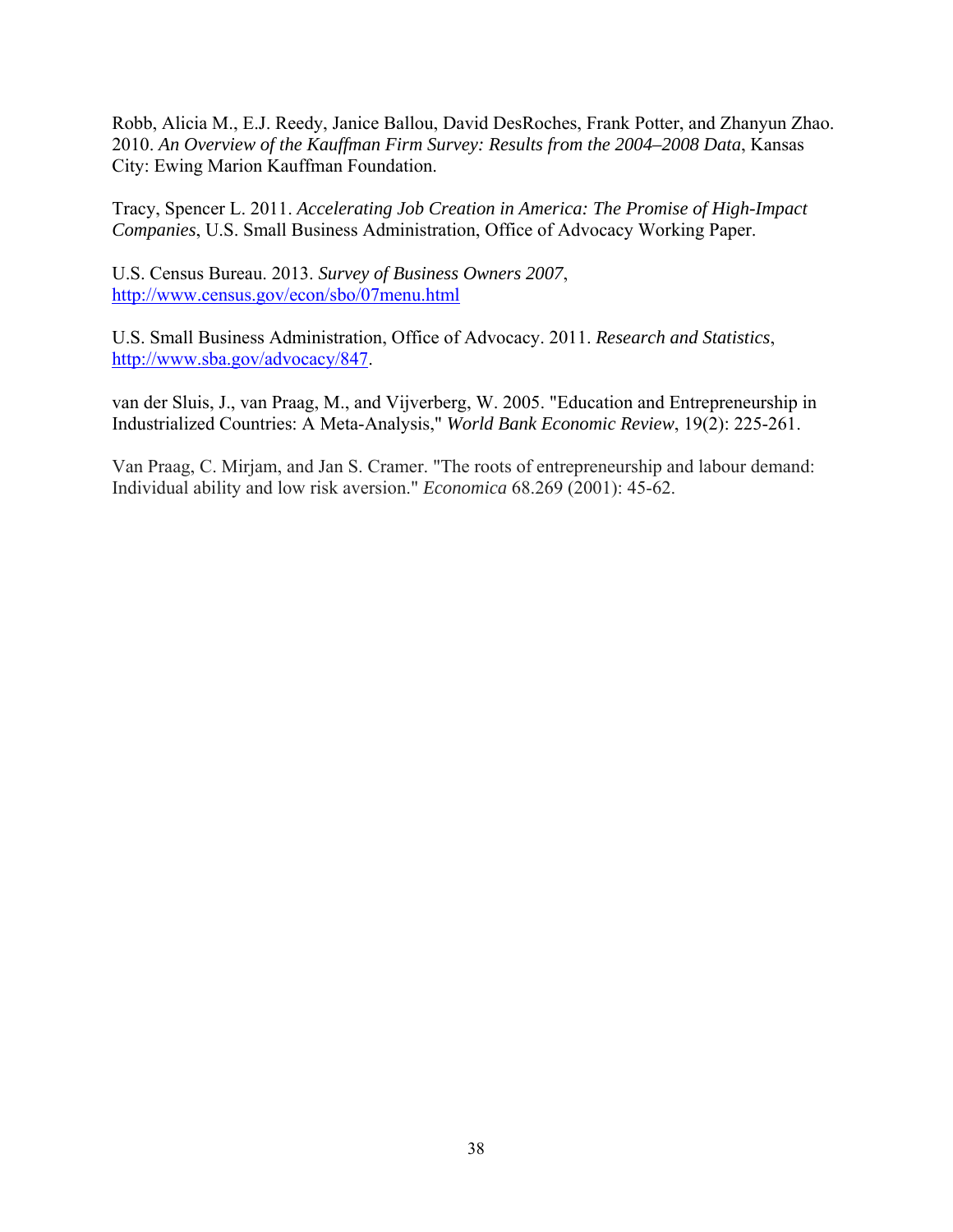Appendix Table 1: Industry Distribution of Non-Employer Startups in Kauffman Firm Survey (2004), Non-Employer Startups in iLBD (2004), and New Non-Employer Firms in Survey of Business Owners (2007)

|                                    | Non-Employer Startups |      |         | Non-Employer         |            | New Non-Employers |
|------------------------------------|-----------------------|------|---------|----------------------|------------|-------------------|
|                                    | (KFS 2004)            |      |         | Startups (iLBD 2004) | (SBO 2007) |                   |
| Industry                           | Percent               | N    | Percent | N                    | Percent    | N                 |
| Other industries                   | 1.4%                  | 2838 | 2.0%    | 5543283              | 1.2%       | 151113            |
| Construction                       | 12.1%                 | 2838 | 12.4%   | 5543283              | 11.2%      | 151113            |
| Manufacturing                      | 5.8%                  | 2838 | 1.4%    | 5543283              | 1.5%       | 151113            |
| Wholesale trade                    | 5.6%                  | 2838 | 1.8%    | 5543283              | 1.8%       | 151113            |
| Retail trade                       | 13.6%                 | 2838 | 10.0%   | 5543283              | 9.8%       | 151113            |
| Transportation and warehousing     | 2.7%                  | 2838 | 4.6%    | 5543283              | 4.9%       | 151113            |
| Information                        | 3.4%                  | 2838 | 1.9%    | 5543283              | 1.9%       | 151113            |
| Finance, insurance and real estate | 10.9%                 | 2838 | 12.3%   | 5543283              | 11.5%      | 151113            |
| Professional services              | 17.0%                 | 2838 | 13.5%   | 5543283              | 18.0%      | 151113            |
| Management                         | 10.1%                 | 2838 | 7.7%    | 5543283              | 8.9%       | 151113            |
| Health and educational services    | 3.4%                  | 2838 | 12.3%   | 5543283              | 12.0%      | 151113            |
| Entertainment, accommodation       |                       |      |         |                      |            |                   |
| and food services                  | 3.9%                  | 2838 | 6.3%    | 5543283              | 6.3%       | 151113            |
| Other services                     | 10.3%                 | 2838 | 13.9%   | 5543283              | 11.1%      | 151113            |

Notes: (1) The KFS sample consists of businesses with no employees at startup in 2004. (2) The iLBD consists of the universe of non-employer startups. (3) The SBO sample consists of businesses with no employees staring in 2006 or 2007. (4) Sample weights are used for the KFS and SBO estimates.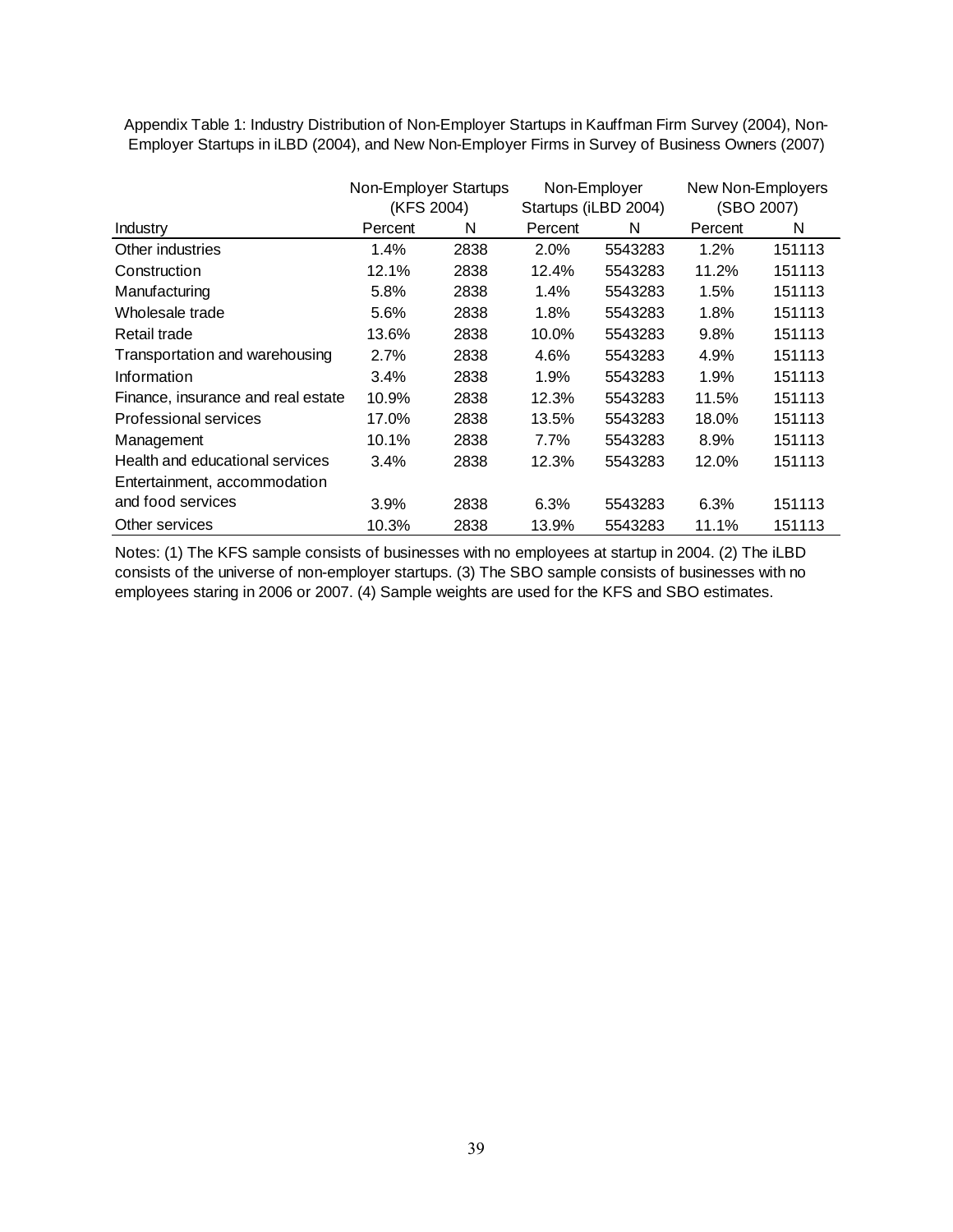|                                            | by 1 Year after<br>Startup |     | by 2 Years after<br>Startup |     | by 7 Years after<br>Startup |     |
|--------------------------------------------|----------------------------|-----|-----------------------------|-----|-----------------------------|-----|
| <b>Industry</b>                            | Percent                    | N   | Percent                     | N   | Percent                     | N   |
| Other industries                           | 26.4%                      | 26  | 39.7%                       | 26  | 38.3%                       | 12  |
| Construction                               | 42.2%                      | 197 | 59.6%                       | 171 | 79.4%                       | 77  |
| Manufacturing                              | 45.4%                      | 375 | 61.1%                       | 250 | 76.2%                       | 111 |
| Wholesale trade                            | 55.1%                      | 88  | 69.6%                       | 88  | 88.1%                       | 44  |
| Retail trade                               | 36.9%                      | 240 | 53.2%                       | 205 | 73.6%                       | 78  |
| Transportation and warehousing             | 39.1%                      | 49  | 69.4%                       | 44  | 90.0%                       | 19  |
| Information                                | 31.0%                      | 95  | 54.8%                       | 77  | 59.9%                       | 42  |
| Finance, insurance and real estate         | 25.0%                      | 177 | 42.4%                       | 163 | 59.2%                       | 72  |
| Professional services                      | 43.5%                      | 647 | 59.3%                       | 552 | 78.0%                       | 290 |
| Management                                 | 40.2%                      | 200 | 64.8%                       | 149 | 80.7%                       | 68  |
| Health and educational services            | 37.5%                      | 59  | 56.7%                       | 55  | 79.2%                       | 23  |
| Entertainment, accommod. and food services | 29.2%                      | 80  | 49.8%                       | 59  | 59.8%                       | 36  |
| Other services                             | 30.3%                      | 227 | 50.2%                       | 193 | 66.8%                       | 82  |

# Appendix Table 2: Industries and Hiring Rates of First Employee among Non-Employer Startups Kauffman Firm Survey (2004-2011)

Note: The sample consists of businesses with no employees at startup in 2004.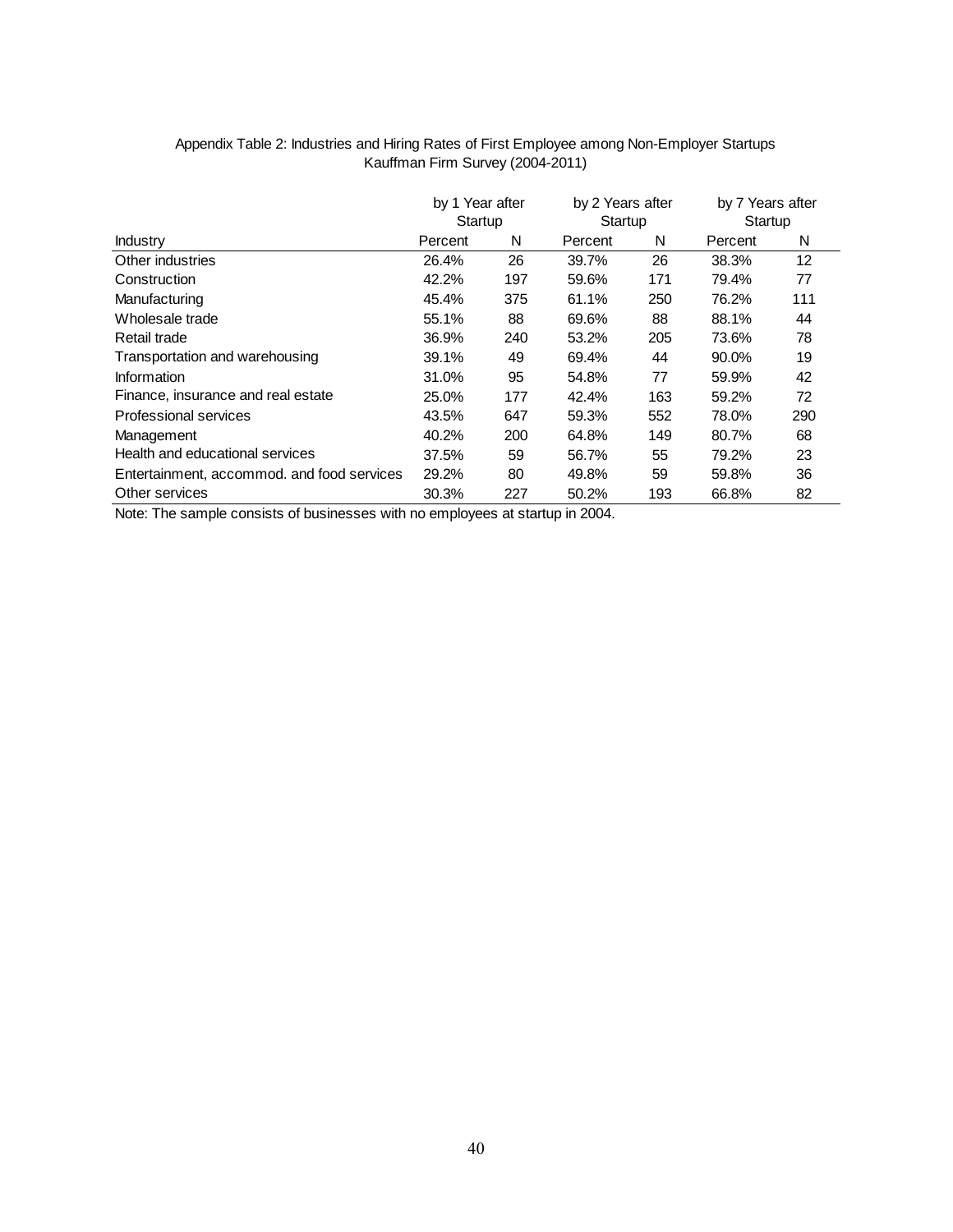# Appendix Table 3: Owner and Firm Characteristics among Zero‐ and Positive‐ Revenue Non‐Employer Startups Kauffman Firm Survey (2004‐2011)

|                                      | Zero Revenue | Positive Revenue |
|--------------------------------------|--------------|------------------|
| <b>Owner Characteristic</b>          | Observations | Observations     |
| White, non-Hispanic                  | 73.2%        | 88.2%            |
| African-American                     | 17.3%        | 5.6%             |
| Asian-American                       | 3.7%         | 2.1%             |
| Other race                           | 5.4%         | 3.5%             |
| Hispanic                             | 4.7%         | 3.4%             |
| Immigrant                            | 9.6%         | 6.7%             |
| Female                               | 33.0%        | 36.8%            |
| High school or less                  | 13.2%        | 14.0%            |
| Some college                         | 41.0%        | 40.0%            |
| College graduate                     | 45.8%        | 46.0%            |
| Industry work experience >= 10 years | 41.4%        | 42.8%            |
| Other industries                     | 1.9%         | 2.0%             |
| Construction                         | 13.1%        | 11.3%            |
| Manufacturing                        | 5.3%         | 5.4%             |
| Wholesale trade                      | 3.0%         | 4.4%             |
| Retail trade                         | 10.9%        | 13.4%            |
| Transportation and warehousing       | 3.8%         | 1.4%             |
| Information                          | 3.1%         | 4.1%             |
| Finance, insurance and real estate   | 16.3%        | 11.7%            |
| <b>Professional services</b>         | 14.4%        | 18.6%            |
| Management                           | 8.8%         | 9.3%             |
| Health and educational services      | 4.0%         | 3.0%             |
| Entertainment, accommodation and     |              |                  |
| food services                        | 4.2%         | 4.2%             |
| Other services                       | 11.1%        | 11.2%            |
| <b>Business Assets: Zero</b>         | 24.0%        | 4.7%             |
| Business Assets: \$1-10,000          | 33.6%        | 34.1%            |
| Business Assets: \$10,000-25,000     | 11.6%        | 18.4%            |
| Business Assets: \$25,000-100,000    | 15.5%        | 25.2%            |
| Business Assets: \$100,000 or more   | 15.3%        | 17.7%            |
| Patents                              | 3.3%         | 1.1%             |
| Copyrights                           | 6.7%         | 8.2%             |
| <b>Trademarks</b>                    | 9.1%         | 8.6%             |
| Any intellectural property           | 14.7%        | 13.9%            |
| Hires employee next year             | 26.7%        | 21.9%            |
| Sample size                          | 1750         | 4169             |

Note: The sample consists of all non‐employer observations over sample period, 2004 to 2011.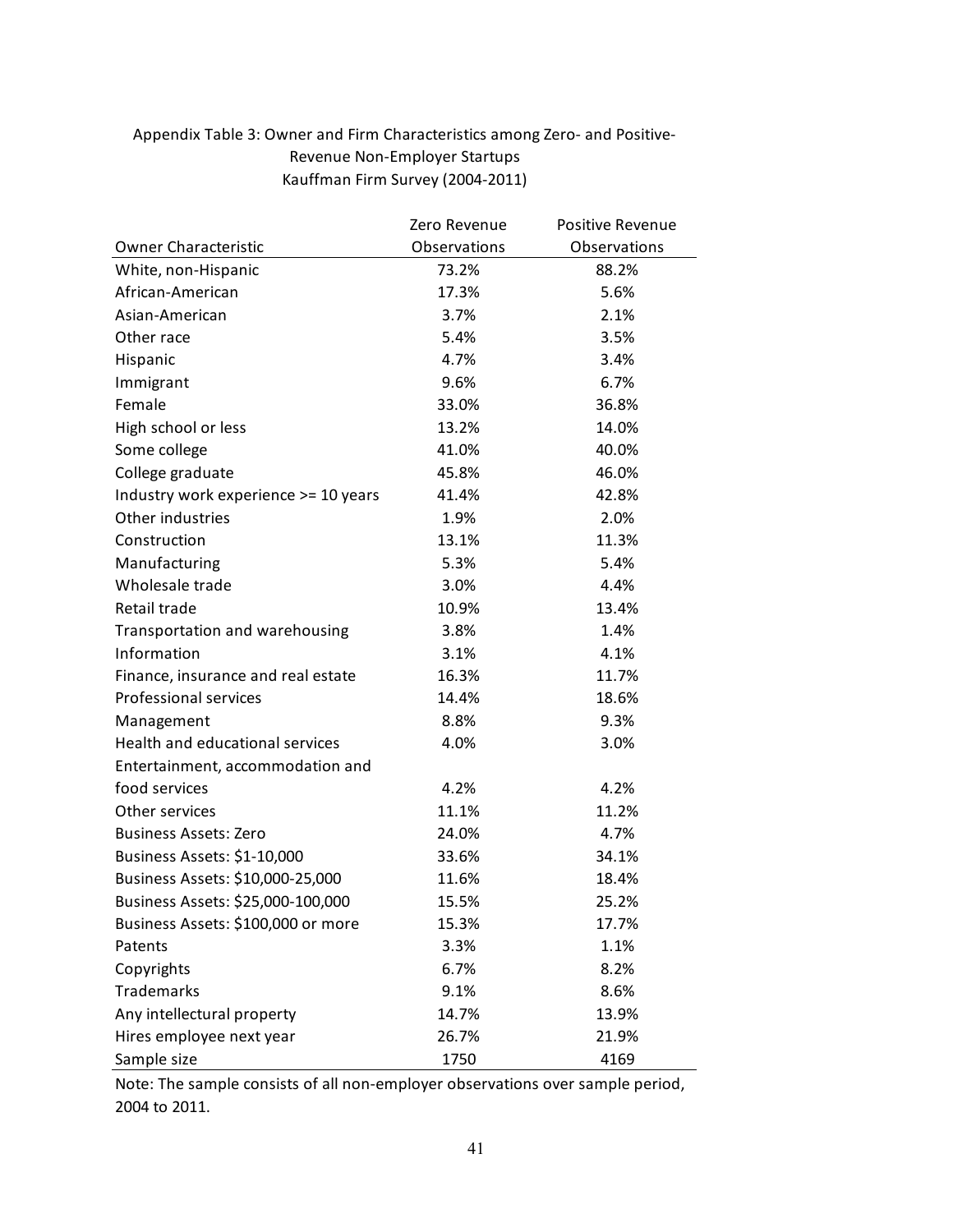|                    | <b>Employer Business Owners at Baseline</b> |                                       |    |
|--------------------|---------------------------------------------|---------------------------------------|----|
|                    |                                             | Treatment-Control (LATE/IV Estimates) |    |
|                    | No Covars                                   | Covariates                            | N  |
| Dependent Variable |                                             |                                       | 3) |

Appendix Table 4: LATE Estimates of Impact of Entrepreneurship Training on Hiring Employees for Non‐

| Dependent variable                  | (T)       | (4 J      | (3) |
|-------------------------------------|-----------|-----------|-----|
| Has any employees by W1 survey date | 0.0864    | 0.0989    | 302 |
|                                     | (0.1089)  | (0.1108)  |     |
| Has any employees by W2 survey date | 0.1257    | 0.2192    | 275 |
|                                     | (0.1868)  | (0.1802)  |     |
| Has any employees by W3 survey date | 0.2033    | 0.1956    | 225 |
|                                     | (0.2571)  | (0.2988)  |     |
| Has any employees at W1 survey date | 0.0864    | 0.0989    | 302 |
|                                     | (0.1089)  | (0.1108)  |     |
| Has any employees at W2 survey date | $-0.0104$ | 0.0404    | 276 |
|                                     | (0.1580)  | (0.1546)  |     |
| Has any employees at W3 survey date | $-0.1545$ | $-0.2514$ | 228 |
|                                     | (0.1963)  | (0.2267)  |     |
| Number of employees at W1           | $-0.3152$ | $-0.3570$ | 302 |
|                                     | (0.4814)  | (0.5073)  |     |
| Number of employees at W2           | $-0.9478$ | $-0.8013$ | 276 |
|                                     | (0.7251)  | (0.6797)  |     |
| Number of employees at W3           | $-0.5282$ | $-0.7336$ | 228 |
|                                     | (1.0317)  | (1.3029)  |     |
|                                     |           |           |     |

Notes: (1) The first‐stage in the IV (LATE) model regresses receipt of entrepreneurship training on treatment. The second‐stage regresses the listed outcome on predicted receipt of entrepreneurship training. (2) The wave 1, wave 2 and wave 3 surveys are conducted at 6, 18, and 60 months after time of application. (3) Covariates include program sites, female, race, immigrant, age, married, children, education level, household income, self‐employed at application, health problems, worked in family business, bad credit history, unemployment compensation, employer provided health insurance, autonomy, and risk tolerance. (4) \*, \*\*, and \*\*\* denote statistical significance at the 0.10, 0.05, and 0.01 levels, respectively.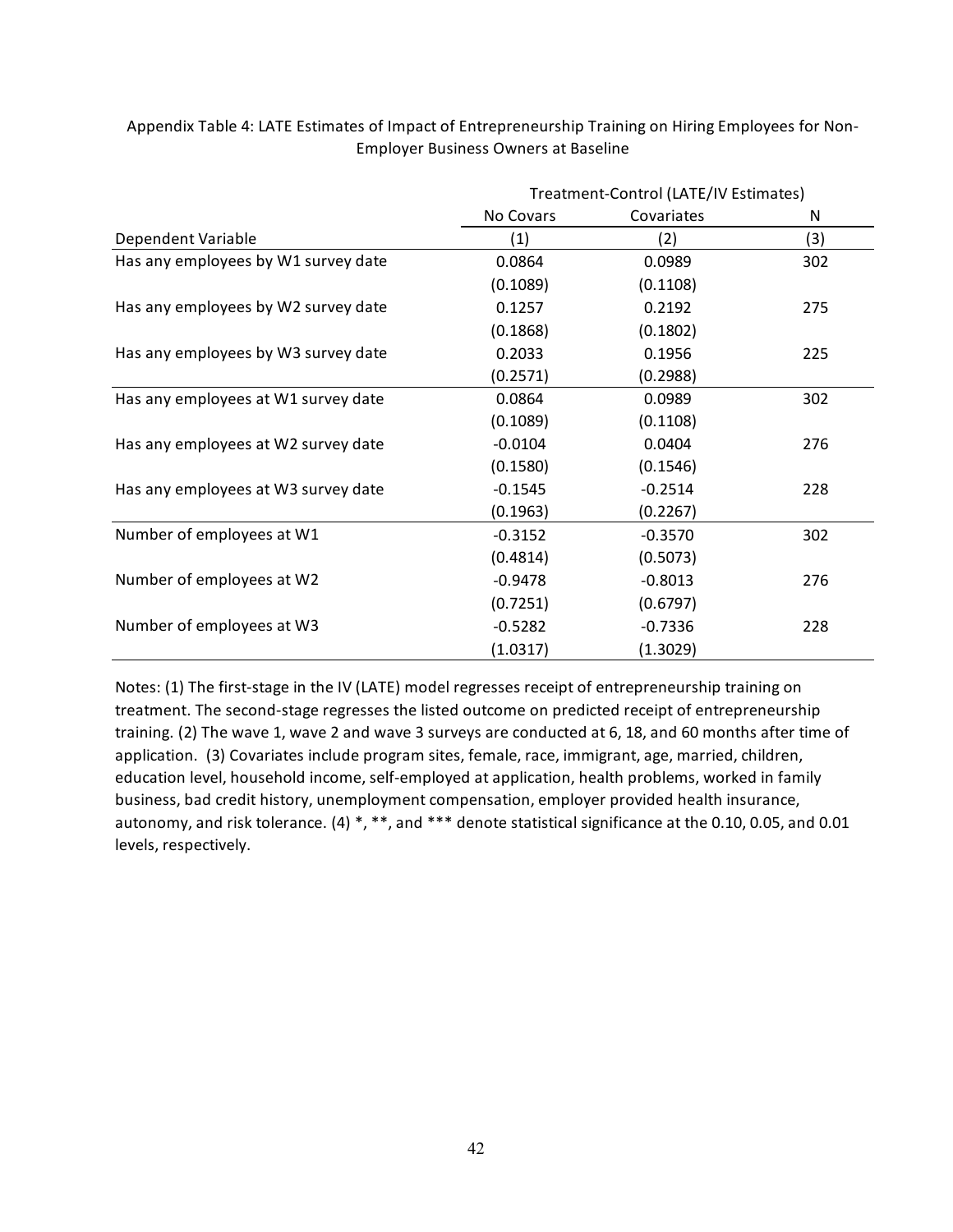

# Appendix Figure 1: Rates of Hiring First Employee and Going Out of Business for Non-Employer Startups **Kauffman Firm Survey (2004‐2011)**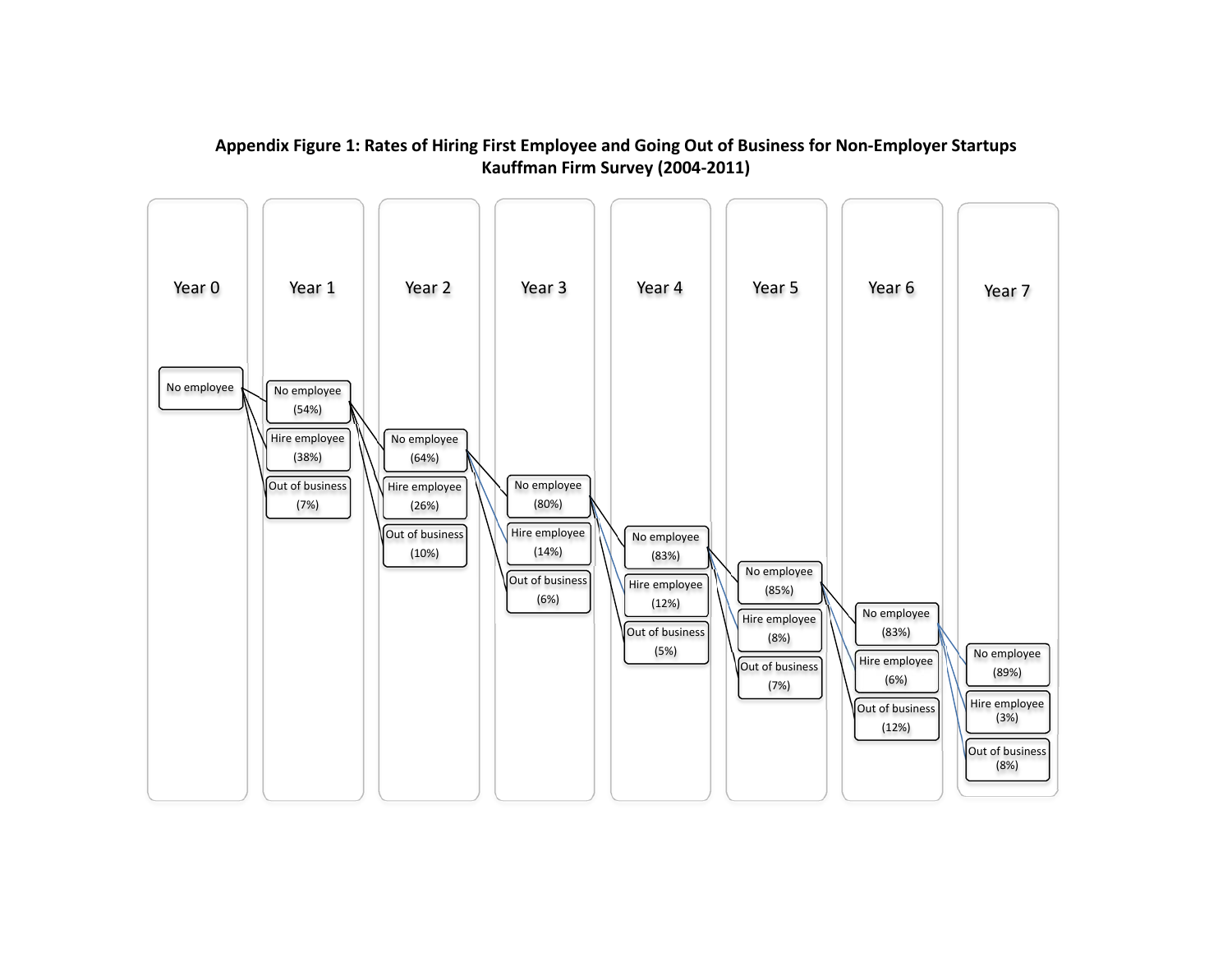# Table 1.A: Distribution across Years in which Non‐Employer Startup Hired Its First Employee ‐ All Non‐Employers Integrated Longitudinal Business Database (ILBD)

|                                                                            | Percent | Universe  |
|----------------------------------------------------------------------------|---------|-----------|
| Hired first employee at:                                                   |         |           |
| 1 year after startup                                                       | 1.9%    | 84,500    |
| 2 years after startup                                                      | 0.2%    | 10,200    |
| 3 years after startup                                                      | 0.1%    | 4,900     |
| 4 years after startup                                                      | 0.1%    | 2,900     |
| 5 years after startup                                                      | 0.1%    | 2,500     |
| 6 years after startup                                                      | 0.0%    | 1,500     |
| 7 years after startup                                                      | 0.0%    | 1,200     |
| Has not hired employee by end of                                           | 12.7%   | 556,200   |
| study period                                                               |         |           |
| Exit before hiring employee by end of                                      | 84.8%   | 3,704,800 |
| study period                                                               |         |           |
| Total number of non-employer startups:                                     |         | 4,368,700 |
| Notes: $(1)$ The data consists of the universe of non-employer startuns in |         |           |

Notes: (1) The data consists of the universe of non‐employer startups in 1997. (2) Non‐employer startups are defined as non‐employers appearing in the non‐employer data for the first time in at least three years.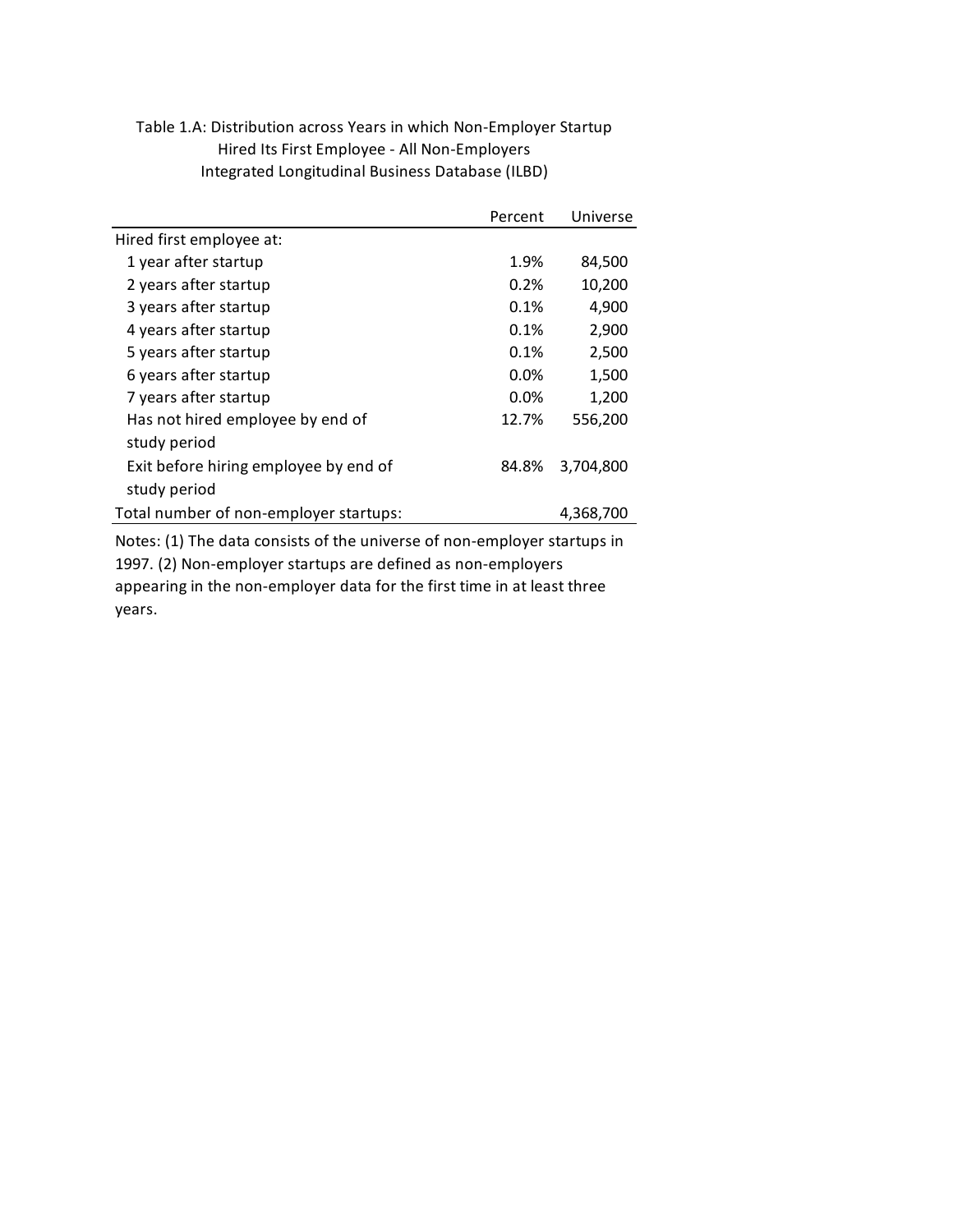# Table 1.B: Distribution across Years in which Non‐Employer Startup Hired Its First Employee ‐ EIN Cases Integrated Longitudinal Business Database (ILBD)

|                                                                          | Percent | Universe |
|--------------------------------------------------------------------------|---------|----------|
| Hired first employee at:                                                 |         |          |
| 1 year after startup                                                     | 11.0%   | 63,900   |
| 2 years after startup                                                    | 1.5%    | 8,800    |
| 3 years after startup                                                    | 0.7%    | 4,100    |
| 4 years after startup                                                    | 0.4%    | 2,400    |
| 5 years after startup                                                    | 0.3%    | 1,800    |
| 6 years after startup                                                    | 0.2%    | 1,200    |
| 7 years after startup                                                    | 0.2%    | 1,000    |
| Has not hired employee by end of                                         | 13.0%   | 75,700   |
| study period                                                             |         |          |
| Exit before hiring employee by end of                                    | 72.7%   | 422,300  |
| study period                                                             |         |          |
| Total number of non-employer startups:                                   |         | 581,200  |
| Natos: (1) The deta consiste of the universe of non-omployer startune in |         |          |

Notes: (1) The data consists of the universe of non‐employer startups in 1997. (2) Non‐employer startups are defined as non‐employers appearing in the non‐employer data for the first time in at least three years.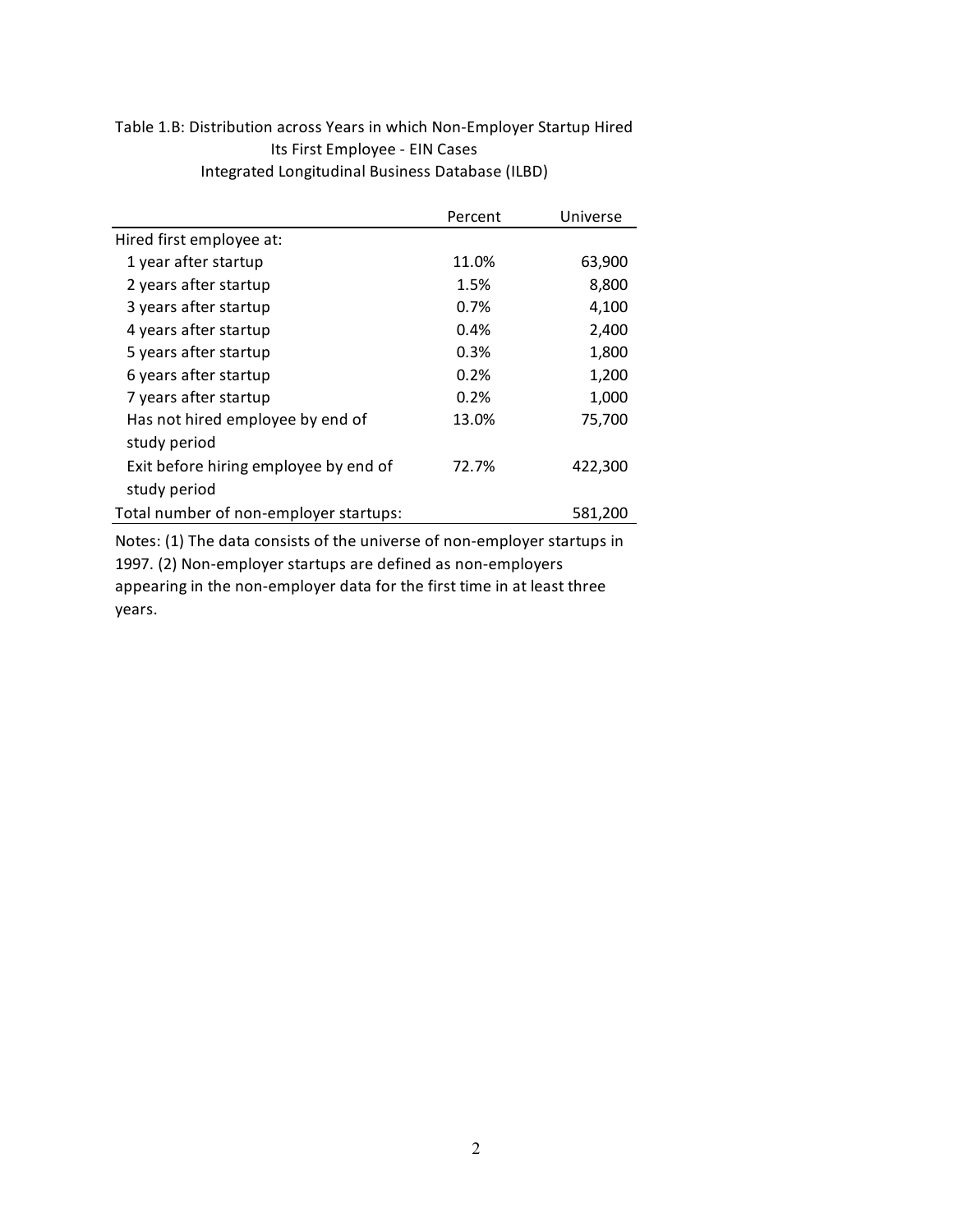# Table 1.C: Distribution across Years in which Non‐Employer Startup Hired Its First Employee ‐ Incorporated Cases Integrated Longitudinal Business Database (ILBD)

|                                                                          | Percent | Universe |
|--------------------------------------------------------------------------|---------|----------|
| Hired first employee at:                                                 |         |          |
| 1 year after startup                                                     | 16.2%   | 52,700   |
| 2 years after startup                                                    | 2.3%    | 7,500    |
| 3 years after startup                                                    | 1.1%    | 3,500    |
| 4 years after startup                                                    | 0.6%    | 2,100    |
| 5 years after startup                                                    | $0.5\%$ | 1,500    |
| 6 years after startup                                                    | 0.3%    | 1,000    |
| 7 years after startup                                                    | 0.2%    | 800      |
| Has not hired employee by end of                                         | 8.8%    | 28,600   |
| study period                                                             |         |          |
| Exit before hiring employee by end of                                    | 70.0%   | 227,800  |
| study period                                                             |         |          |
| Total number of non-employer startups:                                   |         | 325,500  |
| Natos, (1) The deta consiste of the universe of non-omployer starture in |         |          |

Notes: (1) The data consists of the universe of non‐employer startups in 1997. (2) Non‐employer startups are defined as non‐employers appearing in the non‐employer data for the first time in at least three years.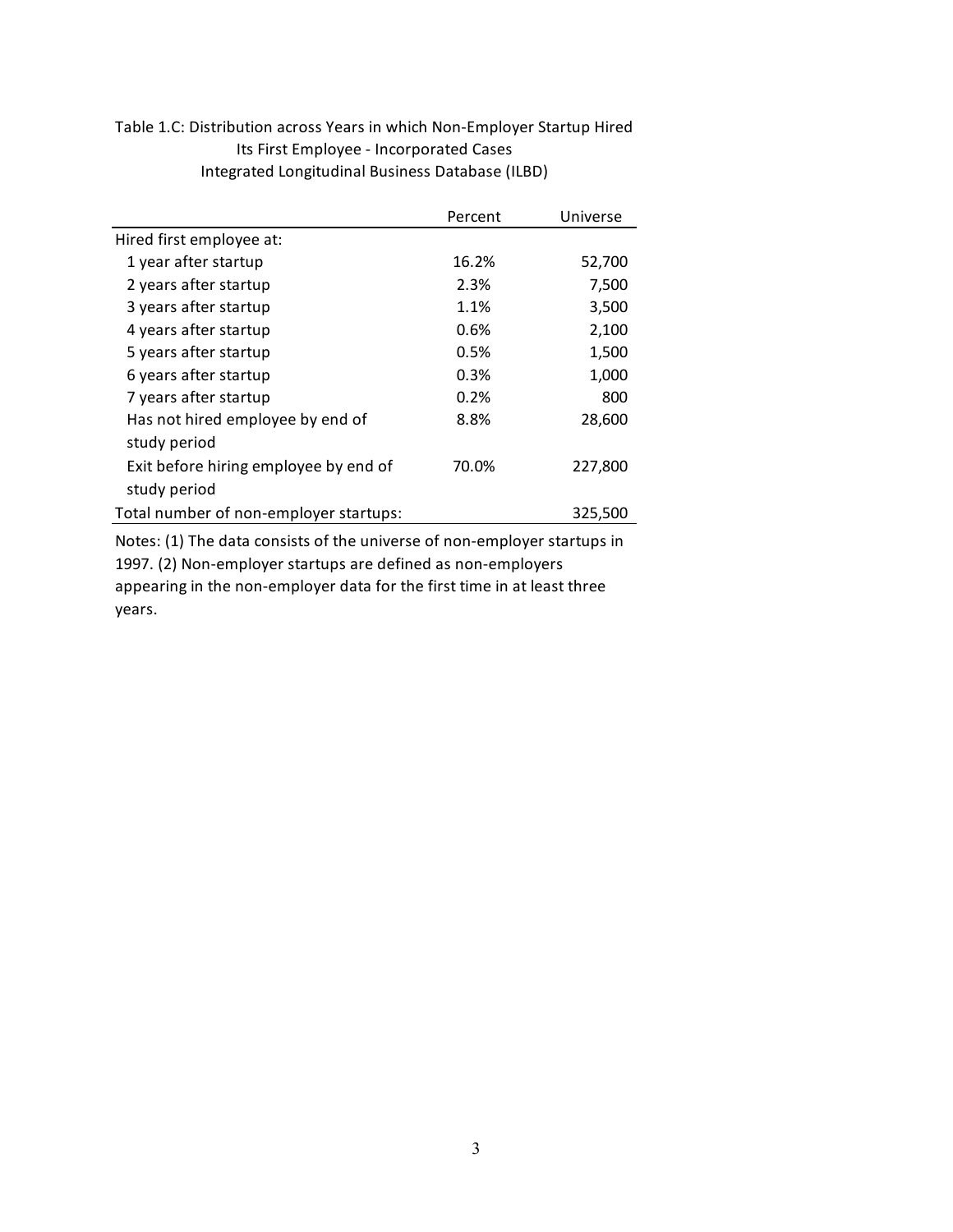# Table 2.A: Distribution across Years in which Non‐Employer Startup Hired Its First Employee Kauffman Firm Survey (2004‐2011)

|                                                                  | Percent | N    |
|------------------------------------------------------------------|---------|------|
| Hired first employee at:                                         |         |      |
| 1 year after startup                                             | 36.6%   | 1590 |
| 2 years after startup                                            | 12.6%   | 1590 |
| 3 years after startup                                            | 4.0%    | 1590 |
| 4 years after startup                                            | 3.1%    | 1590 |
| 5 years after startup                                            | 1.4%    | 1590 |
| 6 years after startup                                            | 0.8%    | 1590 |
| 7 years after startup                                            | 0.4%    | 1590 |
| Has not hired employee by end of                                 | 13.3%   | 1590 |
| study period                                                     |         |      |
| Out of business before hiring<br>employee by end of study period | 27.9%   | 1590 |

Notes: (1) The sample consists of businesses with no employees at startup in 2004. (2) The sample includes only businesses with non‐ missing information for all follow‐up years.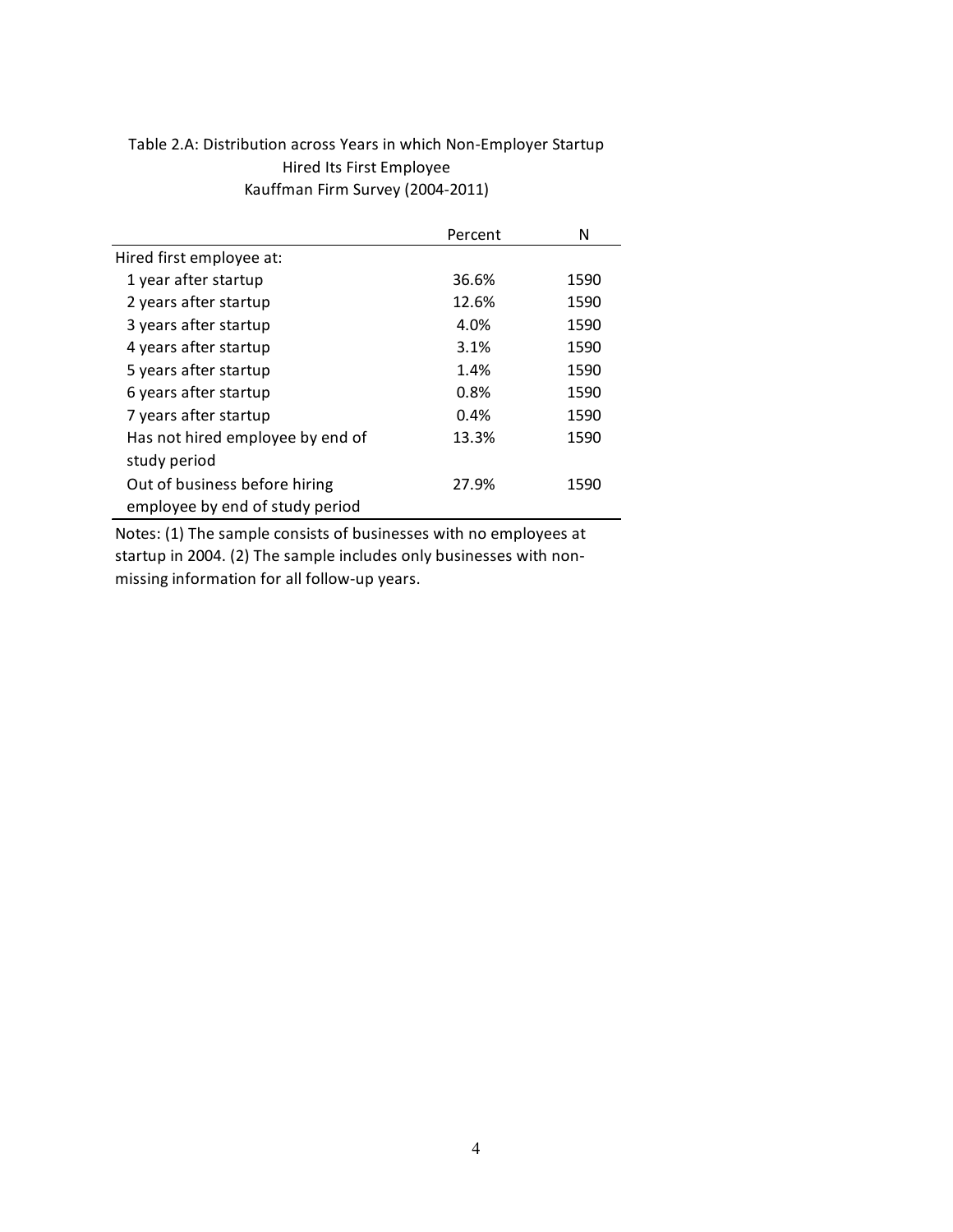# Table 2B: Hiring Rates of First Employee by Year among Non‐ Employer Startups Kauffman Firm Survey (2004‐2011)

|                         | Percent | N    |
|-------------------------|---------|------|
| Hire first employee by: |         |      |
| 1 year after startup    | 38.0%   | 2460 |
| 2 years after startup   | 51.0%   | 2214 |
| 3 years after startup   | 54.0%   | 1960 |
| 4 years after startup   | 57.2%   | 1810 |
| 5 years after startup   | 58.4%   | 1712 |
| 6 years after startup   | 58.5%   | 1626 |
| 7 years after startup   | 58.8%   | 1590 |

Note: The sample consists of businesses with no employees at startup in 2004. For each follow‐up year only observations with non‐missing information for all years up to that point are included.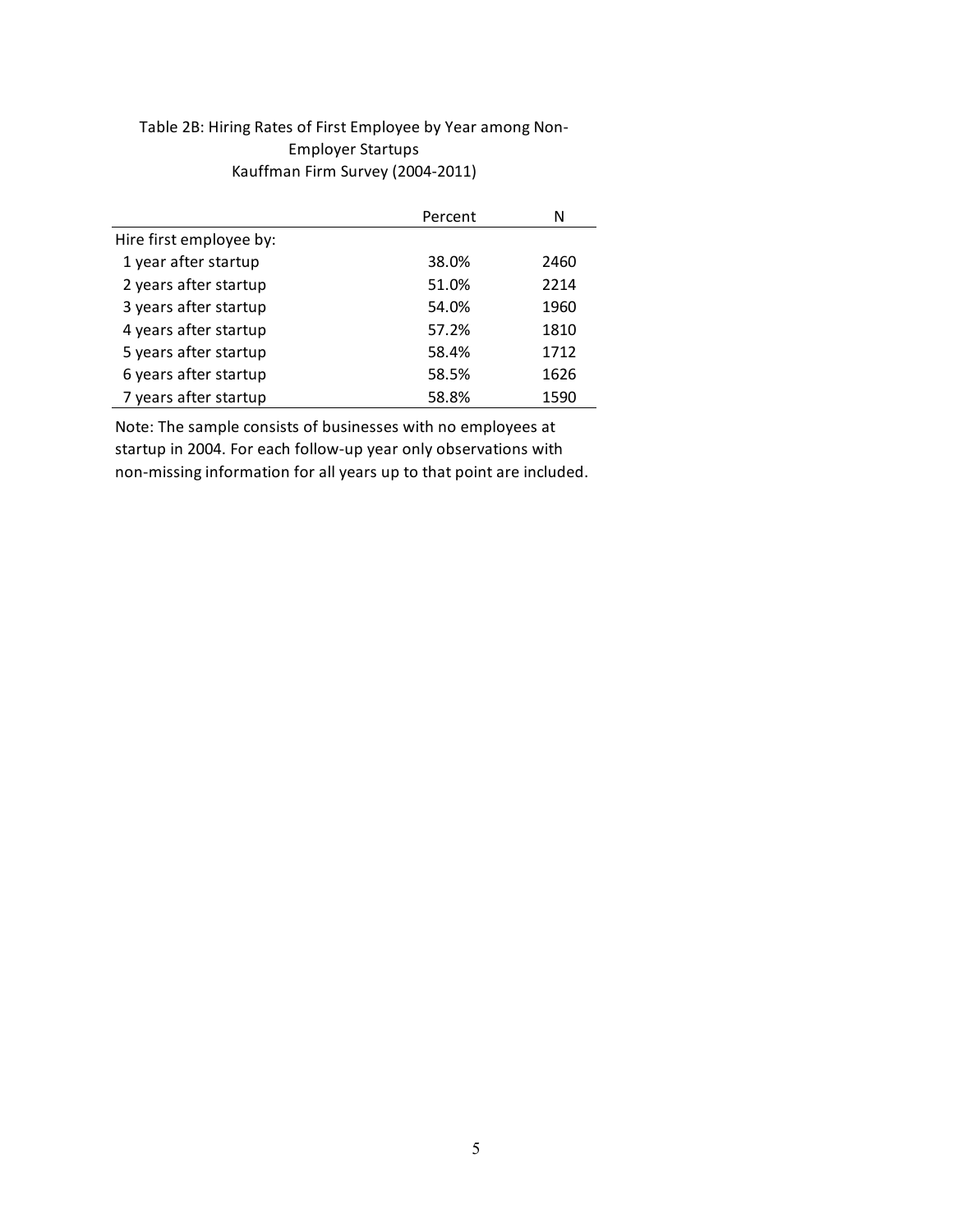|                                      | Hire First Employee by |      | Hire First Employee by |      | Hire First Employee by |      |
|--------------------------------------|------------------------|------|------------------------|------|------------------------|------|
|                                      | 1 Year after Startup   |      | 2 Years after Startup  |      | 7 Years after Startup  |      |
| <b>Owner Characteristic</b>          | Percent                | N    | Percent                | N    | Percent                | N    |
| Total                                | 38.0%                  | 2460 | 51.0%                  | 2214 | 58.8%                  | 1590 |
| White, non-Hispanic                  | 36.3%                  | 2010 | 48.9%                  | 1823 | 57.9%                  | 1326 |
| African-American                     | 38.8%                  | 197  | 49.9%                  | 169  | 58.5%                  | 110  |
| Asian-American                       | 53.7%                  | 81   | 68.9%                  | 70   | 70.2%                  | 51   |
| Other race                           | 51.3%                  | 131  | 65.6%                  | 114  | 67.0%                  | 77   |
| Hispanic                             | 48.1%                  | 118  | 64.5%                  | 104  | 67.0%                  | 68   |
| Native born                          | 37.4%                  | 2220 | 50.3%                  | 2005 | 58.8%                  | 1452 |
| Immigrant                            | 44.8%                  | 235  | 58.3%                  | 204  | 58.6%                  | 136  |
| Male                                 | 41.0%                  | 1762 | 54.5%                  | 1592 | 62.2%                  | 1140 |
| Female                               | 31.9%                  | 696  | 43.9%                  | 620  | 51.8%                  | 449  |
| High school or less                  | 35.7%                  | 309  | 48.9%                  | 271  | 58.5%                  | 182  |
| Some college                         | 36.7%                  | 898  | 49.9%                  | 796  | 55.1%                  | 553  |
| College graduate                     | 40.0%                  | 1243 | 52.7%                  | 1137 | 62.2%                  | 848  |
| Industry work experience < 10 years  | 35.2%                  | 1283 | 47.2%                  | 1133 | 54.5%                  | 813  |
| Industry work experience >= 10 years | 41.7%                  | 1171 | 56.2%                  | 1075 | 64.6%                  | 773  |

# Table 3: Owner Characteristics and Hiring Rates of First Employee among Non‐Employer Startups Kauffman Firm Survey (2004‐2011)

Note: The sample consists of businesses with no employees at startup in 2004.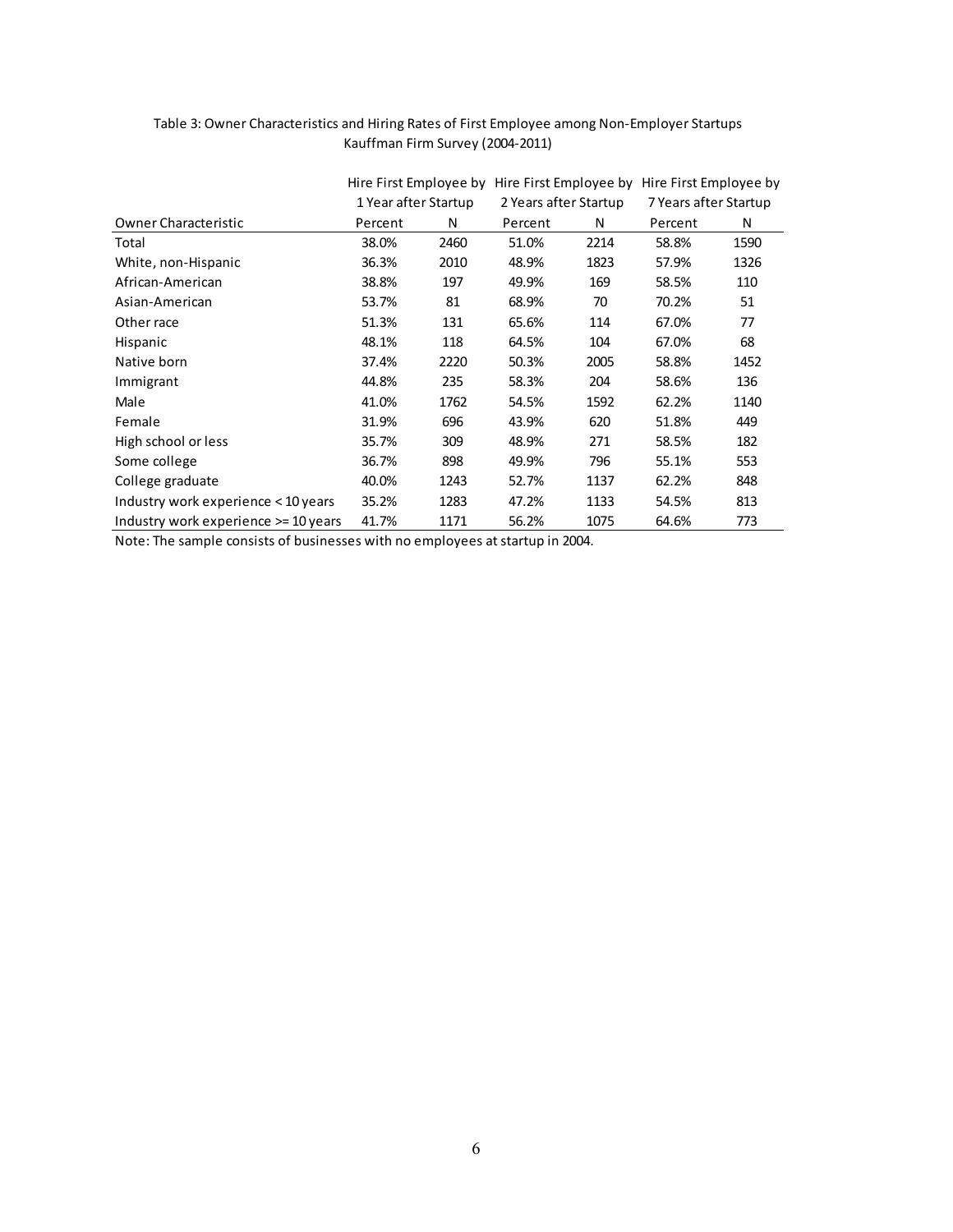|                                 | By 1 Year after |         | By 2 Years    | By 7 Years      |               |       |
|---------------------------------|-----------------|---------|---------------|-----------------|---------------|-------|
|                                 | Startup         |         | after Startup |                 | after Startup |       |
| <b>Explanatory Variables</b>    | (1)             |         | (2)           |                 | (3)           |       |
| African-American                | 0.00838         |         | $-0.00565$    |                 | 0.05406       |       |
|                                 | (0.04258)       |         | (0.04910)     |                 | (0.06387)     |       |
| Asian-American                  | 0.17478         | **      | 0.23409       | ***             | 0.17472       | **    |
|                                 | (0.06897)       |         | (0.07674)     |                 | (0.07932)     |       |
| Other race                      | 0.12570         | **      | 0.13483       | $***$           | 0.15197       | $***$ |
|                                 | (0.05140)       |         | (0.05403)     |                 | (0.06377)     |       |
| Hispanic                        | 0.07071         |         | 0.13196       | $***$           | 0.12730       |       |
|                                 | (0.05468)       |         | (0.06050)     |                 | (0.07875)     |       |
| Immigrant                       | $-0.01565$      |         | $-0.02637$    |                 | $-0.06087$    |       |
|                                 | (0.04415)       |         | (0.05123)     |                 | (0.06658)     |       |
| Female                          | $-0.08755$      | ***     | $-0.09266$    | $***$           | $-0.03513$    |       |
|                                 | (0.02474)       |         | (0.02898)     |                 | (0.03788)     |       |
| Some college                    | 0.01975         |         | 0.01476       |                 | $-0.09452$    | *     |
|                                 | (0.03478)       |         | (0.04234)     |                 | (0.05039)     |       |
| College graduate                | 0.04388         |         | 0.02914       |                 | $-0.08744$    | *     |
|                                 | (0.03527)       |         | (0.04271)     |                 | (0.04743)     |       |
| Industry work exp. > 10 years   | 0.03302         |         | 0.05531       | $***$           | 0.02439       |       |
|                                 | (0.02298)       |         | (0.02609)     |                 | (0.03433)     |       |
| Other industry                  | $-0.01589$      |         | $-0.08660$    |                 | $-0.24204$    |       |
|                                 | (0.09890)       |         | (0.10919)     |                 | (0.16904)     |       |
| Construction                    | 0.07575         |         | 0.04544       |                 | 0.09997       |       |
|                                 | (0.04964)       |         | (0.05699)     |                 | (0.07534)     |       |
|                                 | 0.14575         | ***     | 0.12237       | $\star$         | 0.09981       |       |
| Manufacturing                   | (0.05570)       |         | (0.06538)     |                 | (0.08850)     |       |
| Wholesale trade                 |                 | ***     | 0.17615       | $***$           |               | ***   |
|                                 | 0.25716         |         | (0.06953)     |                 | 0.21710       |       |
|                                 | (0.06048)       | $\star$ |               |                 | (0.08295)     |       |
| Retail trade                    | 0.08518         |         | 0.05171       |                 | 0.07725       |       |
|                                 | (0.04684)       |         | (0.05404)     | $^{\star\star}$ | (0.07745)     | $***$ |
| Transportation and              | 0.12147         |         | 0.19142       |                 | 0.21907       |       |
| warehousing                     | (0.07555)       |         | (0.08966)     |                 | (0.09122)     |       |
| Information                     | $-0.03328$      |         | $-0.01662$    |                 | $-0.06866$    |       |
|                                 | (0.06582)       |         | (0.07588)     |                 | (0.10955)     |       |
| Finance, insurance and real     | $-0.05926$      |         | $-0.08031$    |                 | $-0.04966$    |       |
| estate                          | (0.04934)       |         | (0.05928)     |                 | (0.08550)     |       |
| <b>Professional services</b>    | 0.12143         | ***     | 0.06974       |                 | 0.12723       | *     |
|                                 | (0.04231)       |         | (0.04889)     |                 | (0.06607)     |       |
| Management                      | 0.07932         |         | 0.12508       | $***$           | 0.14899       | *     |
|                                 | (0.04891)       |         | (0.05734)     |                 | (0.07638)     |       |
| Health and educational services | 0.08719         |         | 0.05560       |                 | 0.15946       |       |
|                                 | (0.07186)       |         | (0.08357)     |                 | (0.11404)     |       |
| Entertainment, accommodation    | 0.01381         |         | 0.01163       |                 | $-0.04673$    |       |
| and food services               | (0.06352)       |         | (0.08011)     |                 | (0.11191)     |       |
|                                 | 0.37991         |         | 0.56187       |                 | 0.73760       |       |
| Sample size                     | 2419            |         | 1982          |                 | 931           |       |

Table 4: Regressions for Probability of Hiring First Employee Non-employer Startups - Kauffman Firm Survey (2004-2011)

Notes: (1) The sample consists of businesses with no employees at startup in 2004. (2) Regional controls are included in all specifications. (3) \*, \*\*, and \*\*\* denote statistical significance at the 0.10, 0.05, and 0.01 levels, respectively.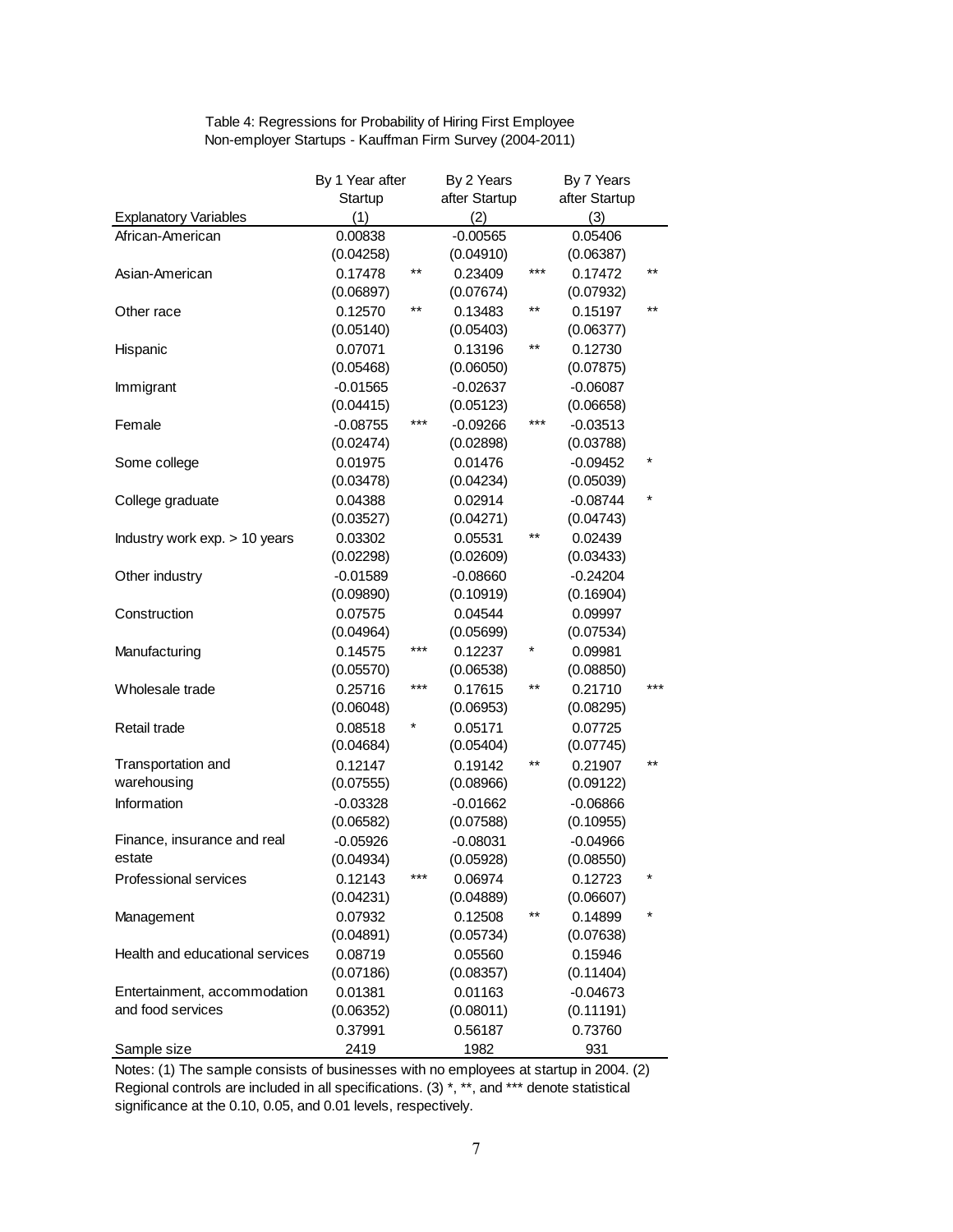### Table 5: Regressions for Probability of Hiring First Employee including Legal Form of **Organization**

| after Startup<br>after Startup<br>Startup<br>(1)<br>(2)<br>(3)<br><b>Explanatory Variables</b><br>0.01034<br>$-0.00366$<br>0.06132<br>African-American<br>(0.04274)<br>(0.04959)<br>(0.06620)<br>0.17392<br>$***$<br>***<br>0.17309<br>**<br>0.24039<br>Asian-American<br>(0.06891)<br>(0.07826)<br>(0.08546)<br>$***$<br>$***$<br>$***$<br>0.12539<br>0.13259<br>0.14550<br>Other race<br>(0.05111)<br>(0.05337)<br>(0.06643)<br>$***$<br>0.07476<br>0.13187<br>0.12716<br>Hispanic<br>(0.05448)<br>(0.06014)<br>(0.08069)<br>$-0.02032$<br>$-0.02839$<br>$-0.06111$<br>Immigrant<br>(0.04395)<br>(0.05112)<br>(0.07029)<br>$***$<br>***<br>$-0.08134$<br>$-0.08636$<br>$-0.02430$<br>Female<br>(0.02475)<br>(0.02905)<br>(0.03783)<br>$-0.10647$<br>**<br>0.01558<br>0.00931<br>Some college<br>(0.03457)<br>(0.04232)<br>(0.05096)<br>$***$<br>0.03296<br>0.01626<br>$-0.11064$<br>College graduate<br>(0.04299)<br>(0.03528)<br>(0.04882)<br>0.03072<br>0.05432<br>$***$<br>0.02239<br>Industry work exp. > 10 years<br>(0.02293)<br>(0.02607)<br>(0.03439)<br>$-0.03129$<br>$-0.10504$<br>$-0.26844$<br>Other industry<br>(0.09977)<br>(0.10849)<br>(0.16663)<br>0.06745<br>0.03233<br>0.08164<br>Construction<br>(0.05691)<br>(0.07519)<br>(0.04986)<br>$***$<br>0.13623<br>0.11074<br>*<br>0.08227<br>Manufacturing<br>(0.05522)<br>(0.06557)<br>(0.08912)<br>***<br>$***$<br>$***$<br>Wholesale trade<br>0.24504<br>0.15788<br>0.18410<br>(0.06022)<br>(0.06968)<br>(0.08441)<br>$^{\star}$<br>Retail trade<br>0.07800<br>0.03926<br>0.06719<br>(0.04683)<br>(0.05429)<br>(0.07661)<br>Transportation and<br>**<br>$***$<br>0.10656<br>0.17467<br>0.19072<br>warehousing<br>(0.07640)<br>(0.08910)<br>(0.09246)<br>Information<br>$-0.03497$<br>$-0.02492$<br>$-0.05656$<br>(0.06661)<br>(0.07559)<br>(0.10771)<br>Finance, insurance and real<br>$-0.09314$<br>$-0.08099$<br>$-0.07188$<br>estate<br>(0.05049)<br>(0.05941)<br>(0.08645)<br>0.11198<br>***<br>Professional services<br>0.05687<br>0.10927<br>(0.04241)<br>(0.04913)<br>(0.06635)<br>0.07356<br>0.11384<br>$^{\star\star}$<br>0.13076<br>*<br>Management<br>(0.04866)<br>(0.05771)<br>(0.07668)<br>Health and educational services<br>0.08124<br>0.03695<br>0.14838<br>(0.07128)<br>(0.08375)<br>(0.11582)<br>Entertainment, accommodation<br>0.00350<br>0.00017<br>-0.04575<br>and food services<br>(0.06360)<br>(0.08032)<br>(0.11238)<br>Incorporated<br>0.06045<br>**<br>0.04264<br>**<br>0.08700<br>(0.02612)<br>(0.03799)<br>(0.02934)<br>Partnership<br>0.04194<br>$-0.08990$<br>$-0.05928$<br>(0.05408)<br>(0.06198)<br>(0.10680)<br>Mean of Dep. Variable<br>0.37991<br>0.56187<br>0.73760 |             | By 1 Year after | By 2 Years | By 7 Years |  |
|-----------------------------------------------------------------------------------------------------------------------------------------------------------------------------------------------------------------------------------------------------------------------------------------------------------------------------------------------------------------------------------------------------------------------------------------------------------------------------------------------------------------------------------------------------------------------------------------------------------------------------------------------------------------------------------------------------------------------------------------------------------------------------------------------------------------------------------------------------------------------------------------------------------------------------------------------------------------------------------------------------------------------------------------------------------------------------------------------------------------------------------------------------------------------------------------------------------------------------------------------------------------------------------------------------------------------------------------------------------------------------------------------------------------------------------------------------------------------------------------------------------------------------------------------------------------------------------------------------------------------------------------------------------------------------------------------------------------------------------------------------------------------------------------------------------------------------------------------------------------------------------------------------------------------------------------------------------------------------------------------------------------------------------------------------------------------------------------------------------------------------------------------------------------------------------------------------------------------------------------------------------------------------------------------------------------------------------------------------------------------------------------------------------------------------------------------------------------------------------------------------------------------------------------------------------------------------------------------------------------------------------------------------------------------------|-------------|-----------------|------------|------------|--|
|                                                                                                                                                                                                                                                                                                                                                                                                                                                                                                                                                                                                                                                                                                                                                                                                                                                                                                                                                                                                                                                                                                                                                                                                                                                                                                                                                                                                                                                                                                                                                                                                                                                                                                                                                                                                                                                                                                                                                                                                                                                                                                                                                                                                                                                                                                                                                                                                                                                                                                                                                                                                                                                                             |             |                 |            |            |  |
|                                                                                                                                                                                                                                                                                                                                                                                                                                                                                                                                                                                                                                                                                                                                                                                                                                                                                                                                                                                                                                                                                                                                                                                                                                                                                                                                                                                                                                                                                                                                                                                                                                                                                                                                                                                                                                                                                                                                                                                                                                                                                                                                                                                                                                                                                                                                                                                                                                                                                                                                                                                                                                                                             |             |                 |            |            |  |
|                                                                                                                                                                                                                                                                                                                                                                                                                                                                                                                                                                                                                                                                                                                                                                                                                                                                                                                                                                                                                                                                                                                                                                                                                                                                                                                                                                                                                                                                                                                                                                                                                                                                                                                                                                                                                                                                                                                                                                                                                                                                                                                                                                                                                                                                                                                                                                                                                                                                                                                                                                                                                                                                             |             |                 |            |            |  |
|                                                                                                                                                                                                                                                                                                                                                                                                                                                                                                                                                                                                                                                                                                                                                                                                                                                                                                                                                                                                                                                                                                                                                                                                                                                                                                                                                                                                                                                                                                                                                                                                                                                                                                                                                                                                                                                                                                                                                                                                                                                                                                                                                                                                                                                                                                                                                                                                                                                                                                                                                                                                                                                                             |             |                 |            |            |  |
|                                                                                                                                                                                                                                                                                                                                                                                                                                                                                                                                                                                                                                                                                                                                                                                                                                                                                                                                                                                                                                                                                                                                                                                                                                                                                                                                                                                                                                                                                                                                                                                                                                                                                                                                                                                                                                                                                                                                                                                                                                                                                                                                                                                                                                                                                                                                                                                                                                                                                                                                                                                                                                                                             |             |                 |            |            |  |
|                                                                                                                                                                                                                                                                                                                                                                                                                                                                                                                                                                                                                                                                                                                                                                                                                                                                                                                                                                                                                                                                                                                                                                                                                                                                                                                                                                                                                                                                                                                                                                                                                                                                                                                                                                                                                                                                                                                                                                                                                                                                                                                                                                                                                                                                                                                                                                                                                                                                                                                                                                                                                                                                             |             |                 |            |            |  |
|                                                                                                                                                                                                                                                                                                                                                                                                                                                                                                                                                                                                                                                                                                                                                                                                                                                                                                                                                                                                                                                                                                                                                                                                                                                                                                                                                                                                                                                                                                                                                                                                                                                                                                                                                                                                                                                                                                                                                                                                                                                                                                                                                                                                                                                                                                                                                                                                                                                                                                                                                                                                                                                                             |             |                 |            |            |  |
|                                                                                                                                                                                                                                                                                                                                                                                                                                                                                                                                                                                                                                                                                                                                                                                                                                                                                                                                                                                                                                                                                                                                                                                                                                                                                                                                                                                                                                                                                                                                                                                                                                                                                                                                                                                                                                                                                                                                                                                                                                                                                                                                                                                                                                                                                                                                                                                                                                                                                                                                                                                                                                                                             |             |                 |            |            |  |
|                                                                                                                                                                                                                                                                                                                                                                                                                                                                                                                                                                                                                                                                                                                                                                                                                                                                                                                                                                                                                                                                                                                                                                                                                                                                                                                                                                                                                                                                                                                                                                                                                                                                                                                                                                                                                                                                                                                                                                                                                                                                                                                                                                                                                                                                                                                                                                                                                                                                                                                                                                                                                                                                             |             |                 |            |            |  |
|                                                                                                                                                                                                                                                                                                                                                                                                                                                                                                                                                                                                                                                                                                                                                                                                                                                                                                                                                                                                                                                                                                                                                                                                                                                                                                                                                                                                                                                                                                                                                                                                                                                                                                                                                                                                                                                                                                                                                                                                                                                                                                                                                                                                                                                                                                                                                                                                                                                                                                                                                                                                                                                                             |             |                 |            |            |  |
|                                                                                                                                                                                                                                                                                                                                                                                                                                                                                                                                                                                                                                                                                                                                                                                                                                                                                                                                                                                                                                                                                                                                                                                                                                                                                                                                                                                                                                                                                                                                                                                                                                                                                                                                                                                                                                                                                                                                                                                                                                                                                                                                                                                                                                                                                                                                                                                                                                                                                                                                                                                                                                                                             |             |                 |            |            |  |
|                                                                                                                                                                                                                                                                                                                                                                                                                                                                                                                                                                                                                                                                                                                                                                                                                                                                                                                                                                                                                                                                                                                                                                                                                                                                                                                                                                                                                                                                                                                                                                                                                                                                                                                                                                                                                                                                                                                                                                                                                                                                                                                                                                                                                                                                                                                                                                                                                                                                                                                                                                                                                                                                             |             |                 |            |            |  |
|                                                                                                                                                                                                                                                                                                                                                                                                                                                                                                                                                                                                                                                                                                                                                                                                                                                                                                                                                                                                                                                                                                                                                                                                                                                                                                                                                                                                                                                                                                                                                                                                                                                                                                                                                                                                                                                                                                                                                                                                                                                                                                                                                                                                                                                                                                                                                                                                                                                                                                                                                                                                                                                                             |             |                 |            |            |  |
|                                                                                                                                                                                                                                                                                                                                                                                                                                                                                                                                                                                                                                                                                                                                                                                                                                                                                                                                                                                                                                                                                                                                                                                                                                                                                                                                                                                                                                                                                                                                                                                                                                                                                                                                                                                                                                                                                                                                                                                                                                                                                                                                                                                                                                                                                                                                                                                                                                                                                                                                                                                                                                                                             |             |                 |            |            |  |
|                                                                                                                                                                                                                                                                                                                                                                                                                                                                                                                                                                                                                                                                                                                                                                                                                                                                                                                                                                                                                                                                                                                                                                                                                                                                                                                                                                                                                                                                                                                                                                                                                                                                                                                                                                                                                                                                                                                                                                                                                                                                                                                                                                                                                                                                                                                                                                                                                                                                                                                                                                                                                                                                             |             |                 |            |            |  |
|                                                                                                                                                                                                                                                                                                                                                                                                                                                                                                                                                                                                                                                                                                                                                                                                                                                                                                                                                                                                                                                                                                                                                                                                                                                                                                                                                                                                                                                                                                                                                                                                                                                                                                                                                                                                                                                                                                                                                                                                                                                                                                                                                                                                                                                                                                                                                                                                                                                                                                                                                                                                                                                                             |             |                 |            |            |  |
|                                                                                                                                                                                                                                                                                                                                                                                                                                                                                                                                                                                                                                                                                                                                                                                                                                                                                                                                                                                                                                                                                                                                                                                                                                                                                                                                                                                                                                                                                                                                                                                                                                                                                                                                                                                                                                                                                                                                                                                                                                                                                                                                                                                                                                                                                                                                                                                                                                                                                                                                                                                                                                                                             |             |                 |            |            |  |
|                                                                                                                                                                                                                                                                                                                                                                                                                                                                                                                                                                                                                                                                                                                                                                                                                                                                                                                                                                                                                                                                                                                                                                                                                                                                                                                                                                                                                                                                                                                                                                                                                                                                                                                                                                                                                                                                                                                                                                                                                                                                                                                                                                                                                                                                                                                                                                                                                                                                                                                                                                                                                                                                             |             |                 |            |            |  |
|                                                                                                                                                                                                                                                                                                                                                                                                                                                                                                                                                                                                                                                                                                                                                                                                                                                                                                                                                                                                                                                                                                                                                                                                                                                                                                                                                                                                                                                                                                                                                                                                                                                                                                                                                                                                                                                                                                                                                                                                                                                                                                                                                                                                                                                                                                                                                                                                                                                                                                                                                                                                                                                                             |             |                 |            |            |  |
|                                                                                                                                                                                                                                                                                                                                                                                                                                                                                                                                                                                                                                                                                                                                                                                                                                                                                                                                                                                                                                                                                                                                                                                                                                                                                                                                                                                                                                                                                                                                                                                                                                                                                                                                                                                                                                                                                                                                                                                                                                                                                                                                                                                                                                                                                                                                                                                                                                                                                                                                                                                                                                                                             |             |                 |            |            |  |
|                                                                                                                                                                                                                                                                                                                                                                                                                                                                                                                                                                                                                                                                                                                                                                                                                                                                                                                                                                                                                                                                                                                                                                                                                                                                                                                                                                                                                                                                                                                                                                                                                                                                                                                                                                                                                                                                                                                                                                                                                                                                                                                                                                                                                                                                                                                                                                                                                                                                                                                                                                                                                                                                             |             |                 |            |            |  |
|                                                                                                                                                                                                                                                                                                                                                                                                                                                                                                                                                                                                                                                                                                                                                                                                                                                                                                                                                                                                                                                                                                                                                                                                                                                                                                                                                                                                                                                                                                                                                                                                                                                                                                                                                                                                                                                                                                                                                                                                                                                                                                                                                                                                                                                                                                                                                                                                                                                                                                                                                                                                                                                                             |             |                 |            |            |  |
|                                                                                                                                                                                                                                                                                                                                                                                                                                                                                                                                                                                                                                                                                                                                                                                                                                                                                                                                                                                                                                                                                                                                                                                                                                                                                                                                                                                                                                                                                                                                                                                                                                                                                                                                                                                                                                                                                                                                                                                                                                                                                                                                                                                                                                                                                                                                                                                                                                                                                                                                                                                                                                                                             |             |                 |            |            |  |
|                                                                                                                                                                                                                                                                                                                                                                                                                                                                                                                                                                                                                                                                                                                                                                                                                                                                                                                                                                                                                                                                                                                                                                                                                                                                                                                                                                                                                                                                                                                                                                                                                                                                                                                                                                                                                                                                                                                                                                                                                                                                                                                                                                                                                                                                                                                                                                                                                                                                                                                                                                                                                                                                             |             |                 |            |            |  |
|                                                                                                                                                                                                                                                                                                                                                                                                                                                                                                                                                                                                                                                                                                                                                                                                                                                                                                                                                                                                                                                                                                                                                                                                                                                                                                                                                                                                                                                                                                                                                                                                                                                                                                                                                                                                                                                                                                                                                                                                                                                                                                                                                                                                                                                                                                                                                                                                                                                                                                                                                                                                                                                                             |             |                 |            |            |  |
|                                                                                                                                                                                                                                                                                                                                                                                                                                                                                                                                                                                                                                                                                                                                                                                                                                                                                                                                                                                                                                                                                                                                                                                                                                                                                                                                                                                                                                                                                                                                                                                                                                                                                                                                                                                                                                                                                                                                                                                                                                                                                                                                                                                                                                                                                                                                                                                                                                                                                                                                                                                                                                                                             |             |                 |            |            |  |
|                                                                                                                                                                                                                                                                                                                                                                                                                                                                                                                                                                                                                                                                                                                                                                                                                                                                                                                                                                                                                                                                                                                                                                                                                                                                                                                                                                                                                                                                                                                                                                                                                                                                                                                                                                                                                                                                                                                                                                                                                                                                                                                                                                                                                                                                                                                                                                                                                                                                                                                                                                                                                                                                             |             |                 |            |            |  |
|                                                                                                                                                                                                                                                                                                                                                                                                                                                                                                                                                                                                                                                                                                                                                                                                                                                                                                                                                                                                                                                                                                                                                                                                                                                                                                                                                                                                                                                                                                                                                                                                                                                                                                                                                                                                                                                                                                                                                                                                                                                                                                                                                                                                                                                                                                                                                                                                                                                                                                                                                                                                                                                                             |             |                 |            |            |  |
|                                                                                                                                                                                                                                                                                                                                                                                                                                                                                                                                                                                                                                                                                                                                                                                                                                                                                                                                                                                                                                                                                                                                                                                                                                                                                                                                                                                                                                                                                                                                                                                                                                                                                                                                                                                                                                                                                                                                                                                                                                                                                                                                                                                                                                                                                                                                                                                                                                                                                                                                                                                                                                                                             |             |                 |            |            |  |
|                                                                                                                                                                                                                                                                                                                                                                                                                                                                                                                                                                                                                                                                                                                                                                                                                                                                                                                                                                                                                                                                                                                                                                                                                                                                                                                                                                                                                                                                                                                                                                                                                                                                                                                                                                                                                                                                                                                                                                                                                                                                                                                                                                                                                                                                                                                                                                                                                                                                                                                                                                                                                                                                             |             |                 |            |            |  |
|                                                                                                                                                                                                                                                                                                                                                                                                                                                                                                                                                                                                                                                                                                                                                                                                                                                                                                                                                                                                                                                                                                                                                                                                                                                                                                                                                                                                                                                                                                                                                                                                                                                                                                                                                                                                                                                                                                                                                                                                                                                                                                                                                                                                                                                                                                                                                                                                                                                                                                                                                                                                                                                                             |             |                 |            |            |  |
|                                                                                                                                                                                                                                                                                                                                                                                                                                                                                                                                                                                                                                                                                                                                                                                                                                                                                                                                                                                                                                                                                                                                                                                                                                                                                                                                                                                                                                                                                                                                                                                                                                                                                                                                                                                                                                                                                                                                                                                                                                                                                                                                                                                                                                                                                                                                                                                                                                                                                                                                                                                                                                                                             |             |                 |            |            |  |
|                                                                                                                                                                                                                                                                                                                                                                                                                                                                                                                                                                                                                                                                                                                                                                                                                                                                                                                                                                                                                                                                                                                                                                                                                                                                                                                                                                                                                                                                                                                                                                                                                                                                                                                                                                                                                                                                                                                                                                                                                                                                                                                                                                                                                                                                                                                                                                                                                                                                                                                                                                                                                                                                             |             |                 |            |            |  |
|                                                                                                                                                                                                                                                                                                                                                                                                                                                                                                                                                                                                                                                                                                                                                                                                                                                                                                                                                                                                                                                                                                                                                                                                                                                                                                                                                                                                                                                                                                                                                                                                                                                                                                                                                                                                                                                                                                                                                                                                                                                                                                                                                                                                                                                                                                                                                                                                                                                                                                                                                                                                                                                                             |             |                 |            |            |  |
|                                                                                                                                                                                                                                                                                                                                                                                                                                                                                                                                                                                                                                                                                                                                                                                                                                                                                                                                                                                                                                                                                                                                                                                                                                                                                                                                                                                                                                                                                                                                                                                                                                                                                                                                                                                                                                                                                                                                                                                                                                                                                                                                                                                                                                                                                                                                                                                                                                                                                                                                                                                                                                                                             |             |                 |            |            |  |
|                                                                                                                                                                                                                                                                                                                                                                                                                                                                                                                                                                                                                                                                                                                                                                                                                                                                                                                                                                                                                                                                                                                                                                                                                                                                                                                                                                                                                                                                                                                                                                                                                                                                                                                                                                                                                                                                                                                                                                                                                                                                                                                                                                                                                                                                                                                                                                                                                                                                                                                                                                                                                                                                             |             |                 |            |            |  |
|                                                                                                                                                                                                                                                                                                                                                                                                                                                                                                                                                                                                                                                                                                                                                                                                                                                                                                                                                                                                                                                                                                                                                                                                                                                                                                                                                                                                                                                                                                                                                                                                                                                                                                                                                                                                                                                                                                                                                                                                                                                                                                                                                                                                                                                                                                                                                                                                                                                                                                                                                                                                                                                                             |             |                 |            |            |  |
|                                                                                                                                                                                                                                                                                                                                                                                                                                                                                                                                                                                                                                                                                                                                                                                                                                                                                                                                                                                                                                                                                                                                                                                                                                                                                                                                                                                                                                                                                                                                                                                                                                                                                                                                                                                                                                                                                                                                                                                                                                                                                                                                                                                                                                                                                                                                                                                                                                                                                                                                                                                                                                                                             |             |                 |            |            |  |
|                                                                                                                                                                                                                                                                                                                                                                                                                                                                                                                                                                                                                                                                                                                                                                                                                                                                                                                                                                                                                                                                                                                                                                                                                                                                                                                                                                                                                                                                                                                                                                                                                                                                                                                                                                                                                                                                                                                                                                                                                                                                                                                                                                                                                                                                                                                                                                                                                                                                                                                                                                                                                                                                             |             |                 |            |            |  |
|                                                                                                                                                                                                                                                                                                                                                                                                                                                                                                                                                                                                                                                                                                                                                                                                                                                                                                                                                                                                                                                                                                                                                                                                                                                                                                                                                                                                                                                                                                                                                                                                                                                                                                                                                                                                                                                                                                                                                                                                                                                                                                                                                                                                                                                                                                                                                                                                                                                                                                                                                                                                                                                                             |             |                 |            |            |  |
|                                                                                                                                                                                                                                                                                                                                                                                                                                                                                                                                                                                                                                                                                                                                                                                                                                                                                                                                                                                                                                                                                                                                                                                                                                                                                                                                                                                                                                                                                                                                                                                                                                                                                                                                                                                                                                                                                                                                                                                                                                                                                                                                                                                                                                                                                                                                                                                                                                                                                                                                                                                                                                                                             |             |                 |            |            |  |
|                                                                                                                                                                                                                                                                                                                                                                                                                                                                                                                                                                                                                                                                                                                                                                                                                                                                                                                                                                                                                                                                                                                                                                                                                                                                                                                                                                                                                                                                                                                                                                                                                                                                                                                                                                                                                                                                                                                                                                                                                                                                                                                                                                                                                                                                                                                                                                                                                                                                                                                                                                                                                                                                             |             |                 |            |            |  |
|                                                                                                                                                                                                                                                                                                                                                                                                                                                                                                                                                                                                                                                                                                                                                                                                                                                                                                                                                                                                                                                                                                                                                                                                                                                                                                                                                                                                                                                                                                                                                                                                                                                                                                                                                                                                                                                                                                                                                                                                                                                                                                                                                                                                                                                                                                                                                                                                                                                                                                                                                                                                                                                                             |             |                 |            |            |  |
|                                                                                                                                                                                                                                                                                                                                                                                                                                                                                                                                                                                                                                                                                                                                                                                                                                                                                                                                                                                                                                                                                                                                                                                                                                                                                                                                                                                                                                                                                                                                                                                                                                                                                                                                                                                                                                                                                                                                                                                                                                                                                                                                                                                                                                                                                                                                                                                                                                                                                                                                                                                                                                                                             |             |                 |            |            |  |
|                                                                                                                                                                                                                                                                                                                                                                                                                                                                                                                                                                                                                                                                                                                                                                                                                                                                                                                                                                                                                                                                                                                                                                                                                                                                                                                                                                                                                                                                                                                                                                                                                                                                                                                                                                                                                                                                                                                                                                                                                                                                                                                                                                                                                                                                                                                                                                                                                                                                                                                                                                                                                                                                             |             |                 |            |            |  |
|                                                                                                                                                                                                                                                                                                                                                                                                                                                                                                                                                                                                                                                                                                                                                                                                                                                                                                                                                                                                                                                                                                                                                                                                                                                                                                                                                                                                                                                                                                                                                                                                                                                                                                                                                                                                                                                                                                                                                                                                                                                                                                                                                                                                                                                                                                                                                                                                                                                                                                                                                                                                                                                                             |             |                 |            |            |  |
|                                                                                                                                                                                                                                                                                                                                                                                                                                                                                                                                                                                                                                                                                                                                                                                                                                                                                                                                                                                                                                                                                                                                                                                                                                                                                                                                                                                                                                                                                                                                                                                                                                                                                                                                                                                                                                                                                                                                                                                                                                                                                                                                                                                                                                                                                                                                                                                                                                                                                                                                                                                                                                                                             |             |                 |            |            |  |
|                                                                                                                                                                                                                                                                                                                                                                                                                                                                                                                                                                                                                                                                                                                                                                                                                                                                                                                                                                                                                                                                                                                                                                                                                                                                                                                                                                                                                                                                                                                                                                                                                                                                                                                                                                                                                                                                                                                                                                                                                                                                                                                                                                                                                                                                                                                                                                                                                                                                                                                                                                                                                                                                             |             |                 |            |            |  |
|                                                                                                                                                                                                                                                                                                                                                                                                                                                                                                                                                                                                                                                                                                                                                                                                                                                                                                                                                                                                                                                                                                                                                                                                                                                                                                                                                                                                                                                                                                                                                                                                                                                                                                                                                                                                                                                                                                                                                                                                                                                                                                                                                                                                                                                                                                                                                                                                                                                                                                                                                                                                                                                                             |             |                 |            |            |  |
|                                                                                                                                                                                                                                                                                                                                                                                                                                                                                                                                                                                                                                                                                                                                                                                                                                                                                                                                                                                                                                                                                                                                                                                                                                                                                                                                                                                                                                                                                                                                                                                                                                                                                                                                                                                                                                                                                                                                                                                                                                                                                                                                                                                                                                                                                                                                                                                                                                                                                                                                                                                                                                                                             | Sample size | 2419            | 1982       | 931        |  |

### Non-employer Startups - Kauffman Firm Survey (2004-2011)

Notes: (1) The sample consists of businesses with no employees at startup in 2004. (2) Regional controls are included in all specifications. (3) \*, \*\*, and \*\*\* denote statistical significance at the 0.10, 0.05, and 0.01 levels, respectively.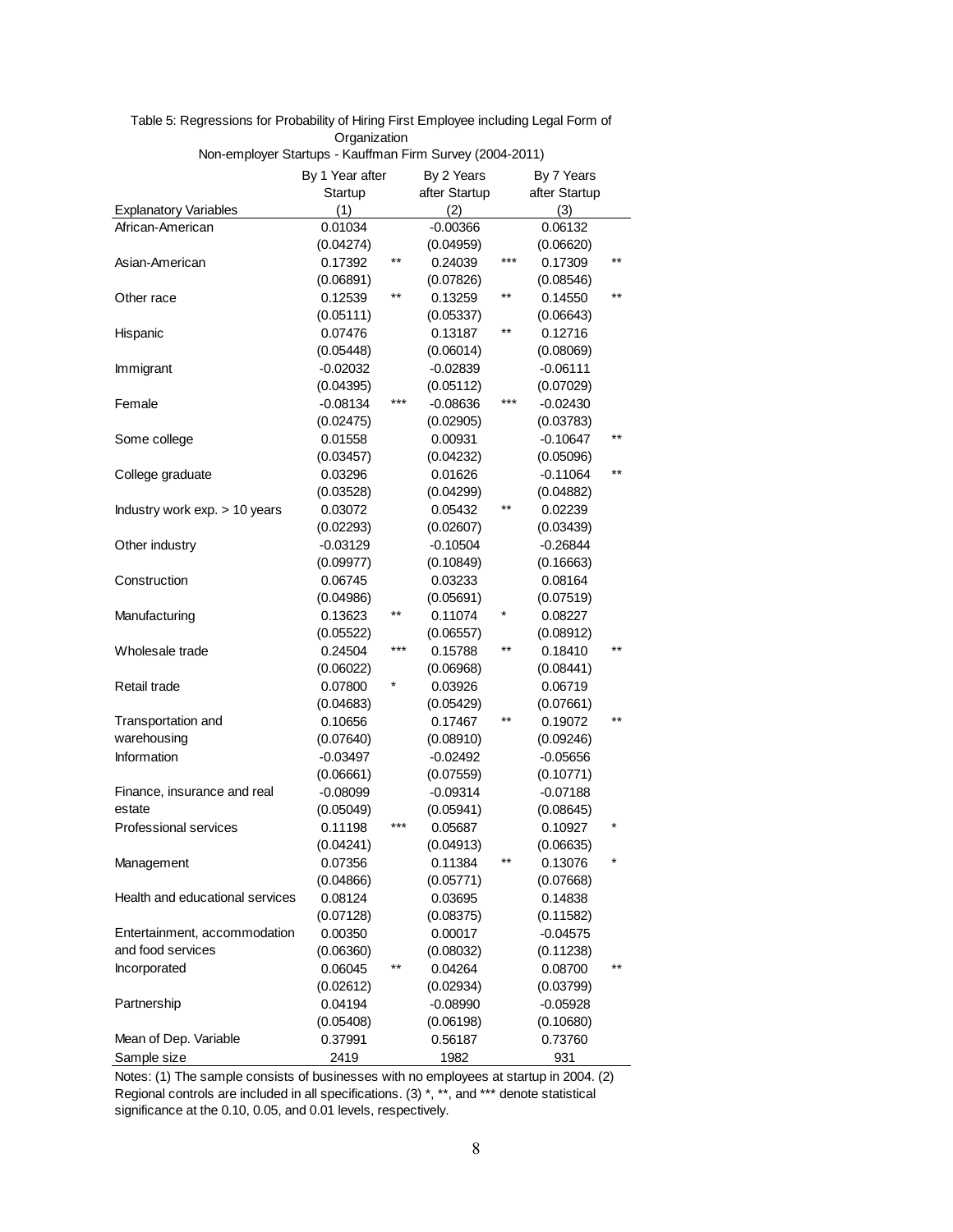|                                | <b>Hire First Employee</b> |      |
|--------------------------------|----------------------------|------|
| Milestone                      | Percent                    | N    |
| All Non-Employer Observations  | 23.4%                      | 6092 |
| <b>Total Revenues (Annual)</b> |                            |      |
| Zero                           | 26.7%                      | 1750 |
| $$1-10,000$                    | 18.6%                      | 1313 |
| \$10,000-25,000                | 19.8%                      | 710  |
| \$25,000-100,000               | 21.4%                      | 1369 |
| \$100,000 or more              | 30.4%                      | 777  |
| <b>Total Business Assets</b>   |                            |      |
| Zero                           | 22.0%                      | 667  |
| $$1-10,000$                    | 19.7%                      | 2130 |
| \$10,000-25,000                | 24.6%                      | 1013 |
| \$25,000-100,000               | 28.2%                      | 1342 |
| \$100,000 or more              | 24.2%                      | 920  |
| Patents                        |                            |      |
| <b>No</b>                      | 23.3%                      | 5867 |
| Yes                            | 31.9%                      | 168  |
| Copyrights                     |                            |      |
| <b>No</b>                      | 23.2%                      | 5447 |
| Yes                            | 28.1%                      | 535  |
| <b>Trademarks</b>              |                            |      |
| <b>No</b>                      | 22.4%                      | 5382 |
| Yes                            | 35.6%                      | 586  |
| Any intellectual property      |                            |      |
| <b>No</b>                      | 22.4%                      | 4951 |
| Yes                            | 31.2%                      | 940  |

Table 6: Annual Rates of Hiring First Employee Non-Employer Panel Data - Kauffman Firm Survey (2004-2011)

Note: The sample consists of all non-employer observations over sample period, 2004 to 2011.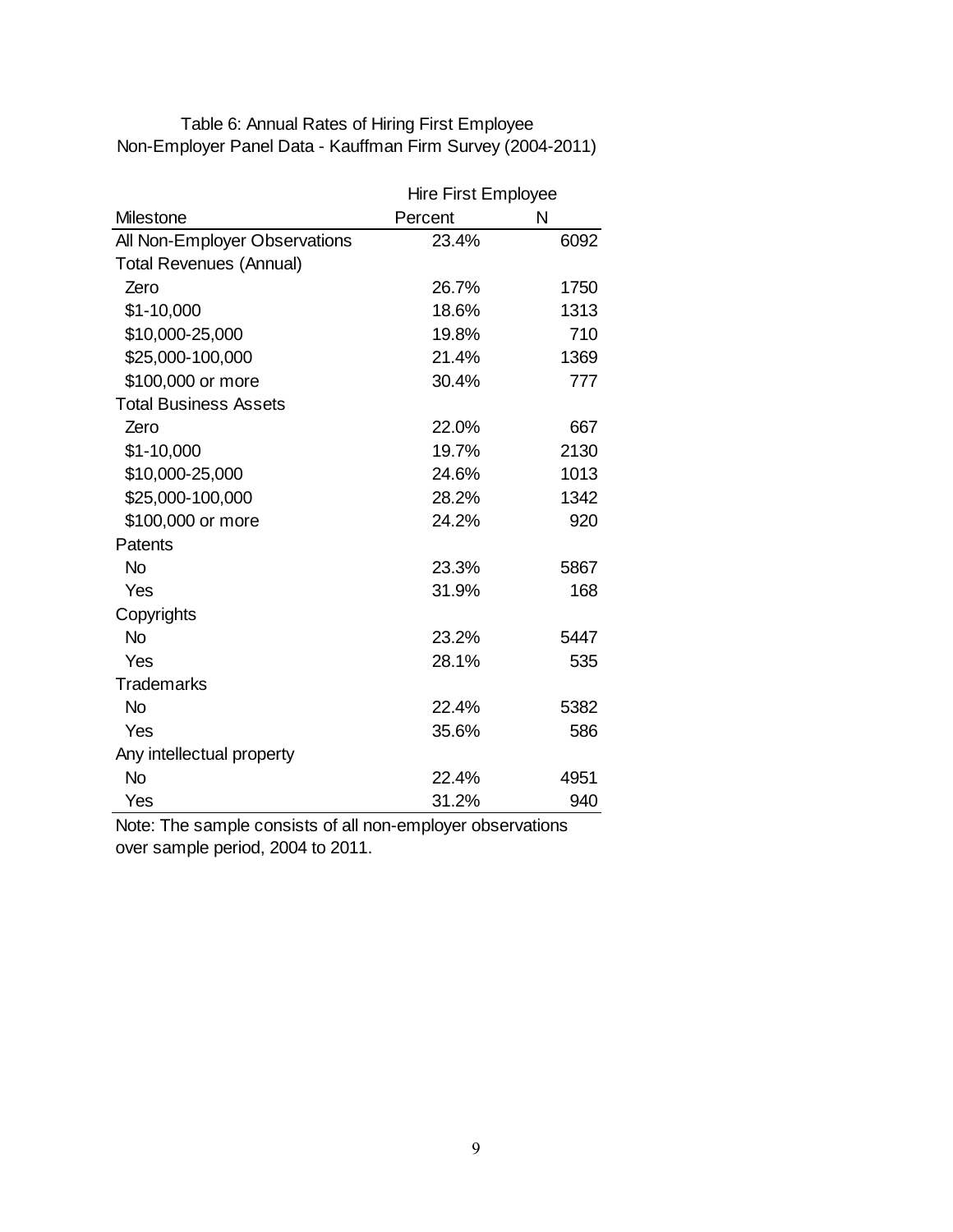|                                     | In Following |       | In Following |                 | In Following |       | In Following |       |
|-------------------------------------|--------------|-------|--------------|-----------------|--------------|-------|--------------|-------|
|                                     | Year         |       | Year         |                 | Year         |       | Year         |       |
| <b>Explanatory Variables</b>        | (1)          |       | (2)          |                 | (3)          |       | (4)          |       |
| African-American                    | 0.01613      |       | 0.00594      |                 | $-0.00150$   |       | 0.02098      |       |
|                                     | (0.03221)    |       | (0.03209)    |                 | (0.03203)    |       | (0.03240)    |       |
| Asian-American                      | 0.15645      | $***$ | 0.18576      | $***$           | 0.18753      | $***$ | 0.18813      | $***$ |
|                                     | (0.06803)    |       | (0.06900)    |                 | (0.06930)    |       | (0.06850)    |       |
| Other race                          | 0.13127      | $***$ | 0.11198      | $^{\star\star}$ | 0.11485      | $***$ | 0.11975      | $***$ |
|                                     | (0.04513)    |       | (0.04809)    |                 | (0.04732)    |       | (0.04635)    |       |
| Hispanic                            | 0.11114      | $***$ | 0.11271      | $***$           | 0.11263      | $***$ | 0.11206      | $***$ |
|                                     | (0.05336)    |       | (0.05503)    |                 | (0.05445)    |       | (0.05411)    |       |
| Immigrant                           | 0.01809      |       | 0.01743      |                 | 0.01828      |       | 0.01720      |       |
|                                     | (0.03663)    |       | (0.03877)    |                 | (0.03855)    |       | (0.03756)    |       |
| Female                              | $-0.05342$   | $***$ | $-0.04123$   | $***$           | $-0.04524$   | $***$ | $-0.04228$   | $***$ |
|                                     | (0.01666)    |       | (0.01704)    |                 | (0.01705)    |       | (0.01688)    |       |
| Some college                        | $-0.01868$   |       | $-0.01937$   |                 | $-0.02212$   |       | $-0.02015$   |       |
|                                     | (0.02579)    |       | (0.02582)    |                 | (0.02595)    |       | (0.02579)    |       |
| College graduate                    | 0.00106      |       | $-0.00504$   |                 | $-0.00745$   |       | $-0.00045$   |       |
|                                     | (0.02580)    |       | (0.02597)    |                 | (0.02617)    |       | (0.02596)    |       |
| Industry work exp. > 10 years       | 0.03943      | $***$ | 0.03625      | $***$           | 0.03511      | $***$ | 0.03836      | $***$ |
|                                     | (0.01634)    |       | (0.01665)    |                 | (0.01668)    |       | (0.01652)    |       |
| Revenues: \$1-\$10,000              |              |       | $-0.06380$   | $***$           | $-0.06557$   | $***$ |              |       |
|                                     |              |       | (0.02028)    |                 | (0.02002)    |       |              |       |
| Revenues: \$10,001-\$25,000         |              |       | $-0.07024$   | $***$           | $-0.06052$   | $***$ |              |       |
|                                     |              |       | (0.02321)    |                 | (0.02308)    |       |              |       |
| Revenues: \$25,001-\$100,000        |              |       | $-0.06149$   | $***$           | $-0.04157$   | $***$ |              |       |
|                                     |              |       | (0.01969)    |                 | (0.01929)    |       |              |       |
| Revenues: \$100,000 or more         |              |       | $-0.00204$   |                 | 0.02897      |       |              |       |
|                                     |              |       | (0.02860)    |                 | (0.02765)    |       |              |       |
| Business assets: \$1-\$10,000       |              |       | 0.02041      |                 |              |       | $-0.00814$   |       |
|                                     |              |       | (0.02323)    |                 |              |       | (0.02279)    |       |
| Business assets: \$10,001-\$25,000  |              |       | 0.06255      | $***$           |              |       | 0.03479      |       |
|                                     |              |       | (0.02760)    |                 |              |       | (0.02700)    |       |
| Business assets: \$25,001-\$100,000 |              |       | 0.08812      | $***$           |              |       | 0.06469      | $***$ |
|                                     |              |       | (0.02681)    |                 |              |       | (0.02603)    |       |
| Business assets: \$100,000 or more  |              |       | 0.07367      | $***$           |              |       | 0.05923      | $***$ |
|                                     |              |       | (0.02903)    |                 |              |       | (0.02818)    |       |
| Intellectual property               |              |       | 0.07379      | $***$           | 0.07598      | ***   | 0.07995      | $***$ |
|                                     |              |       | (0.02321)    |                 | (0.02321)    |       | (0.02333)    |       |
| Mean of Dep. Variable               | 0.23364      |       | 0.23531      |                 | 0.23526      |       | 0.23538      |       |
| Sample size                         | 5793         |       | 5452         |                 | 5455         |       | 5593         |       |

# Table 7: Regressions for Annual Probability of Hiring First Employee Non-Employer Panel Data - Kauffman Firm Survey (2004-2011)

Notes: (1) The sample consists of all non-employer observations over sample period, 2004 to 2011. The unit observation is a business-year. (2) Industry and regional controls are included in all specifications. (3) \*, \*\*, and \*\*\* denote statistical significance at the 0.10, 0.05, and 0.01 levels, respectively.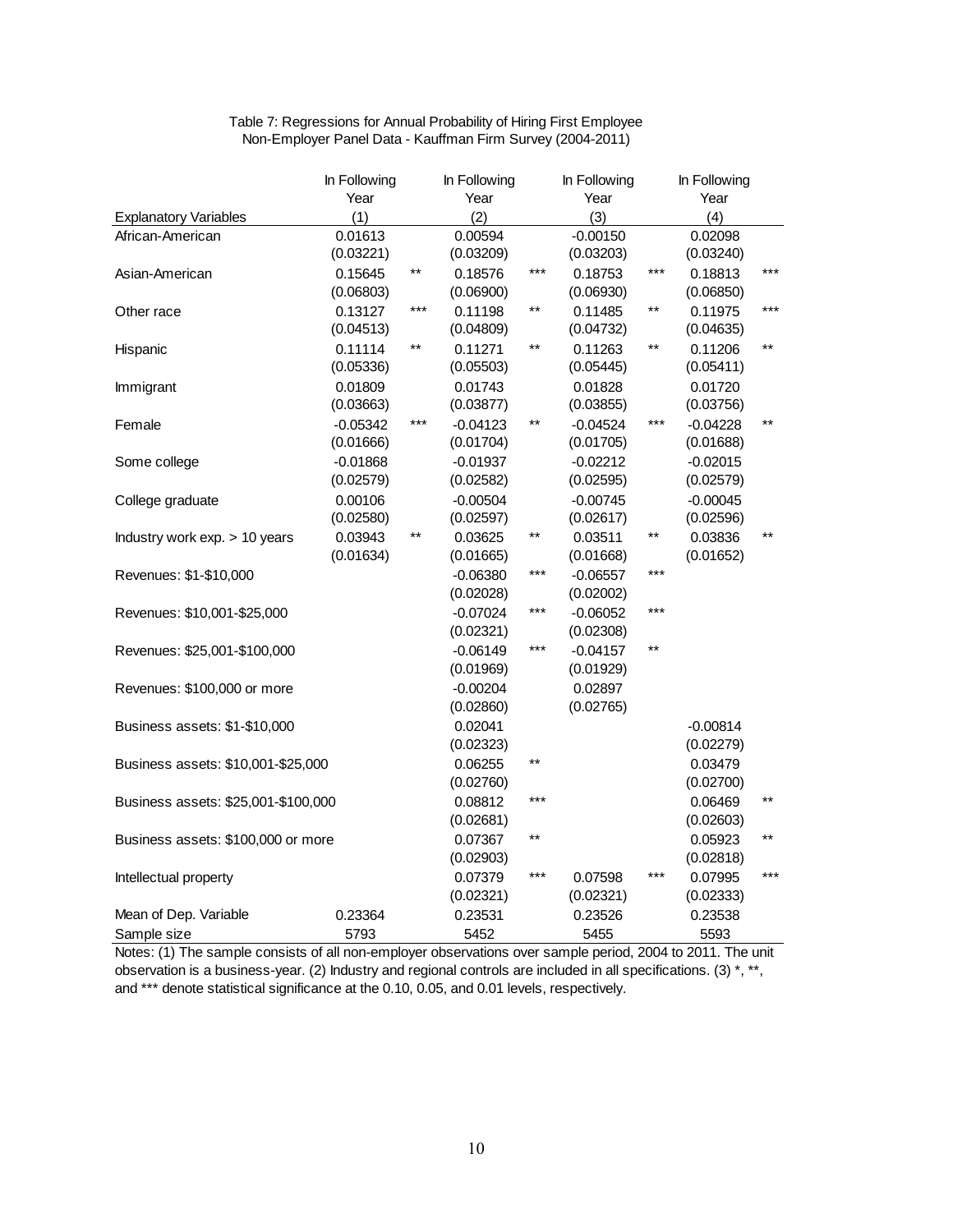#### Table 8: Regressions for Annual Probability of Hiring First Employee including only Businesses with Revenues Non-Employer Panel Data - Kauffman Firm Survey (2004-2011)

|                                     | In Following |       | In Following |         | In Following |            | In Following |                 |
|-------------------------------------|--------------|-------|--------------|---------|--------------|------------|--------------|-----------------|
|                                     | Year         |       | Year         |         | Year         |            | Year         |                 |
| <b>Explanatory Variables</b>        | (1)          |       | (2)          |         | (3)          |            | (4)          |                 |
| African-American                    | $-0.01531$   |       | $-0.00914$   |         | $-0.01404$   |            | $-0.01261$   |                 |
|                                     | (0.04044)    |       | (0.04102)    |         | (0.04053)    |            | (0.04100)    |                 |
| Asian-American                      | 0.11369      |       | 0.15396      | $\star$ | 0.15597      | $^{\star}$ | 0.14705      |                 |
|                                     | (0.08564)    |       | (0.08592)    |         | (0.08580)    |            | (0.08621)    |                 |
| Other race                          | 0.18526      | ***   | 0.16512      | $***$   | 0.17400      | ***        | 0.16612      | $***$           |
|                                     | (0.06469)    |       | (0.06775)    |         | (0.06640)    |            | (0.06668)    |                 |
| Hispanic                            | 0.10238      |       | 0.11102      |         | 0.10927      |            | 0.10679      |                 |
|                                     | (0.07062)    |       | (0.07244)    |         | (0.07141)    |            | (0.07167)    |                 |
| Immigrant                           | 0.03152      |       | 0.02764      |         | 0.02850      |            | 0.02991      |                 |
|                                     | (0.04573)    |       | (0.04796)    |         | (0.04809)    |            | (0.04655)    |                 |
| Female                              | $-0.06438$   | ***   | $-0.05118$   | $***$   | $-0.05417$   | ***        | $-0.05362$   | $***$           |
|                                     | (0.01902)    |       | (0.01932)    |         | (0.01944)    |            | (0.01927)    |                 |
| Some college                        | 0.01075      |       | 0.01347      |         | 0.00966      |            | 0.01468      |                 |
|                                     | (0.02860)    |       | (0.02840)    |         | (0.02860)    |            | (0.02854)    |                 |
| College graduate                    | 0.01511      |       | 0.01293      |         | 0.00918      |            | 0.01567      |                 |
|                                     | (0.02892)    |       | (0.02879)    |         | (0.02913)    |            | (0.02894)    |                 |
| Industry work exp. > 10 years       | 0.04201      | $***$ | 0.03649      |         | 0.03503      |            | 0.03934      | $***$           |
|                                     | (0.01849)    |       | (0.01879)    |         | (0.01882)    |            | (0.01868)    |                 |
| Revenues: \$1-\$10,000              |              |       |              |         |              |            |              |                 |
|                                     |              |       |              |         |              |            |              |                 |
| Revenues: \$10,001-\$25,000         |              |       | $-0.01267$   |         | 0.00080      |            |              |                 |
|                                     |              |       | (0.02307)    |         | (0.02291)    |            |              |                 |
| Revenues: \$25,001-\$100,000        |              |       | $-0.00588$   |         | 0.01882      |            |              |                 |
|                                     |              |       | (0.02222)    |         | (0.02102)    |            |              |                 |
| Revenues: \$100,000 or more         |              |       | 0.05509      | $\ast$  | 0.09175      | ***        |              |                 |
|                                     |              |       | (0.03084)    |         | (0.02883)    |            |              |                 |
| Business assets: \$1-\$10,000       |              |       | 0.07753      | $***$   |              |            | 0.07404      | $***$           |
|                                     |              |       | (0.02664)    |         |              |            | (0.02680)    |                 |
| Business assets: \$10,001-\$25,000  |              |       | 0.11764      | ***     |              |            | 0.11617      | ***             |
|                                     |              |       | (0.03108)    |         |              |            | (0.03095)    |                 |
| Business assets: \$25,001-\$100,000 |              |       | 0.14693      | $***$   |              |            | 0.15522      | $***$           |
|                                     |              |       | (0.03040)    |         |              |            | (0.03020)    |                 |
| Business assets: \$100,000 or more  |              |       | 0.13240      | ***     |              |            | 0.14923      | $***$           |
|                                     |              |       | (0.03440)    |         |              |            | (0.03370)    |                 |
| Intellectual property               |              |       | 0.05170      | $***$   | 0.05662      | **         | 0.05426      | $^{\star\star}$ |
|                                     |              |       | (0.02577)    |         | (0.02590)    |            | (0.02573)    |                 |
| Mean of Dep. Variable               | 0.21876      |       | 0.22045      |         | 0.22042      |            | 0.22045      |                 |
| Sample size                         | 3975         |       | 3841         |         | 3842         |            | 3841         |                 |

Notes: (1) The sample consists of all non-employer observations with non-zero revenues over sample period, 2004 to 2011. The unit observation is a business-year. (2) Industry and regional controls are included in all specifications. (3) \*, \*\*, and \*\*\* denote statistical significance at the 0.10, 0.05, and 0.01 levels, respectively.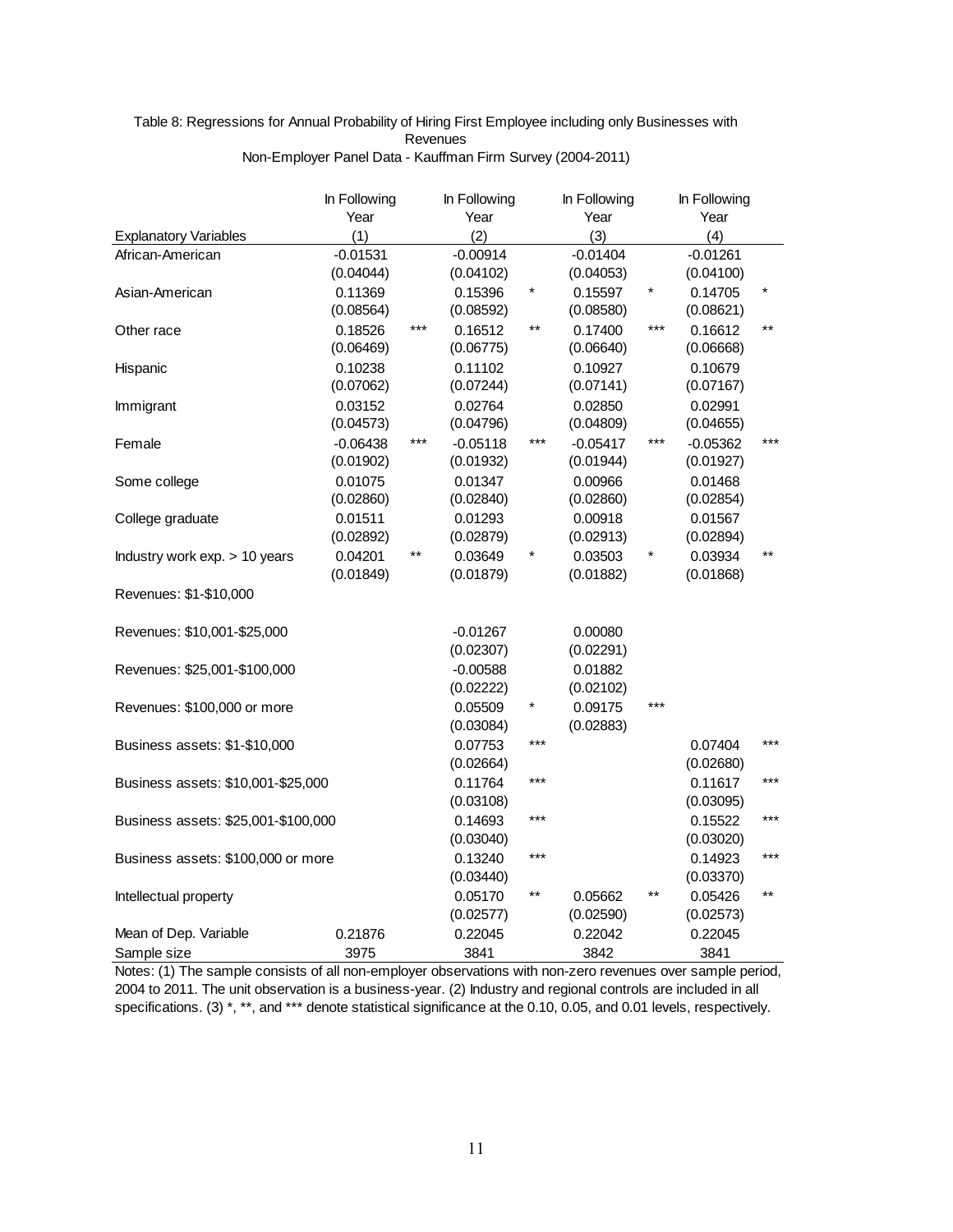|                                     | In Following |         | In Following |                | In Following |       | In Following |       |
|-------------------------------------|--------------|---------|--------------|----------------|--------------|-------|--------------|-------|
|                                     | Year         |         | Year         |                | Year         |       | Year         |       |
| <b>Explanatory Variables</b>        | (1)          |         | (2)          |                | (3)          |       | (4)          |       |
| African-American                    | 0.03894      |         | 0.02898      |                | 0.02396      |       | 0.03741      |       |
|                                     | (0.03626)    |         | (0.03571)    |                | (0.03557)    |       | (0.03616)    |       |
| Asian-American                      | 0.14699      | $\star$ | 0.17646      | $\star\,\star$ | 0.17721      | $***$ | 0.17809      | $***$ |
|                                     | (0.08018)    |         | (0.07971)    |                | (0.08102)    |       | (0.07991)    |       |
| Other race                          | 0.07472      |         | 0.05551      |                | 0.05774      |       | 0.06479      |       |
|                                     | (0.04577)    |         | (0.04954)    |                | (0.04868)    |       | (0.04682)    |       |
| Hispanic                            | 0.16409      | $***$   | 0.17559      | $***$          | 0.17230      | $***$ | 0.16894      | $***$ |
|                                     | (0.05809)    |         | (0.06069)    |                | (0.06017)    |       | (0.05917)    |       |
| Immigrant                           | 0.00959      |         | 0.01106      |                | 0.01203      |       | 0.00309      |       |
|                                     | (0.04238)    |         | (0.04526)    |                | (0.04542)    |       | (0.04319)    |       |
| Female                              | $-0.06331$   | ***     | $-0.05483$   | $***$          | $-0.05621$   | ***   | $-0.05773$   | $***$ |
|                                     | (0.01890)    |         | (0.01918)    |                | (0.01930)    |       | (0.01906)    |       |
| Some college                        | 0.00085      |         | $-0.00500$   |                | $-0.00987$   |       | $-0.00010$   |       |
|                                     | (0.03252)    |         | (0.03339)    |                | (0.03360)    |       | (0.03275)    |       |
| College graduate                    | $-0.00602$   |         | $-0.01526$   |                | $-0.01974$   |       | $-0.00837$   |       |
|                                     | (0.03199)    |         | (0.03296)    |                | (0.03325)    |       | (0.03234)    |       |
| Industry work exp. > 10 years       | 0.03300      |         | 0.02418      |                | 0.02488      |       | 0.02854      |       |
|                                     | (0.01880)    |         | (0.01911)    |                | (0.01916)    |       | (0.01900)    |       |
| Revenues: \$1-\$10,000              |              |         | $-0.03554$   |                | $-0.03275$   |       |              |       |
|                                     |              |         | (0.02421)    |                | (0.02406)    |       |              |       |
| Revenues: \$10,001-\$25,000         |              |         | $-0.01943$   |                | $-0.00957$   |       |              |       |
|                                     |              |         | (0.02797)    |                | (0.02783)    |       |              |       |
| Revenues: \$25,001-\$100,000        |              |         | $-0.05796$   | $***$          | $-0.04213$   |       |              |       |
|                                     |              |         | (0.02247)    |                | (0.02206)    |       |              |       |
| Revenues: \$100,000 or more         |              |         | 0.04599      |                | 0.05773      |       |              |       |
|                                     |              |         | (0.03468)    |                | (0.03438)    |       |              |       |
| Business assets: \$1-\$10,000       |              |         | 0.02405      |                |              |       | 0.01376      |       |
|                                     |              |         | (0.02680)    |                |              |       | (0.02571)    |       |
| Business assets: \$10,001-\$25,000  |              |         | 0.09125      | $***$          |              |       | 0.07803      |       |
|                                     |              |         | (0.03235)    |                |              |       | (0.03144)    |       |
| Business assets: \$25,001-\$100,000 |              |         | 0.05284      | $\star$        |              |       | 0.04867      |       |
|                                     |              |         | (0.03121)    |                |              |       | (0.02992)    |       |
| Business assets: \$100,000 or more  |              |         | 0.03040      |                |              |       | 0.03725      |       |
|                                     |              |         | (0.03268)    |                |              |       | (0.03202)    |       |
| Intellectual property               |              |         | 0.05320      | $***$          | 0.05464      | $***$ | 0.05574      |       |
|                                     |              |         | (0.02617)    |                | (0.02620)    |       | (0.02612)    |       |
| Mean of Dep. Variable               | 0.21624      |         | 0.21826      |                | 0.21818      |       | 0.21736      |       |
| Sample size                         | 3716         |         | 3497         |                | 3499         |       | 3587         |       |

# Table 9: Regressions for Annual Probability of Hiring First Employee in Services Industries Non-Employer Panel Data - Kauffman Firm Survey (2004-2011)

Notes: (1) The sample consists of all non-employer observations in the services industries over sample period, 2004 to 2011. The unit observation is a business-year. (2) Industry and regional controls are included in all specifications. (3) \*, \*\*, and \*\*\* denote statistical significance at the 0.10, 0.05, and 0.01 levels, respectively.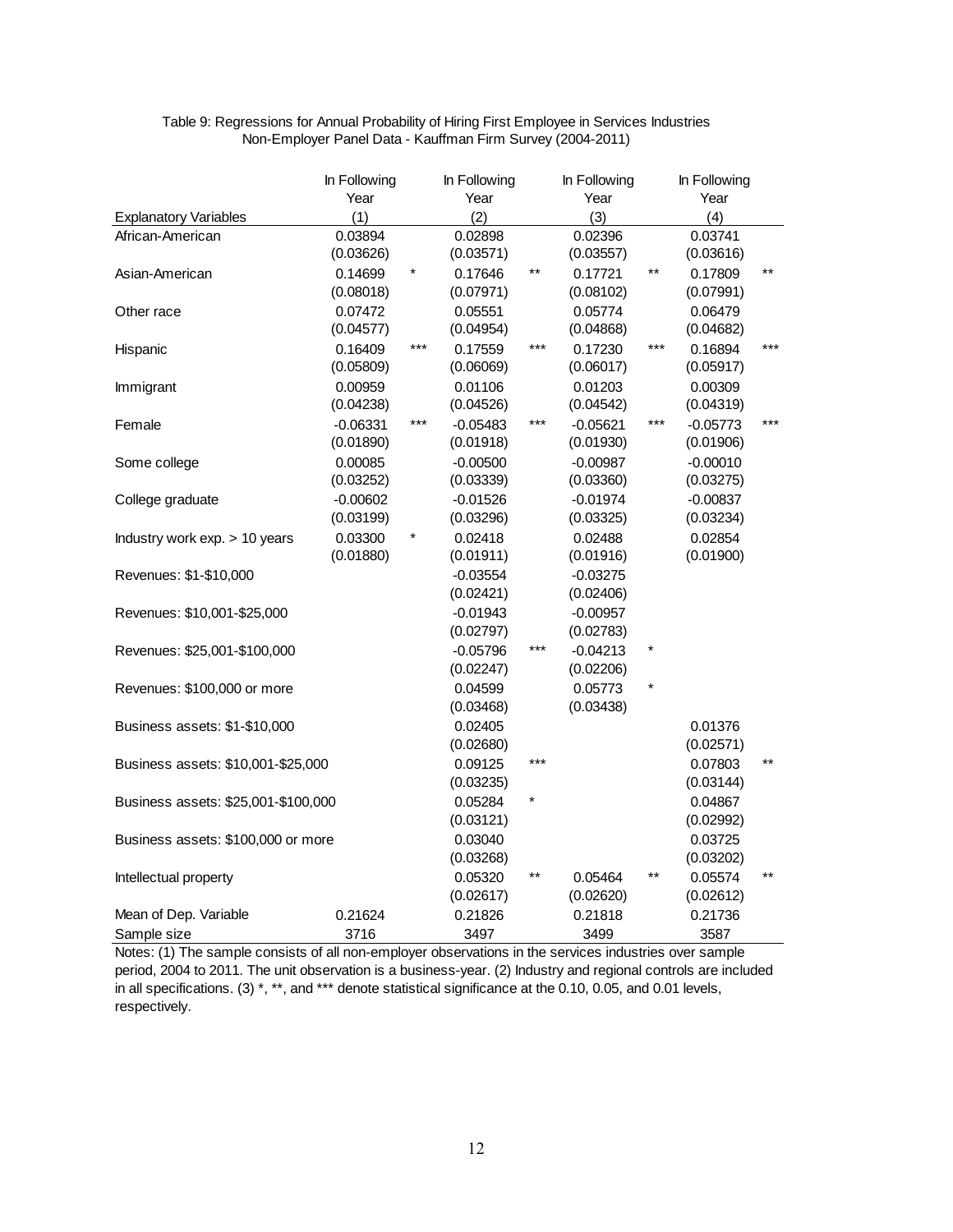#### Table 10: Regressions for Annual Probability of Hiring First Employee in Construction, Trade, Manufacturing, and Other Industries Non-Employer Panel Data - Kauffman Firm Survey (2004-2011)

|                                     | In Following |         | In Following |        | In Following |       | In Following |       |
|-------------------------------------|--------------|---------|--------------|--------|--------------|-------|--------------|-------|
|                                     | Year         |         | Year         |        | Year         |       | Year         |       |
| <b>Explanatory Variables</b>        | (1)          |         | (2)          |        | (3)          |       | (4)          |       |
| African-American                    | $-0.03484$   |         | $-0.04780$   |        | $-0.05602$   |       | $-0.02316$   |       |
|                                     | (0.05637)    |         | (0.05927)    |        | (0.05912)    |       | (0.05934)    |       |
| Asian-American                      | 0.19793      | $\star$ | 0.25723      | $***$  | 0.25749      | $***$ | 0.24691      | $***$ |
|                                     | (0.11080)    |         | (0.09885)    |        | (0.10667)    |       | (0.10188)    |       |
| Other race                          | 0.23075      | $***$   | 0.19378      | $***$  | 0.21335      | $***$ | 0.20403      | $***$ |
|                                     | (0.08747)    |         | (0.09173)    |        | (0.08937)    |       | (0.08994)    |       |
| Hispanic                            | 0.03478      |         | 0.03300      |        | 0.03479      |       | 0.03585      |       |
|                                     | (0.08394)    |         | (0.07932)    |        | (0.08121)    |       | (0.08065)    |       |
| Immigrant                           | 0.02244      |         | 0.01363      |        | 0.01496      |       | 0.02534      |       |
|                                     | (0.06389)    |         | (0.06578)    |        | (0.06441)    |       | (0.06662)    |       |
| Female                              | $-0.02926$   |         | 0.00097      |        | $-0.01004$   |       | $-0.00195$   |       |
|                                     | (0.03135)    |         | (0.03182)    |        | (0.03204)    |       | (0.03122)    |       |
| Some college                        | $-0.03824$   |         | $-0.02776$   |        | $-0.03390$   |       | $-0.03336$   |       |
|                                     | (0.03881)    |         | (0.03749)    |        | (0.03778)    |       | (0.03774)    |       |
| College graduate                    | 0.03947      |         | 0.03275      |        | 0.03417      |       | 0.03898      |       |
|                                     | (0.04166)    |         | (0.04101)    |        | (0.04134)    |       | (0.04129)    |       |
| Industry work exp. > 10 years       | 0.06054      | $***$   | 0.07212      | $***$  | 0.06709      | $***$ | 0.07133      | $***$ |
|                                     | (0.02998)    |         | (0.03050)    |        | (0.03023)    |       | (0.03019)    |       |
| Revenues: \$1-\$10,000              |              |         | $-0.11233$   | $***$  | $-0.12286$   | $***$ |              |       |
|                                     |              |         | (0.03512)    |        | (0.03478)    |       |              |       |
| Revenues: \$10,001-\$25,000         |              |         | $-0.16260$   | $***$  | $-0.16098$   | ***   |              |       |
|                                     |              |         | (0.03960)    |        | (0.03915)    |       |              |       |
| Revenues: \$25,001-\$100,000        |              |         | $-0.06566$   | $\ast$ | $-0.03727$   |       |              |       |
|                                     |              |         | (0.03636)    |        | (0.03526)    |       |              |       |
| Revenues: \$100,000 or more         |              |         | $-0.06664$   |        | $-0.00680$   |       |              |       |
|                                     |              |         | (0.04792)    |        | (0.04435)    |       |              |       |
| Business assets: \$1-\$10,000       |              |         | 0.00669      |        |              |       | $-0.05468$   |       |
|                                     |              |         | (0.04470)    |        |              |       | (0.04473)    |       |
| Business assets: \$10,001-\$25,000  |              |         | 0.02643      |        |              |       | $-0.03355$   |       |
|                                     |              |         | (0.05019)    |        |              |       | (0.04936)    |       |
| Business assets: \$25,001-\$100,000 |              |         | 0.12735      | $***$  |              |       | 0.06840      |       |
|                                     |              |         | (0.04961)    |        |              |       | (0.04809)    |       |
| Business assets: \$100,000 or more  |              |         | 0.13181      | $***$  |              |       | 0.07935      |       |
|                                     |              |         | (0.05703)    |        |              |       | (0.05426)    |       |
| Intellectual property               |              |         | 0.09773      | $***$  | 0.10088      | **    | 0.11985      | $***$ |
|                                     |              |         | (0.04302)    |        | (0.04369)    |       | (0.04356)    |       |
| Mean of Dep. Variable               | 0.26185      |         | 0.26283      |        | 0.26282      |       | 0.26441      |       |
| Sample size                         | 2077         |         | 1955         |        | 1956         |       | 2006         |       |

Notes: (1) The sample consists of all non-employer observations in the construction, manufacturing, trade, and other industries over sample period, 2004 to 2011. The unit observation is a business-year. (2) Industry and regional controls are included in all specifications. (3) \*, \*\*, and \*\*\* denote statistical significance at the 0.10, 0.05, and 0.01 levels, respectively.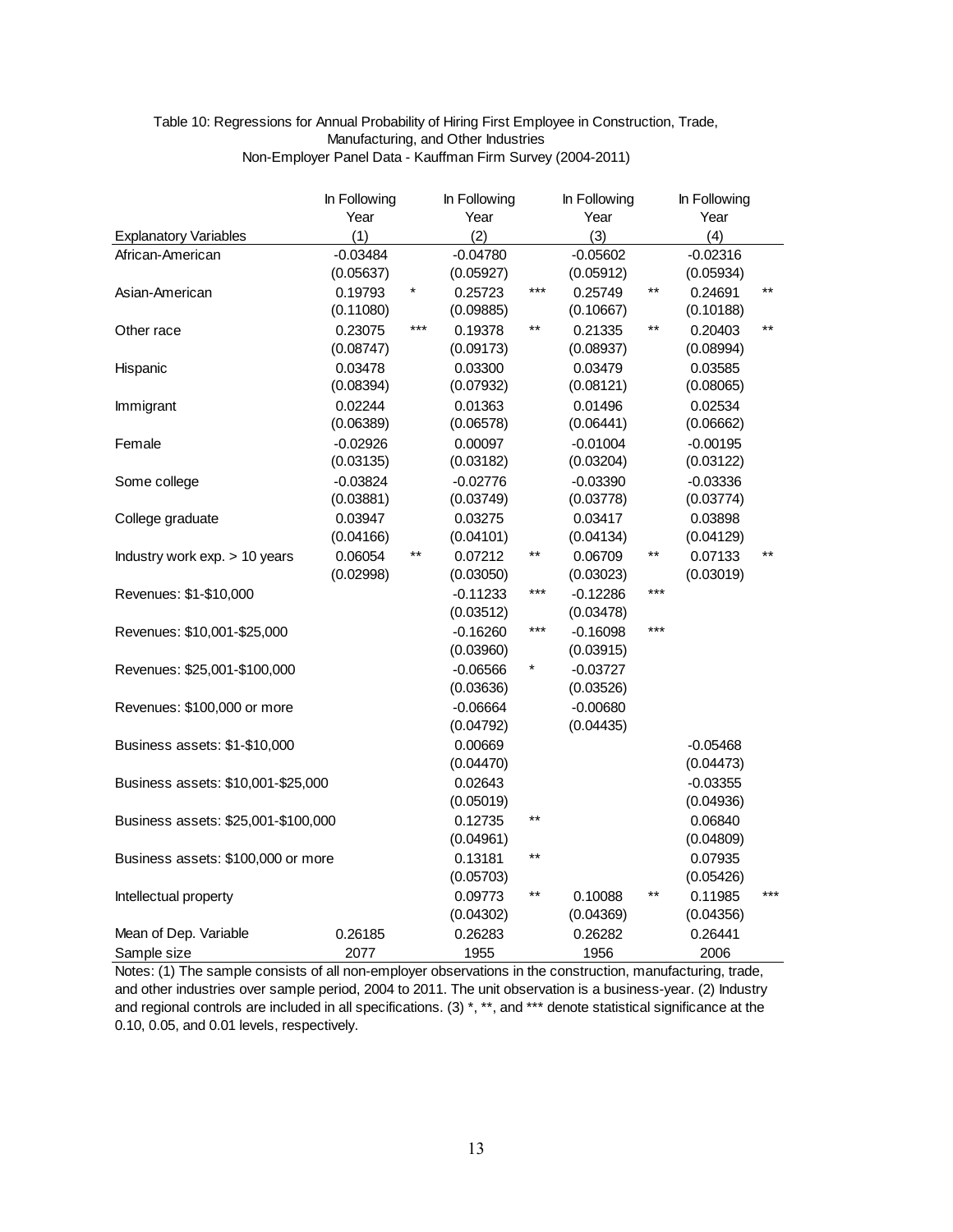# Table 11: Treatment/Control Comparison of Baseline Characteristics for GATE Experiment

|                                 |                              |         | P-Value    |
|---------------------------------|------------------------------|---------|------------|
|                                 | Treatment                    | Control | for Treat- |
|                                 | Group                        | Group   | Control    |
|                                 | $\left( \frac{1}{2} \right)$ | (2)     | (3)        |
| Philadelphia                    | 19.0%                        | 16.0%   | 0.47       |
| Pittsburgh                      | 10.3%                        | 14.8%   | 0.22       |
| Minneapolis-St. Paul            | 52.3%                        | 49.1%   | 0.56       |
| Duluth                          | 3.5%                         | 5.3%    | 0.40       |
| Maine                           | 14.9%                        | 14.8%   | 0.97       |
| Female                          | 46.0%                        | 45.0%   | 0.85       |
| <b>Black</b>                    | 25.3%                        | 23.8%   | 0.75       |
| Latino                          | 8.6%                         | 4.8%    | 0.15       |
| Asian                           | 2.9%                         | 4.2%    | 0.52       |
| Other                           | 6.9%                         | 8.3%    | 0.62       |
| Not U.S. born                   | 9.2%                         | 9.5%    | 0.93       |
| Age                             | 44.19                        | 43.70   | 0.66       |
| Married                         | 46.6%                        | 55.1%   | 0.12       |
| Has children                    | 46.0%                        | 47.3%   | 0.80       |
| Highest grade completed         | 15.07                        | 15.21   | 0.56       |
| HH Income \$25,000-49,999       | 28.3%                        | 29.2%   | 0.86       |
| HH Income \$50,000-74,999       | 19.7%                        | 20.8%   | 0.79       |
| HH Income \$75,000-99,999       | 5.2%                         | 5.4%    | 0.95       |
| HH Income \$100,000+            | 5.2%                         | 6.6%    | 0.60       |
| Has a health problem            | 7.5%                         | 5.9%    | 0.57       |
| Has relatives or friends who    |                              |         |            |
| have been previously S.E.       | 75.3%                        | 74.6%   | 0.88       |
| Ever worked for relatives or    |                              |         |            |
| friends who are S.E.            | 30.5%                        | 26.6%   | 0.43       |
| Has a bad credit history        | 41.4%                        | 37.3%   | 0.44       |
| Currently receiving UI benefits | 31.6%                        | 25.6%   | 0.22       |
| Sample Size                     | 174                          | 169     |            |

Notes: (1) All reported characteristics are measured at time of application, prior to random assignment. (2) Sample includes only non-employer business owners at time of application.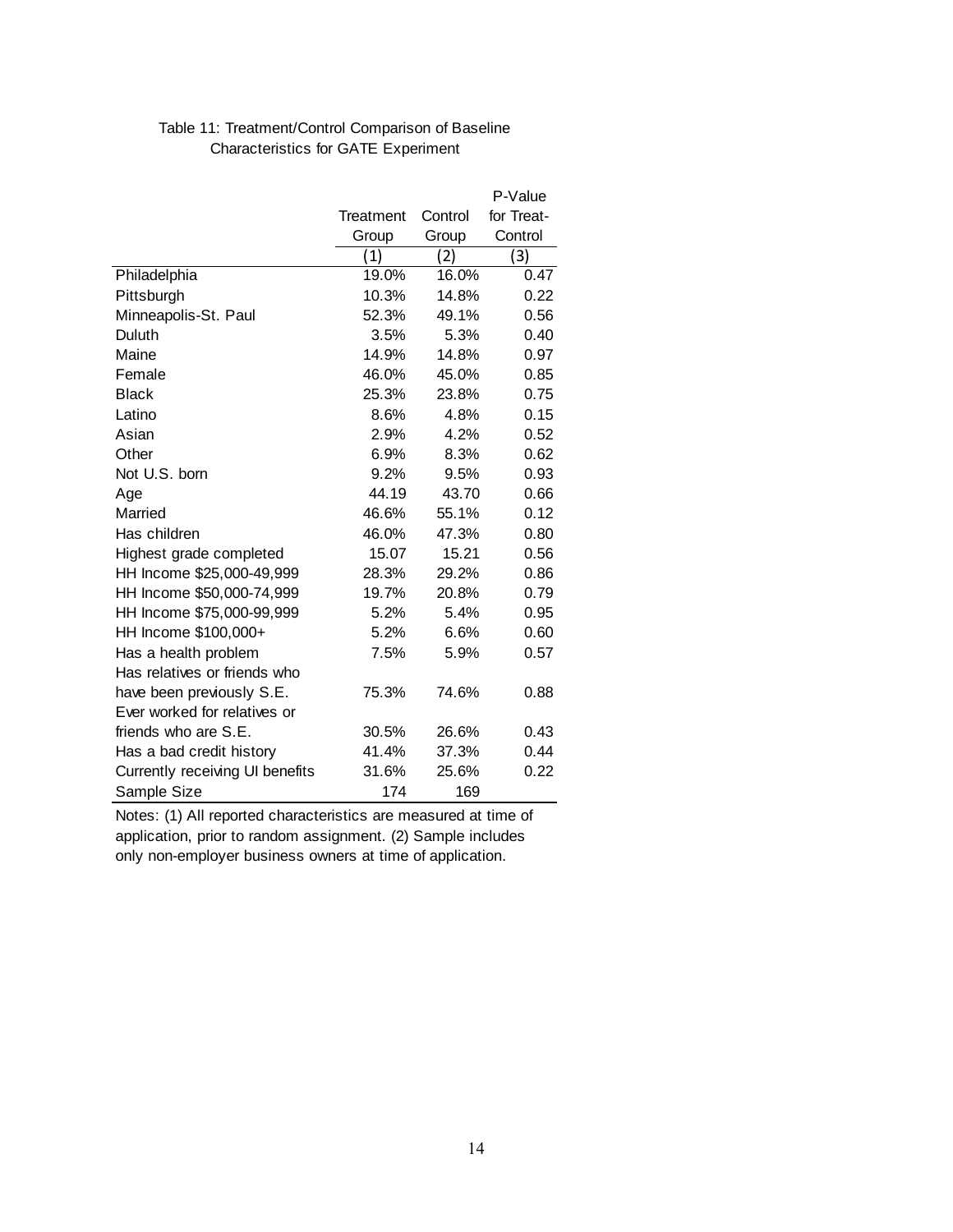#### Table 12: Treatment and Control Groups Receipt of Entrepreneurship Training

|                               | R.A. to Wave 1   |       |                   |       | Wave 1 to Wave 2 Year Prior to Wave 3 |       | Cumulative to |       | Cumulative to |       |
|-------------------------------|------------------|-------|-------------------|-------|---------------------------------------|-------|---------------|-------|---------------|-------|
|                               | (6 month period) |       | (12 month period) |       | (12 month period)                     |       | Wave 2        |       | Wave 3        |       |
|                               | Percent          | Mean  | Percent           | Mean  | Percent                               | Mean  | Percent       | Mean  | Percent       | Mean  |
|                               | Receiving        | Hours | Receiving         | Hours | Receiving                             | Hours | Receiving     | Hours | Receiving     | Hours |
|                               | (1)              | (2)   | (3)               | (4)   | (5)                                   | (6)   | (7)           | (8)   | (9)           | (10)  |
| Treatment group               |                  |       |                   |       |                                       |       |               |       |               |       |
| Any entrepreneurship training | 86.0%            | 18.0  | 50.0%             | 9.7   | 31.7%                                 | 6.8   | 86.4%         | 27.8  | 88.7%         | 34.5  |
| Attended classes, workshops   |                  |       |                   |       |                                       |       |               |       |               |       |
| or seminars                   | 72.0%            | 15.9  | 45.8%             | 8.9   | 28.5%                                 | 5.9   | 74.1%         | 24.8  | 77.0%         | 30.7  |
| Received one-on-one           |                  |       |                   |       |                                       |       |               |       |               |       |
| counseling or technical       | 57.3%            | 2.1   | 18.1%             | 1.1   | 17.1%                                 | 0.7   | 58.8%         | 3.2   | 63.7%         | 3.9   |
| Control group                 |                  |       |                   |       |                                       |       |               |       |               |       |
| Any entrepreneurship training | 53.7%            | 9.1   | 47.8%             | 8.7   | 40.2%                                 | 7.9   | 57.3%         | 17.8  | 65.4%         | 25.7  |
| Attended classes, workshops   |                  |       |                   |       |                                       |       |               |       |               |       |
| or seminars                   | 46.3%            | 8.2   | 44.0%             | 7.3   | 37.4%                                 | 7.3   | 50.6%         | 15.5  | 58.7%         | 22.8  |
| Received one-on-one           |                  |       |                   |       |                                       |       |               |       |               |       |
| counseling or technical       | 22.4%            | 0.9   | 20.1%             | 1.5   | 11.2%                                 | 0.6   | 27.9%         | 2.5   | 34.4%         | 3.1   |

Note: The wave 1, wave 2 and wave 3 surveys are conducted at 6, 18, and 60 months after time of application.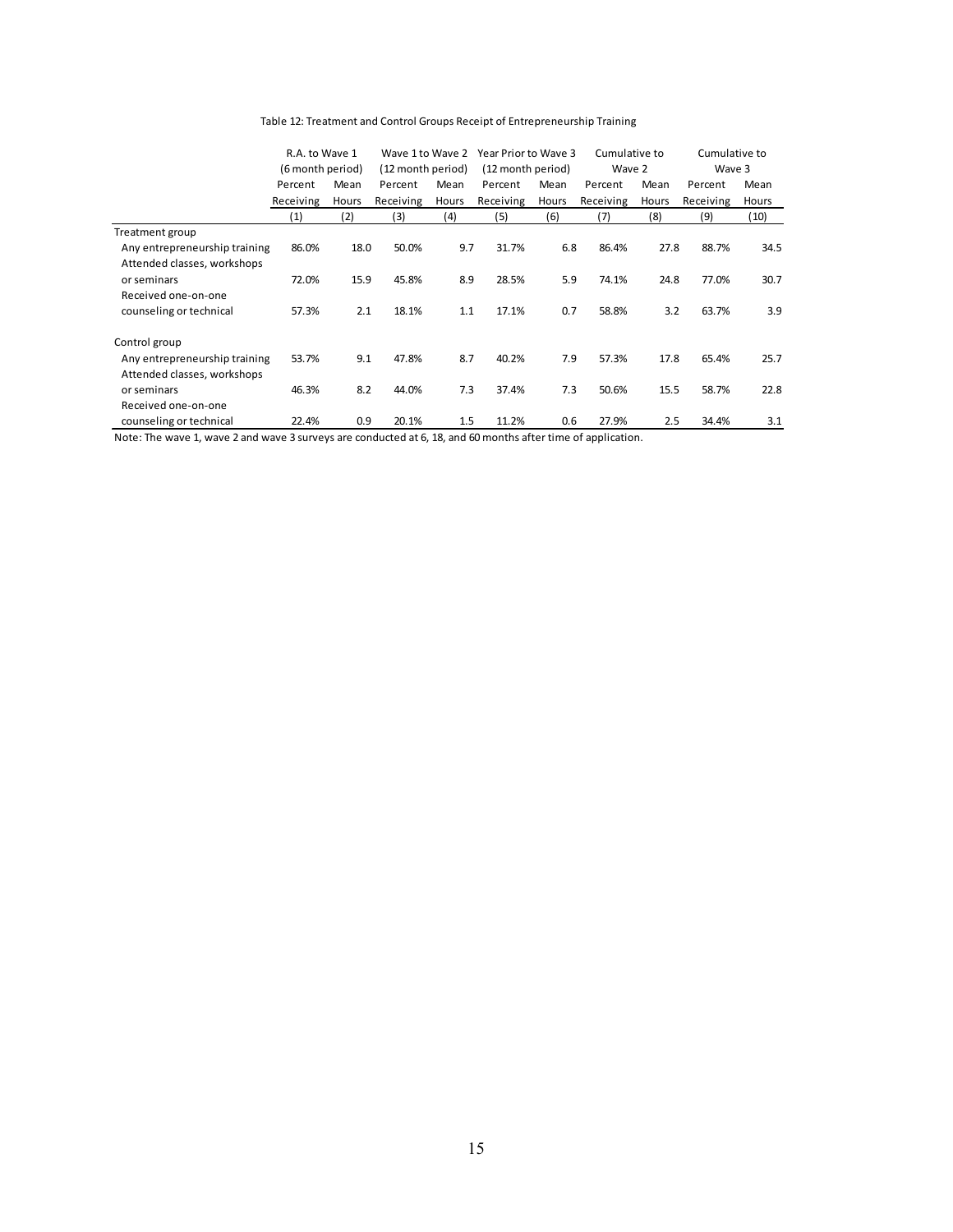#### Table 13: Self‐Reported Amount that Entrepreneurship Training Helped Recipients in Various Ways

|                                                 | Very   | Somewhat               | Not Very   | Not at All |                     |       |
|-------------------------------------------------|--------|------------------------|------------|------------|---------------------|-------|
|                                                 | Useful | Useful                 | Useful     | Useful     |                     |       |
| How would you rate the overall usefulness       |        |                        |            |            |                     |       |
| of the services you have received?              |        |                        |            |            |                     |       |
| Treatment group                                 | 48.6%  | 31.3%                  | 12.5%      | 7.6%       |                     |       |
| Control group                                   | 35.6%  | 45.5%                  | 6.9%       | 11.9%      |                     |       |
|                                                 |        | <b>Treatment Group</b> |            |            | Control Group       |       |
| <b>GATE Services</b>                            | A Lot  | Somewhat               | Not at All | A Lot      | Somewhat Not at All |       |
| Helped with applying for loans                  | 9.4%   | 23.2%                  | 67.4%      | 0.0%       | 11.0%               | 89.0% |
| Helped with deciding whether to pursue self. em | 37.1%  | 20.3%                  | 42.7%      | 23.3%      | 24.3%               | 52.4% |
| Helped with refining the business idea          | 32.9%  | 37.1%                  | 30.1%      | 25.2%      | 33.0%               | 41.7% |
| Helped with credit issues                       | 18.2%  | 27.3%                  | 54.5%      | 6.9%       | 18.8%               | 74.3% |
| Helped with developing a marketing strategy     | 34.3%  | 35.0%                  | 30.8%      | 22.3%      | 31.1%               | 46.6% |
| Helped with legal issues                        | 13.3%  | 32.9%                  | 53.8%      | 10.7%      | 24.3%               | 65.0% |
| Helped with accounting issues                   | 22.9%  | 34.0%                  | 43.1%      | 8.7%       | 31.1%               | 60.2% |
| Helped with hiring and dealing with employees   | 9.2%   | 18.3%                  | 72.5%      | 5.8%       | 17.5%               | 76.7% |
| Helped with networking                          | 31.3%  | 32.6%                  | 36.1%      | 23.3%      | 29.1%               | 47.6% |
| Helped with using computers and technology      | 8.3%   | 29.2%                  | 62.5%      | 5.8%       | 23.3%               | 70.9% |
| Helped with dealing with clients                | 19.4%  | 36.1%                  | 44.4%      | 13.6%      | 31.1%               | 55.3% |
| Helped with providing psychological support     | 19.0%  | 28.2%                  | 52.8%      | 15.7%      | 21.6%               | 62.7% |

Notes: (1) Sample includes treatment and control group participants who received any entrepreneurship training by wave 1 follow-up survey (6 months). (2) Evaluation of services was asked at W1.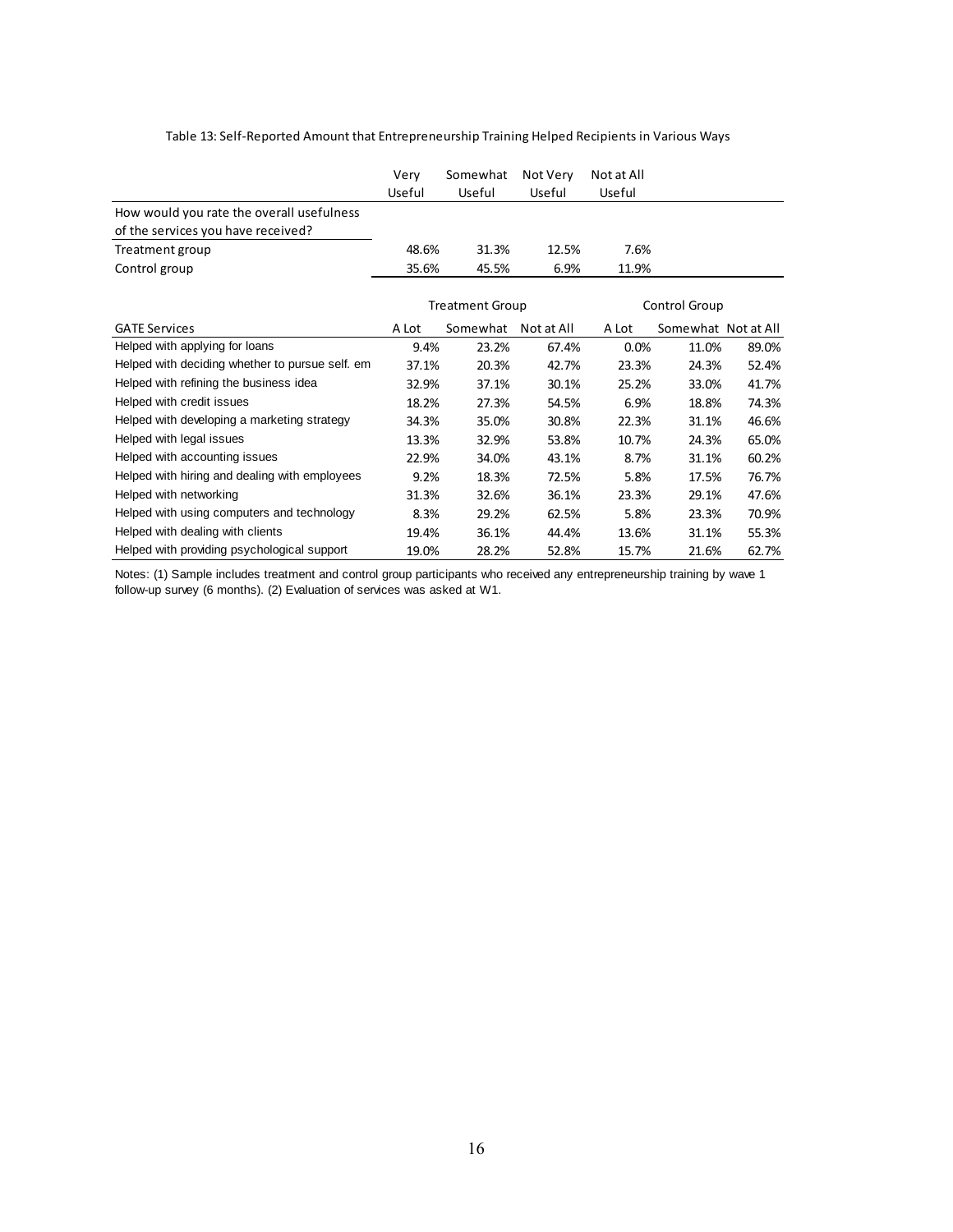Table 14: Impact of Entrepreneurship Training on Hiring Employees for Non‐Employer Business Owners at Baseline

|                                     | <b>Treatment-Control ITT Estimates</b> |   |            |     |  |  |  |
|-------------------------------------|----------------------------------------|---|------------|-----|--|--|--|
|                                     | No Covars                              |   | Covariates | N   |  |  |  |
| Dependent Variable                  | (1)                                    |   | (2)        | (3) |  |  |  |
| Has any employees by W1 survey date | 0.0277                                 |   | 0.0319     | 302 |  |  |  |
|                                     | (0.0349)                               |   | (0.0357)   |     |  |  |  |
| Has any employees by W2 survey date | 0.0303                                 | Г | 0.0532     | 275 |  |  |  |
|                                     | (0.0450)                               |   | (0.0438)   |     |  |  |  |
| Has any employees by W3 survey date | 0.0418                                 | Г | 0.0349     | 225 |  |  |  |
|                                     | (0.0529)                               |   | (0.0533)   |     |  |  |  |
| Has any employees at W1 survey date | 0.0277                                 |   | 0.0319     | 302 |  |  |  |
|                                     | (0.0349)                               |   | (0.0357)   |     |  |  |  |
| Has any employees at W2 survey date | $-0.0025$                              |   | 0.0098     | 276 |  |  |  |
|                                     | (0.0382)                               |   | (0.0375)   |     |  |  |  |
| Has any employees at W3 survey date | $-0.0325$                              | Г | $-0.0459$  | 228 |  |  |  |
|                                     | (0.0413)                               |   | (0.0413)   |     |  |  |  |
| Number of employees at W1           | $-0.1011$                              |   | $-0.1152$  | 302 |  |  |  |
|                                     | (0.1544)                               |   | (0.1637)   |     |  |  |  |
| Number of employees at W2           | $-0.2292$                              |   | $-0.1944$  | 276 |  |  |  |
|                                     | (0.1753)                               |   | (0.1649)   |     |  |  |  |
| Number of employees at W3           | $-0.1110$                              | Г | $-0.1338$  | 228 |  |  |  |
|                                     | (0.2169)                               |   | (0.2376)   |     |  |  |  |

Notes: (1) Intent-to-Treat (ITT) estimates are reported for the listed outcome regressed on entrepreneurship training treatment. (2) The wave 1, wave 2 and wave 3 surveys are conducted at 6, 18, and 60 months after time of application. (3) Covariates include program sites, female, race, immigrant, age, married, children, education level, household income, self‐employed at application, health problems, worked in family business, bad credit history, unemployment compensation, employer provided health insurance, autonomy, and risk tolerance. (4) \*, \*\*, and \*\*\* denote statistical significance at the 0.10, 0.05, and 0.01 levels, respectively.